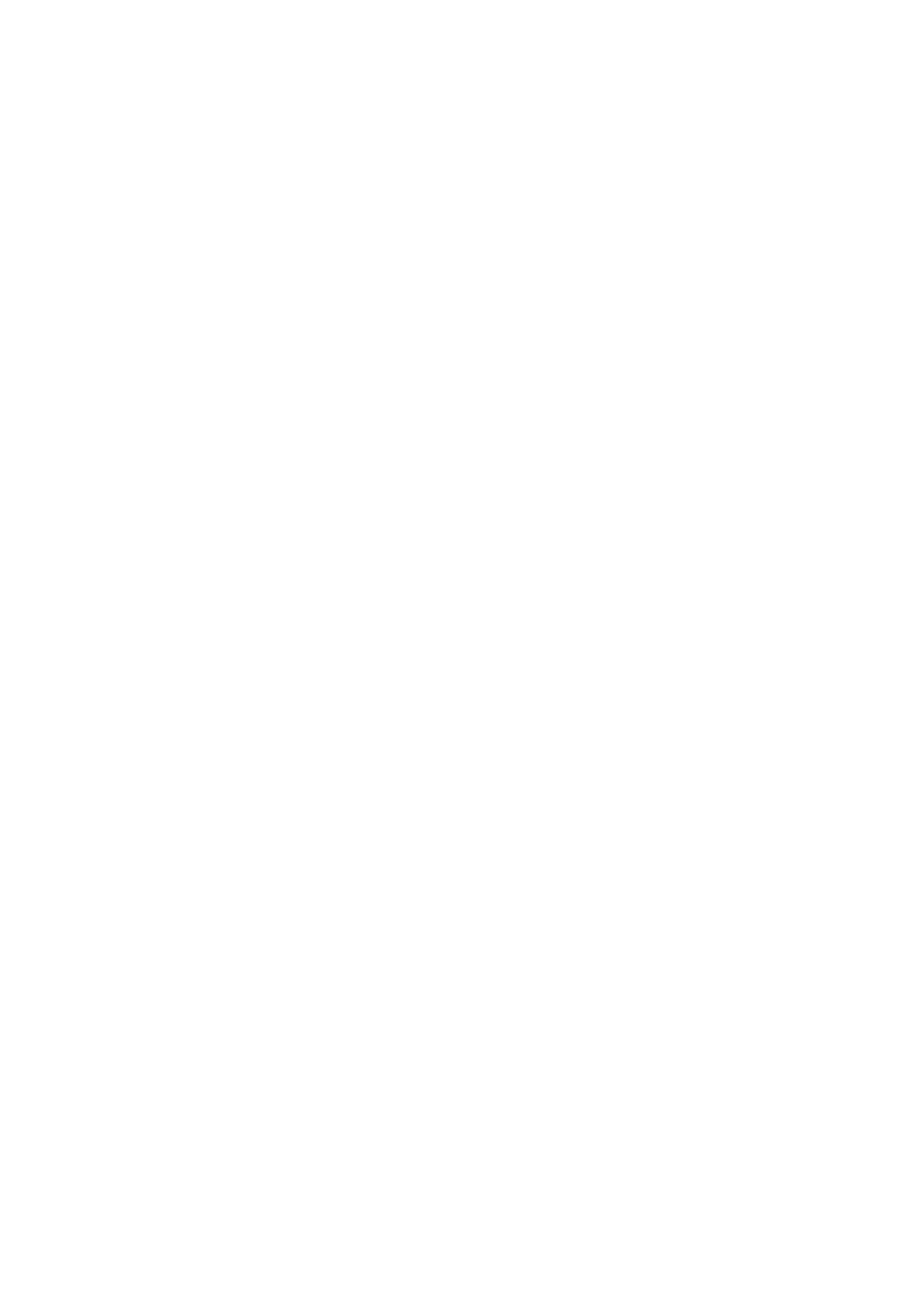Utopia & Struggle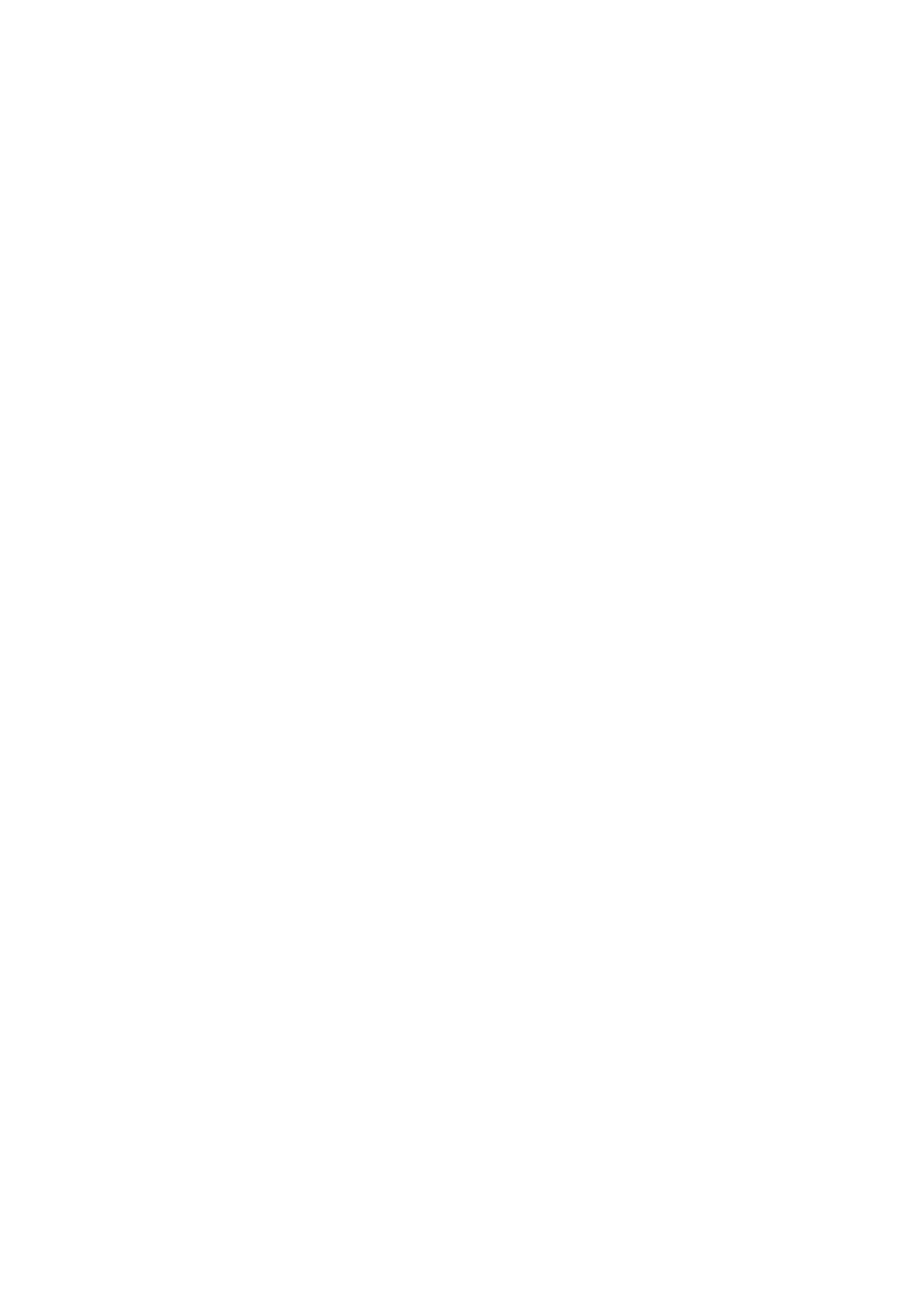

Translated by Edward Hughes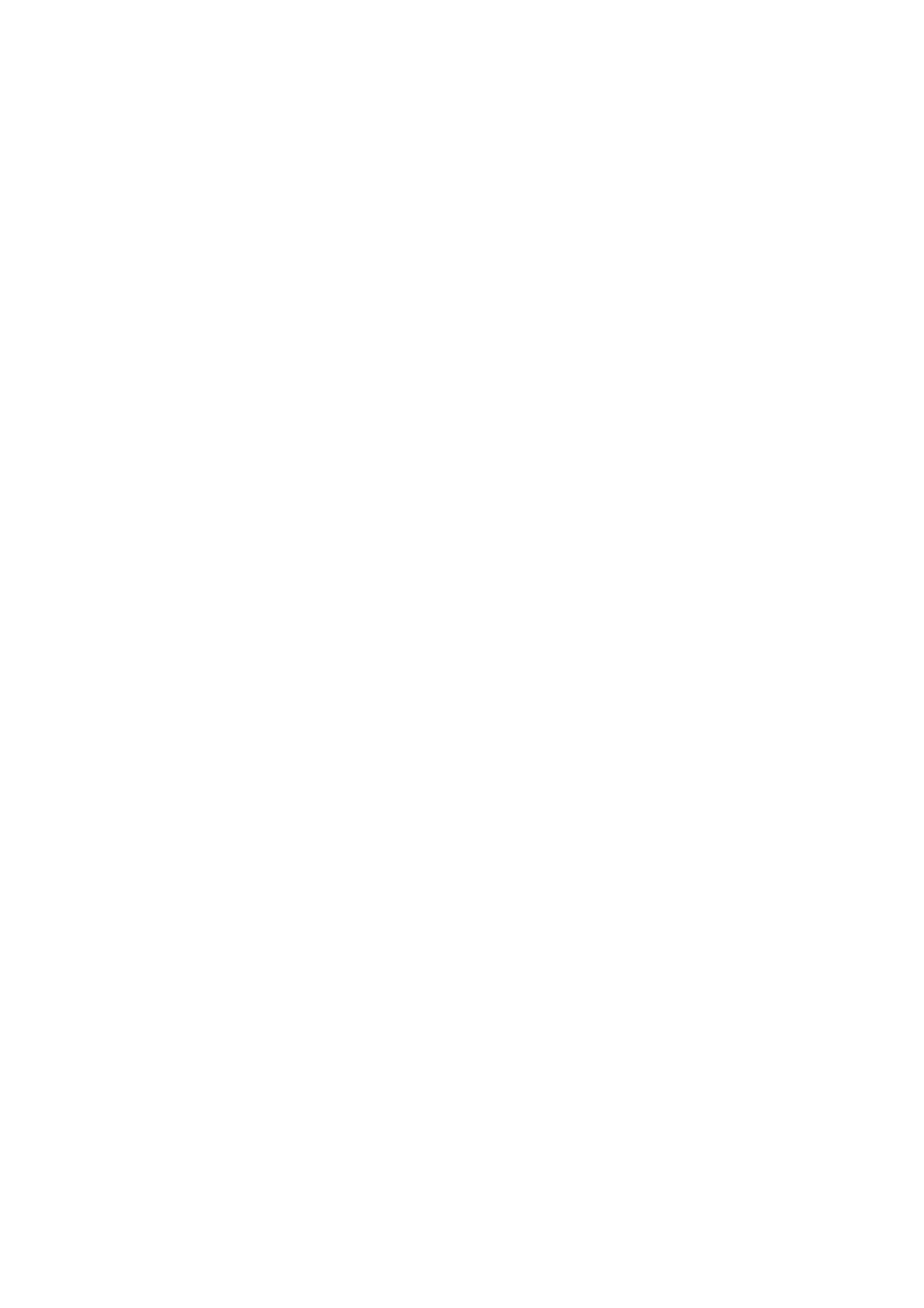# **Interview Paul Audi David Grimal** PA

DG

- PA David, I've often heard you say that the symphonic concert inherited from 19th-century forms of musical creation has lost its interest. What makes you think that? It's a form which dominates all the concert-halls in the world; how has it become outdated?
- Ritual, Paul. Disappearance or transformation of ritual. I think really it's the human adventure which is changing completely. It's not just a question of generation, classical music isn't just for old folk, that's not true. But the fact is, that music doesn't correspond to our world's collective adventure any more. I've seen the change in former Easternbloc countries over the last fifteen years. I must have been hardly 25 when I had the good fortune to play in the hall at the Franz Liszt Academy in Budapest for the first time. I played Bartok's famous sonata for solo violin. The quality of the audience carried me along; thanks to them I played better. It's a strange feeling, one I've rarely had. Ten years later DG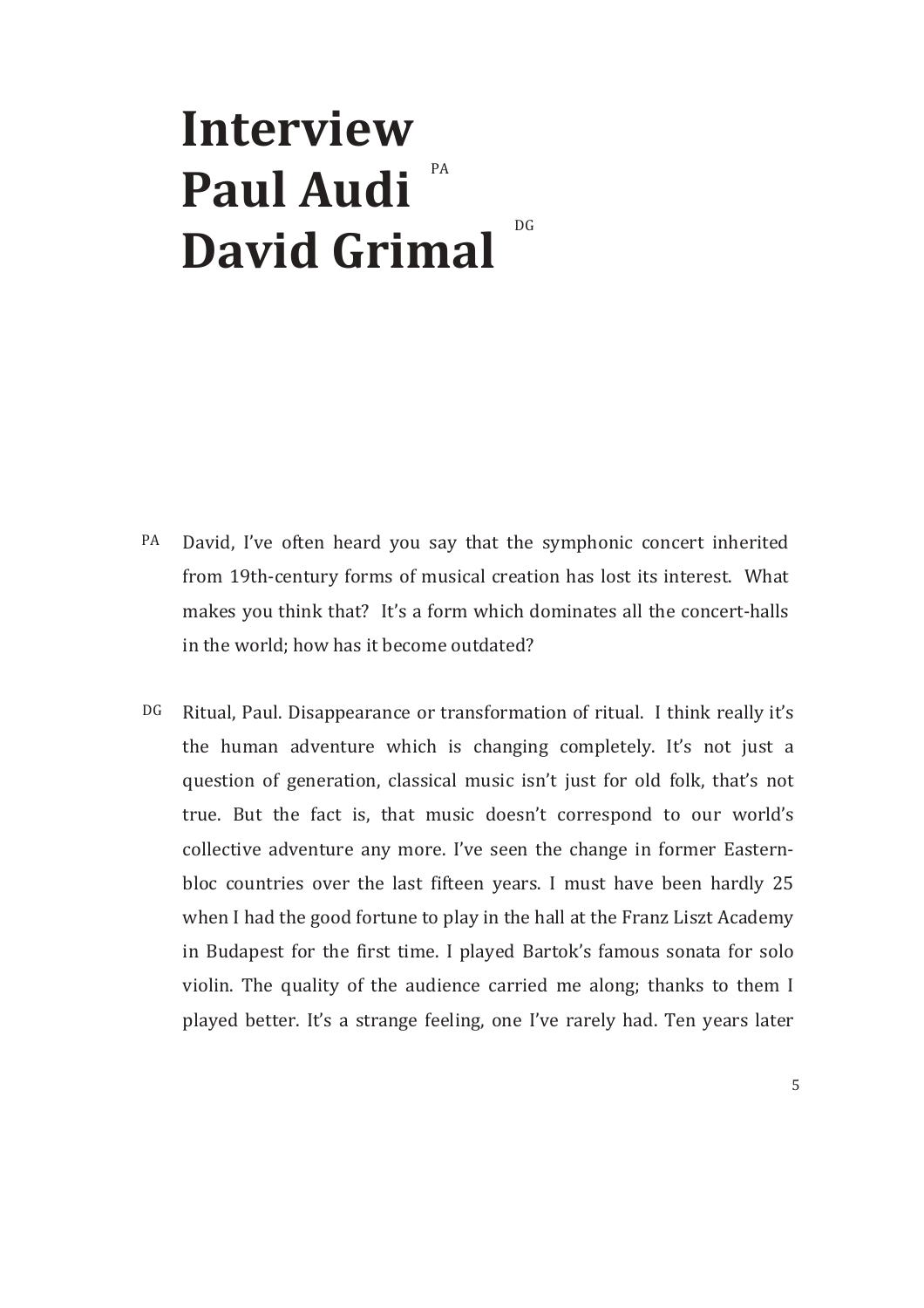they didn't even dare put the work on the program. The concert organizer had changed to a private company, they were afraid Bartok would empty the hall. It's almost as if no one dared program Ravel in Paris! For centuries music was the product of religion, then a response to the wishes of kings, and finally the emanation of nations. There's always been an ideological substratum, a wish to adorn power. Nowadays that power is out of date. Today's world is no longer defined in terms of nations, it's being transformed into new spaces. The new powers prefer new, more federating values, on a planetary basis, with worldcities at their heart. Power doesn't need thought or art any more to be legitimized in relation to history. Opinion polls, viewing figures, financial indexes and current affairs are enough for it to endure. Music has never developed in a non-embodied way like a pure language, separate from institutions or the place society has been willing to give it. So the question is the need for a poetic language to make itself adequate to a political system, or society in general...

Of course you could put forward the opposite example; the accursed artist who resists all the different powers - the tragedy of misunderstood geniuses who've been cannibalized by following generations, such as Van Gogh or Mozart turned into industries after their deaths, when in their lifetimes they could hardly survive.

 $P_A$  Isn't it rather that the ritual has changed with the form? I mean, thinking of great collective enthusiasms, we've shifted from classical to rock music – we see a new community communing around a different musical genre. So the issue is not so much the ritual as you call it, but a certain form of music...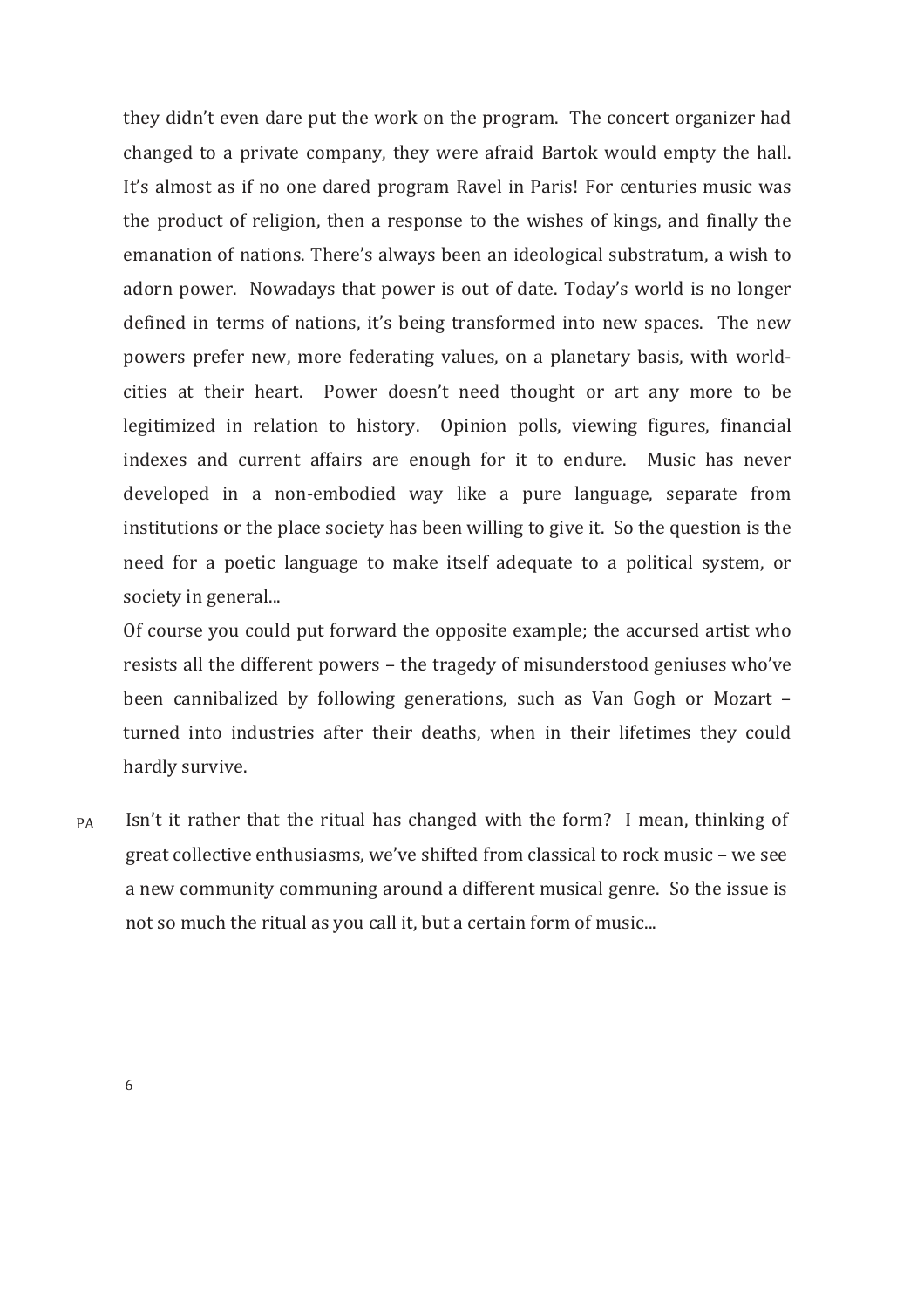$D<sub>G</sub>$  The form that's ceased to interest us, collectively speaking, is that which concerns learned music. I think it's a pity that people associate it with the well-behaved, boring image of classicism, when really learned music is more "rock n' roll" than rock itself! In fact rock is much more classical. And if we oppose baroque and classical, for example saying that the baroque is "crazy" unlike the classical which is "reasonable", then learned music will turn out to be much more baroque than rock, or any other music which uses extremely simple compositional forms. Schematically, we could categorize learned music into repertory-music, heritage-music and contemporary music. Unfortunately nowadays contemporary learned music isn't a vector which brings people together. I was going to say it's an empty church, but it's not even a church. It's only possible thanks to subsidies. And those subsidies are only made acceptable because of a belief in progress. In France the support comes from the state, from public powers. In the USA it's mainly private money. It makes no difference: the music doesn't reach its audience. Very often it doesn't even reach musicians! But does that mean we should decree it to be null and void? I wouldn't say so; if you start to judge a thought or a creation by its immediate audience you end up with a collective suicide. I mean there is no possible Noah's ark any more. I'm sure it's this paradox of contemporary creation which drives music-lovers away, this paradox which is at the root of the profound malaise in our musical microcosm. To think that the hottest news in the musical world, what mobilizes the largest funds and the pens of all our critics, is nothing more than the latest staging of operas from the repertoire, or what golden sneakers the latest prodigy is wearing...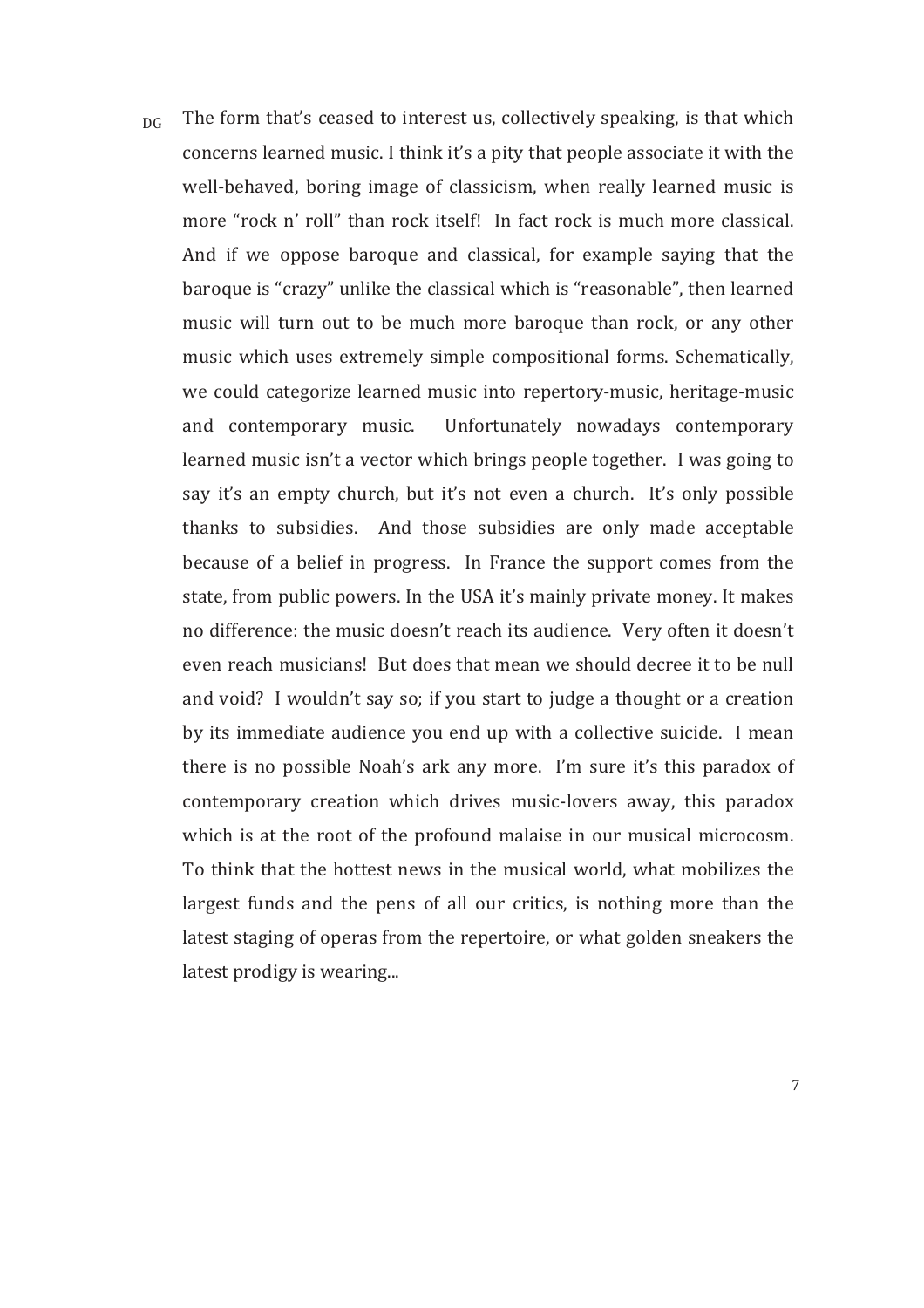- PA You've always made sure you include works by contemporary creators in "Dissonances" programs, though.
- That was the idea at the start. Unfortunately it's one of those ideas which comes up against harsh realities. Talking about it with you, I want to spell out the theme of our interview at the start: the ideal and struggle. I say struggle, because it really means asking ourselves how we can make things exist without giving up on our ideal. The first problem is that to bring creations into existence you have to commission composers. To commission composers, first of all you have to have money available. If you have no money you can't get anything created. The second problem, which I just mentioned, is that contemporary creation has the reputation of emptying concert-halls. So apart from a few courageous institutions and a few specialized festivals, as an independent ensemble which doesn't specialize in contemporary music, it's been hard for us to keep our initial promise. But the struggle isn't always lost in advance.  $\overline{D}G$
- PA You've traced two lines there: the struggle you're engaged in, and the ideal you pursue. It means your project, fueled by a certain ideal, is forever encountering obstacles, starting with that of existing structures which are supposed to enable the project to exist, but which nonetheless are always contradicting the creative aspirations of the project's players.

\*

PA If only to get our discussion off to a good start, I'd like to go back for a moment over your experience of the contemporary music played by "Dissonances". I'm not talking about your solo career, but the career you've had – and continue to have – under the banner of "Dissonances". In that context, have you seen the halls fill up?

8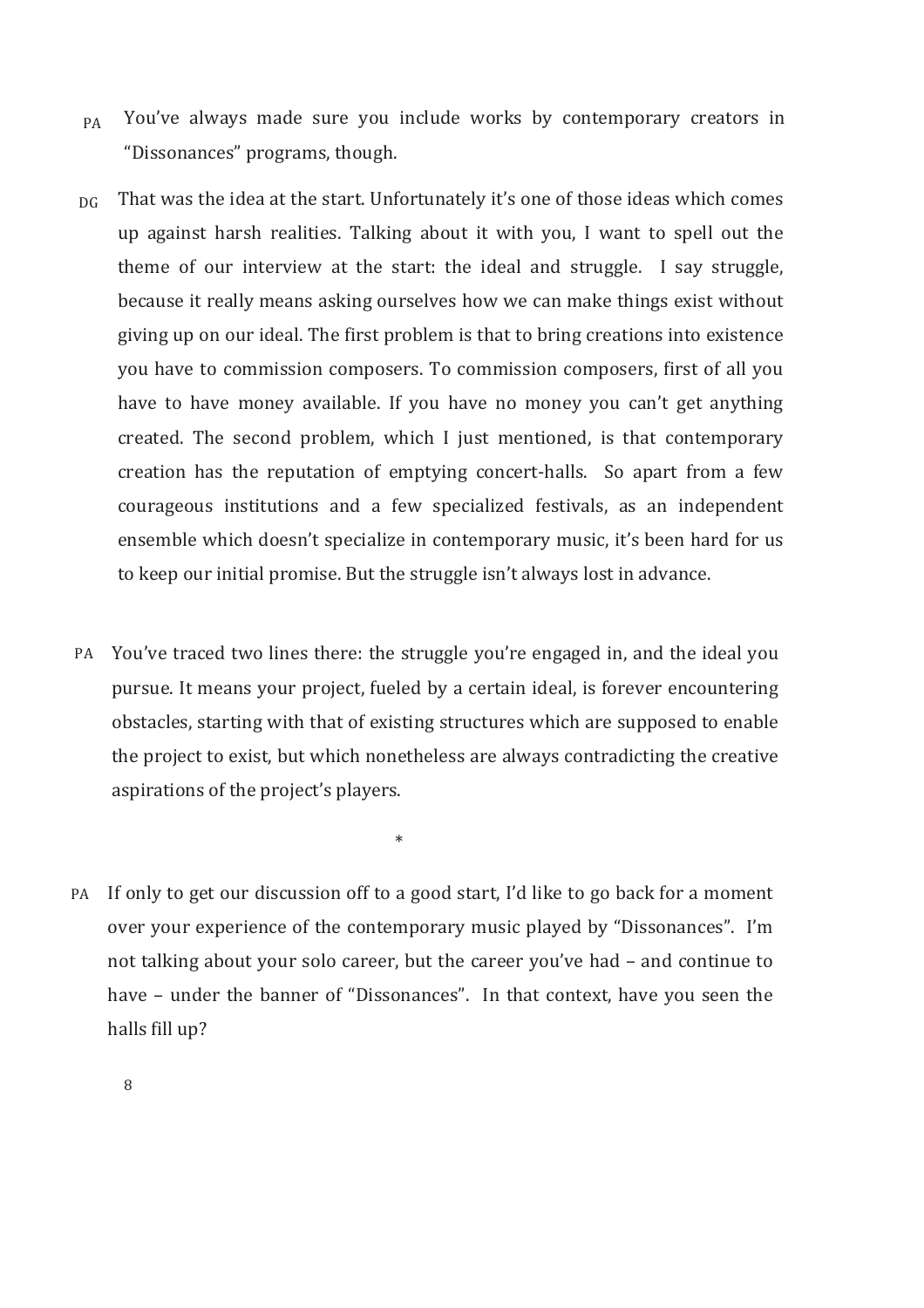DG The new works we've performed in "Dissonances" haven't had the slightest negative impact on the audience, in that I've always been careful to mix contemporary creation with great works from the repertoire so as not to scare the audience away. On the other hand, I've noticed that more daring programs of 20th-century music without any new works have tended to empty the halls. As a rule, in the way I tackle things, I always have to take account of the very strong dialectic which exists between the desire to create, artistic requirements  $-$  energy, in the end, the intensity of the energy a performer or creator can bring to their field  $-$  and the reality of the way organizations function.

Now, in a world where states are going broke, where public money has become a virtual quantity because we know it's soon going to stop being distributed, in a world which can't make its structures function properly any more, the yardstick of their validity is only defined by attendance figures. What I mean is that a structure which doesn't get full houses is regrettably condemned to die, to the precise extent that it lacks impact on the collective level. Politicians can no longer justify financing it. We're subjected to the same logic as the city of Detroit in the United States, the city that was left to die, right up to the moment when it really was worth nothing... The only exceptions are in the rare geographical zones where there is a surplus of public money, generally in oil-exporting countries: Norway, Qatar, Kazakhstan, and Venezuela. Apart from Norway and Scandinavia in general, where music is a deep-rooted cultural phenomenon, for the other countries it means neither more nor less than buying western culture with bundles of petrodollars. In Venezuela, on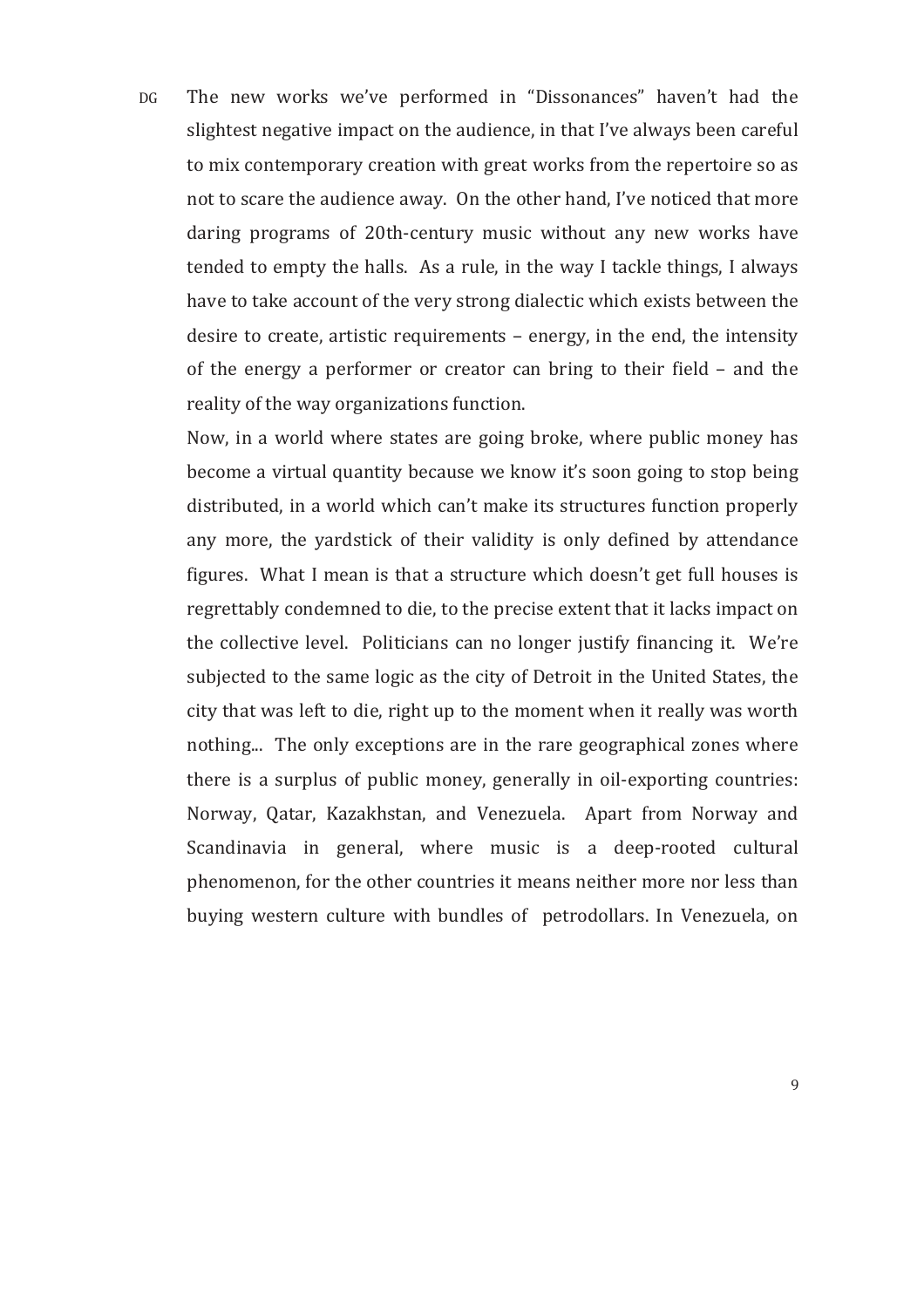the other hand, *El sistema* – inspired by the former USSR – seems to be asking interesting questions about the power of music to make the world a better place.

- $P_A$  But there's a paradox here: at the start, the subsidies which were given the very idea of subsidy, even – came to help that sort of problem; their mission was to support a work which didn't necessarily reach an audience, and which for that very reason had to be financed. So now we're seeing a reversal...
- And the worst thing is that this reversal, which is caused by the economic climate, leads to a structural modification in the ways people think. When a ruined state can no longer meet the needs of creation, the question has to be asked whether the plane still needs a pilot or if it isn't better without a pilot. We can see quite quickly that if the plane can fly alone, it must contain a sort of kinetic energy – which means the passengers are obliged to behave in such a way that the plane keeps flying. All those who don't behave in such a way have to be thrown overboard. And so we arrive at a situation where it's up to the forces of nature to decide what survives and what doesn't.  $\overline{D}G$
- Given this situation, has it led you to change the way you "direct" "Dissonances", or have you carried on in the same way as before? PA
- Right from the start of the "Dissonances" adventure, the situation has been clear to me. Since the first time I went to the Ministry of Culture to get a subsidy  $-$  as you can't build an orchestra without subsidies. The performing arts dig holes, they can't do anything else. Financially, I mean. Performing arts, at least those practiced in the theater or music, can never break even financially. Which means nothing is possible without patronage or subsidy. So a few years ago we DG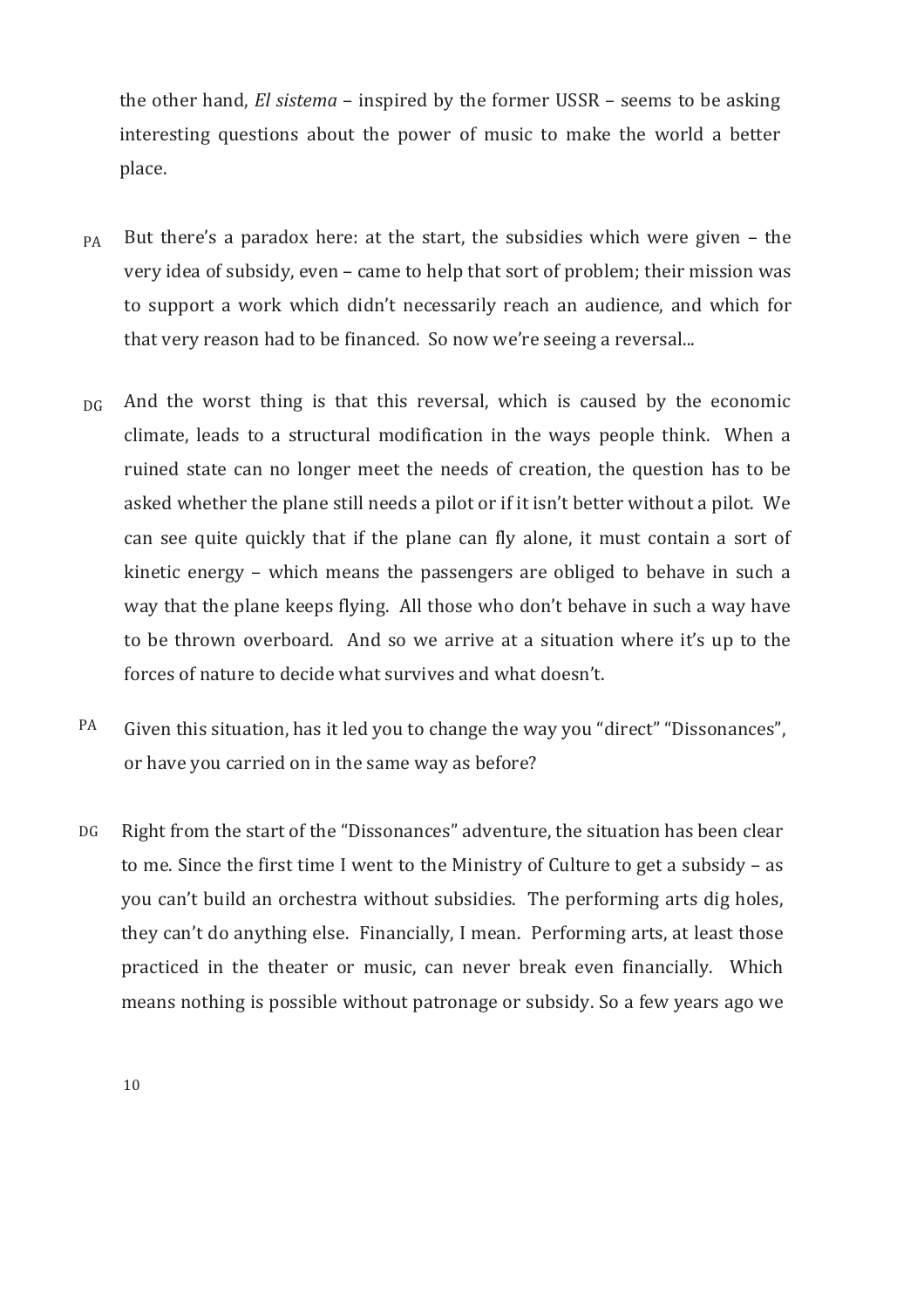went to see the people in charge of the music department at the Ministry of Culture; we'd just recorded a disc where of course the musicians hadn't been paid, etc. It was the first time that repertoire had been recorded without a conductor. A very well-known repertoire work, Richard Strauss's *Metamorphosen*, which has been recorded by the greatest orchestras under the greatest conductors. And – outside France of course, apart from Télérama - we'd had rave reviews. They said it was better than the greatest versions by Karajan and co. So I arrived with those articles and said to them: "there you are, we've shown what sort of domain we're inventing. A new way of doing things, a new way of making music. Making music together, in fact. Incidentally it's also a way of questioning the society we live in, and that reflects our ideal, etc." This is what they said to me: "You really do that very well. So you don't need any aid. We have to help those who can't make it by themselves." That was the ideology of the period: "You all have careers already, so you can do this on Sundays to amuse yourselves." And when I replied "But we're the first French orchestra to record this repertoire, and what's more this French – well, European – orchestra, but in France, is getting international recognition! Don't you realize, for musical life  $-$  and musical life is the life of musicians, not the life of the audience  $-$  it's something necessary?" they replied "not interested." We were asking for  $£10,000!$ 

The difficulties are the same today. When we ask a local authority for €50,000 (local authorities are all ruined) to make the project work, in exchange for social and educational services, they tell us the coffers are empty. Those authorities would do well to compare that sum with the millions that regional orchestras  $cost - or$  the tens of millions football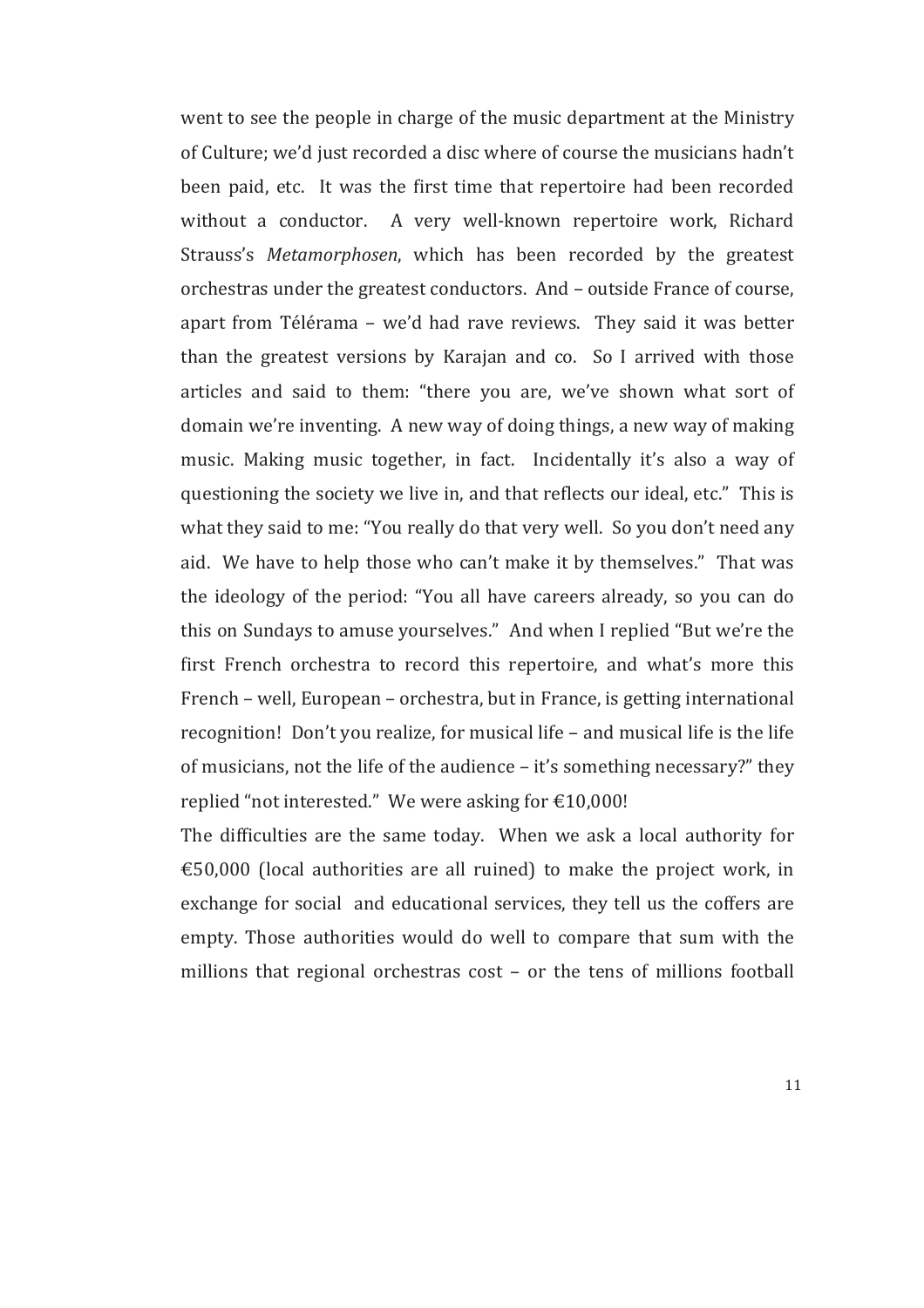clubs cost. I can only conclude that society absolutely doesn't want to budge. Now a society which doesn't want to budge is, to say the least, a moribund society. Likewise a state in ruins is a phantom state, a puppet state, which takes no political decisions. Because taking from Peter to give to Paul is always a political decision... When we ask the highest decision-makers in French cultural policy to "make a choice", they invariably reply, "we can't take from Peter to give to Paul." Which we have to translate like this: "we aren't doing politics, we're just trying to limit the damage." You get the feeling they are dominated by fear of an uprising. So they throw out a few bones for people to chew on, hoping everyone will keep quiet...

PA

But when will they be able to do something? What's the point at which public powers will feel authorized to act? Because they do act elsewhere, don't they?

They won't be able to. I mentioned Budapest at the beginning of this conversation. Last year I went back for a chamber-music festival organized by my friend the pianist Denes Varjon. All the performers played without taking a fee because there was no budget, despite the presence of internationallyrecognized artists such as the cellist Steven Isserlis in particular. After the concerts we went to dinner, and a Hungarian musician talked about the difficulty he has surviving as a professional musician in Budapest. He said one sentence which particularly struck me: "Since they built the big new hall [about] ten years before], there is no musical life any more; we musicians have no home; all the money is used to pay the big foreign orchestras and soloists who come to perform there. Before, we had the Franz Liszt Academy; after our instrumental classes we'd slip into the hall in the evening and listen to concerts, and the DG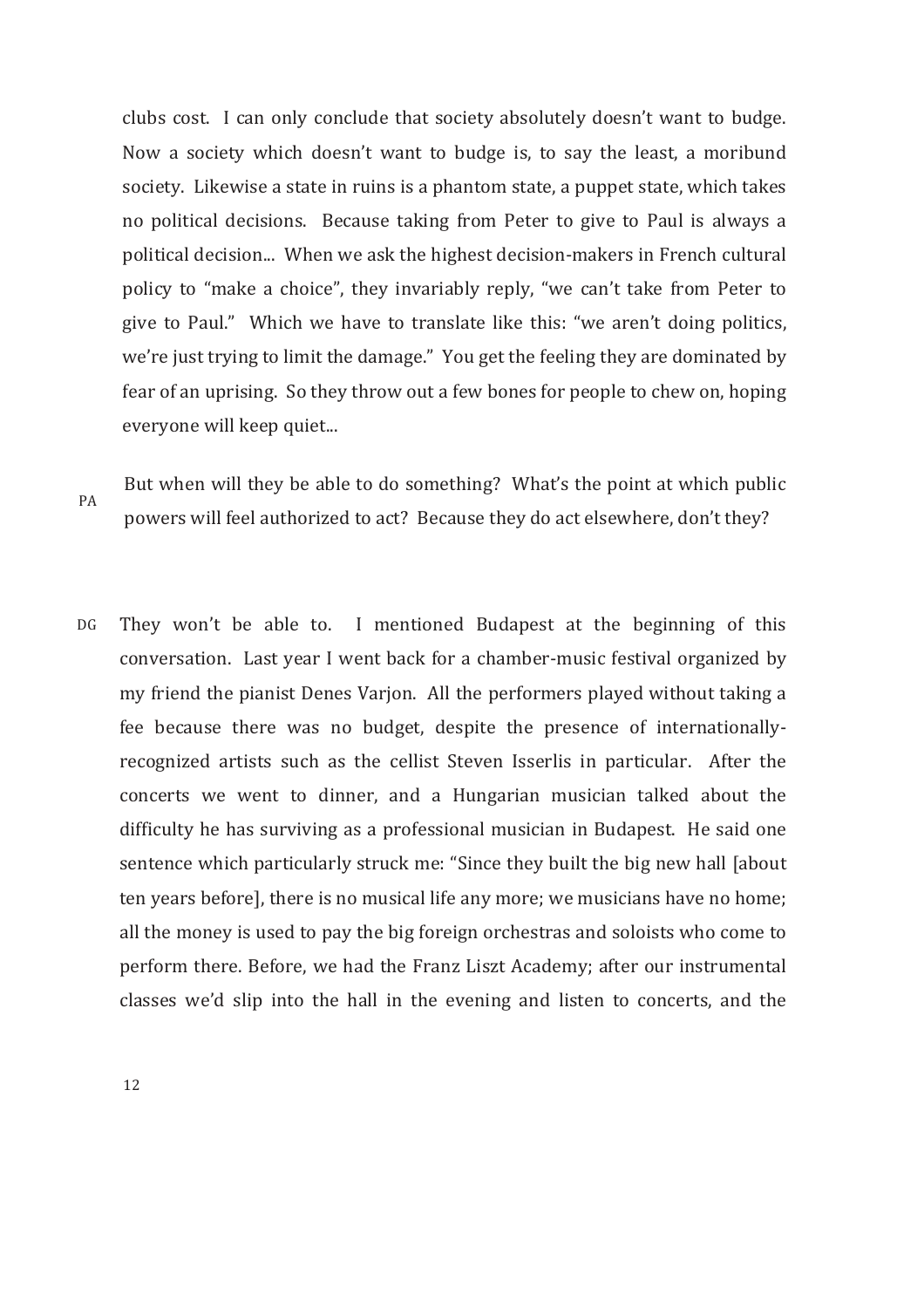best of us also gave concerts there." Budapest's famous music academy and the concert-hall were one and the same; the market had no place in either the one or the other. That's what's happening in the famous land of music central Europe has always been. Is that the way we're headed too?

- PA But they do subsidize plenty of other groups...
- DG Real *power* consists in making a completely *disinterested* gesture. Not a gesture for oneself, or for one's friends, or just in order to hold on to power. In other words, power means putting the Republic back on its feet. I'm talking about a Republic in the strict sense: one which would only function in terms of merit. Will the Republic be put back on its feet? For that to happen we'd need to reconsider our values. Putting the Republic back on its feet implies saying "That, yes; that, no." Telling people, even if they are the majority and influential, that "no means no." Power means having the knowledge which makes it possible to make the right choices – and then of course having the courage to carry them out. It can't be said that our country is guided by that sort of energy...

## $_{\rm PA}$  So here the criteria for evaluating who-deserves-what come into play?

DG It's pretty simple in reality. It's simple to the extent that the same problems arise in every profession. What I think has to be underlined first is the existence of networks. We function by networks. Whether it's in the medical domain, the university domain or the musical domain indeed in all domains, which require a sort of career. And you enter into *your* career once the elders are no longer there. There's always a certain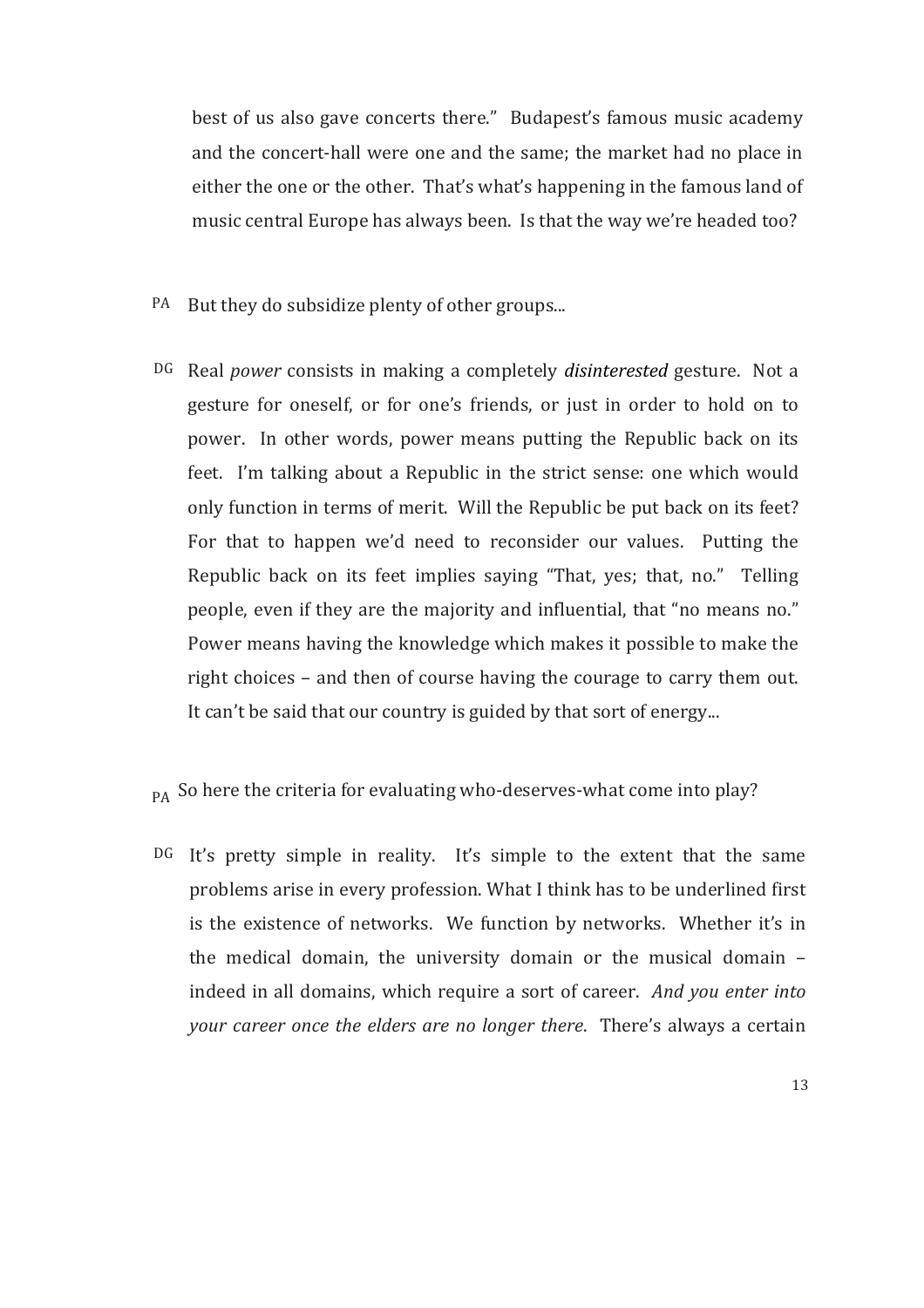form of establishment set up, installed there, and you're not allowed to disturb the established order. Now in a world, which is changing as much as ours is, not upsetting established values means committing collective suicide. It's obvious. So now we have a paradox: we respect the established order, but on the other hand we don't respect our elders. We talk about "elders" when old people age well. And we talk about the "old" when our elders age badly. Nowadays we talk about the old, not about elders; and in fact we're in a society, which doesn't respect its elders whereas its very strength ought to come from them  $-$  and which as the same time is wary of its youth. Old people on the rubbish heap, young people waiting in line like everyone else – except the ones who play the game perfectly...

- PA But maybe it's also because the elders themselves no longer reach out to the young, to new talent. Perhaps that's a failing we should criticize, too.
- At every level, society produces bad cholesterol. It's a state of mind, first of all. Upsetting that state of mind, considering that difference isn't necessarily subversion or danger, that would be a good start. But instead we are constantly making new stuff, which doesn't invent anything and only reproduces what we've seen before. In what "Dissonances" does there isn't any invention, strictly speaking, just starting afresh with a certain number of things that weren't working, and trying to make them work again. Offering something different, in other words. I see it every day: the inability to welcome a grain of sand  $-$  sadly, it's considered a grain of sand when in fact it's nothing less than the *liberation* and expression of a positive energy  $-$  this inability comes from fear. The public powers in France have no answer any more; they are impotent, DG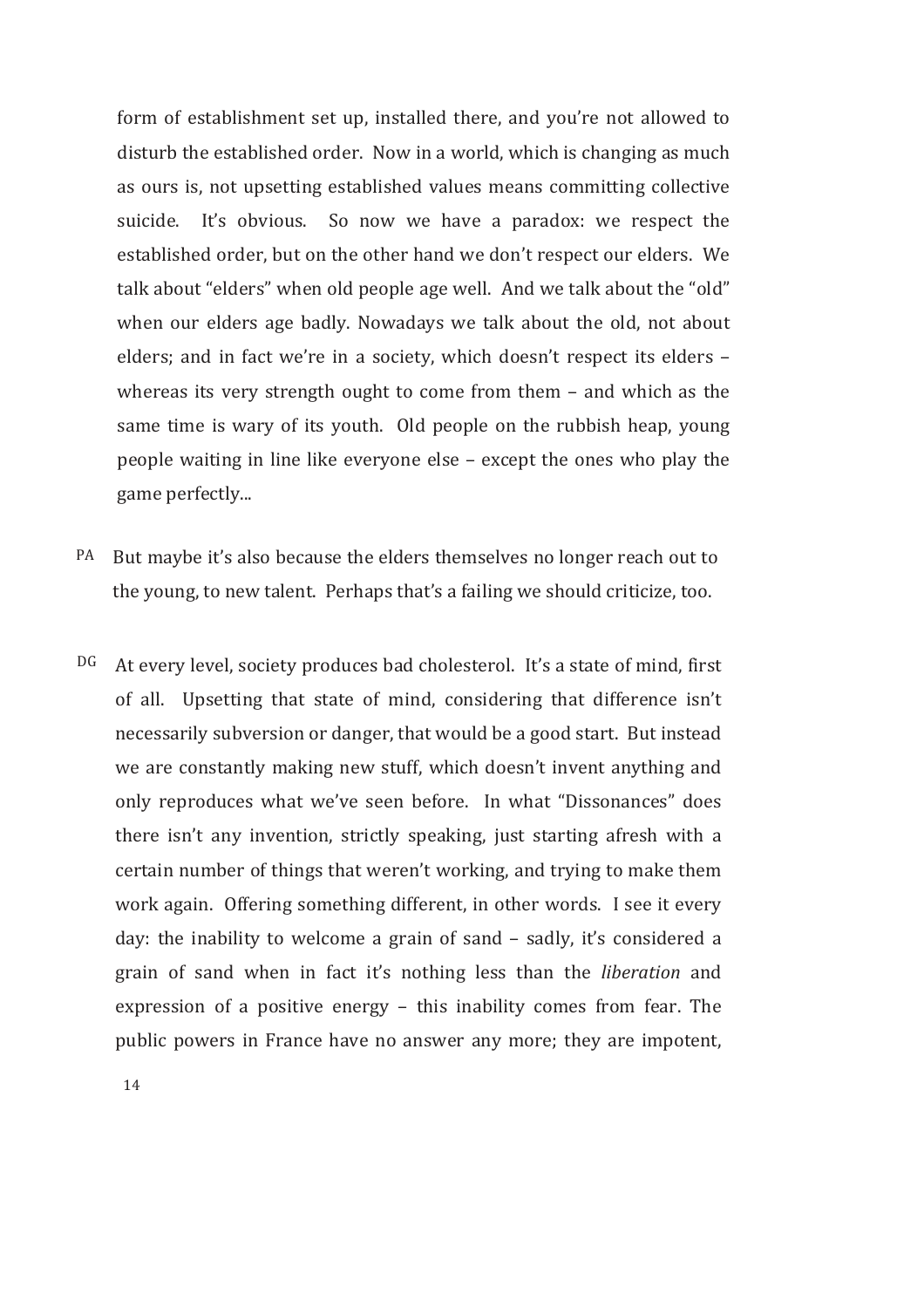corrupt even, and in a way they prevent private power from playing its part because they still want to control everything. So the country is stuck and can't see how to reinvent itself. All the more so because we're sunk in market-logic as the only possible evaluation of a project's validity; always the same logic, the logic of ratings agencies incidentally, the implacable logic of figures which abolish frontiers, those famous figures which you can make say whatever you want.

I'll give you an example. We met a German concert-manager who told us, "I'm looking for a 'vibrating body'... I'm going to sell you on the European luxury market" - isn't that already a strange phrase? - "but you'll have to agree to be directed by conductors and accompany soloists." In other words it meant nothing less than undermining the totality of our project as a condition of any collaboration. When I refused, the interview came to a pretty swift conclusion: "You'll never do it, no one cares about orchestras, what people are interested in is who's out front..." Concerthalls are managed like planes. At one time it was the first-class seats which gave the so-called regular companies their turnover; then those same companies were destroyed by low-cost carriers, turned again to the now-downgraded population and became low-cost themselves... Nowadays the great symphony orchestras, which used to be at the service of the rich, are turning toward the small folk to justify their existence. Art has to be educational and social to get subsidies, but don't worry, there are always a few star artists ready to empty the coffers and fill the halls...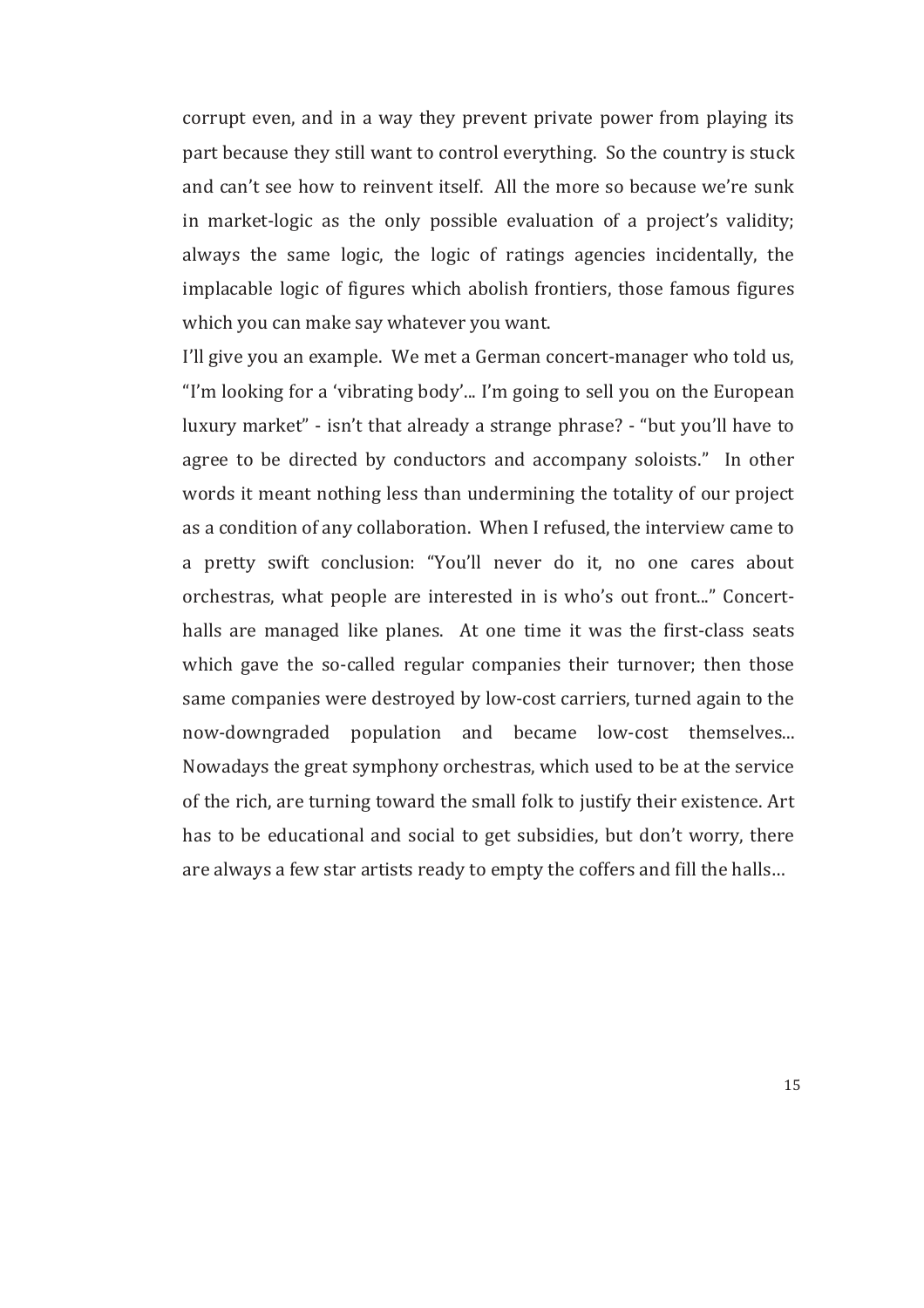- $p_A$  There's been a similar mutation in the plastic arts. Projects are all "sold" to luxury labels. Nowadays everything called "contemporary art" mainly works for brand-names
- Yes.  $\overline{D}G$
- So the attitude you're describing is much more general. Most of the arts now find themselves having to face a sort of collusion with the instances of fashion. Instances of fashion which themselves can only function on condition that they can stake everything on individuals turned into stars, on the enthronement of certain personalities who embody a certain glamor, etc. No place there any more for an "equitable" collective model, as you would say. Everything goes on between the masses on one side and the star on the other. PA
- But it's been like that for some time. DG
- Yes. I think we could say it's been like that for a good twenty years. PA
- I tend to think the dogs were let loose after the fall of the Berlin Wall in 1989. That was a real change in the world, a change that's the equivalent of closing a parenthesis, which was opened three centuries earlier, in the Enlightenment. The only merit I can recognize in communism is that the danger it represented for capitalism forced the establishment of a form of social democracy, at least in Europe. It's that model which is slowly being killed, gnawed away by the permanent state of crisis which is organized by the poetic logic of figures and statistics. And so even individual emancipation has become an obsolete idea. DG
	- PA Totally agree.

16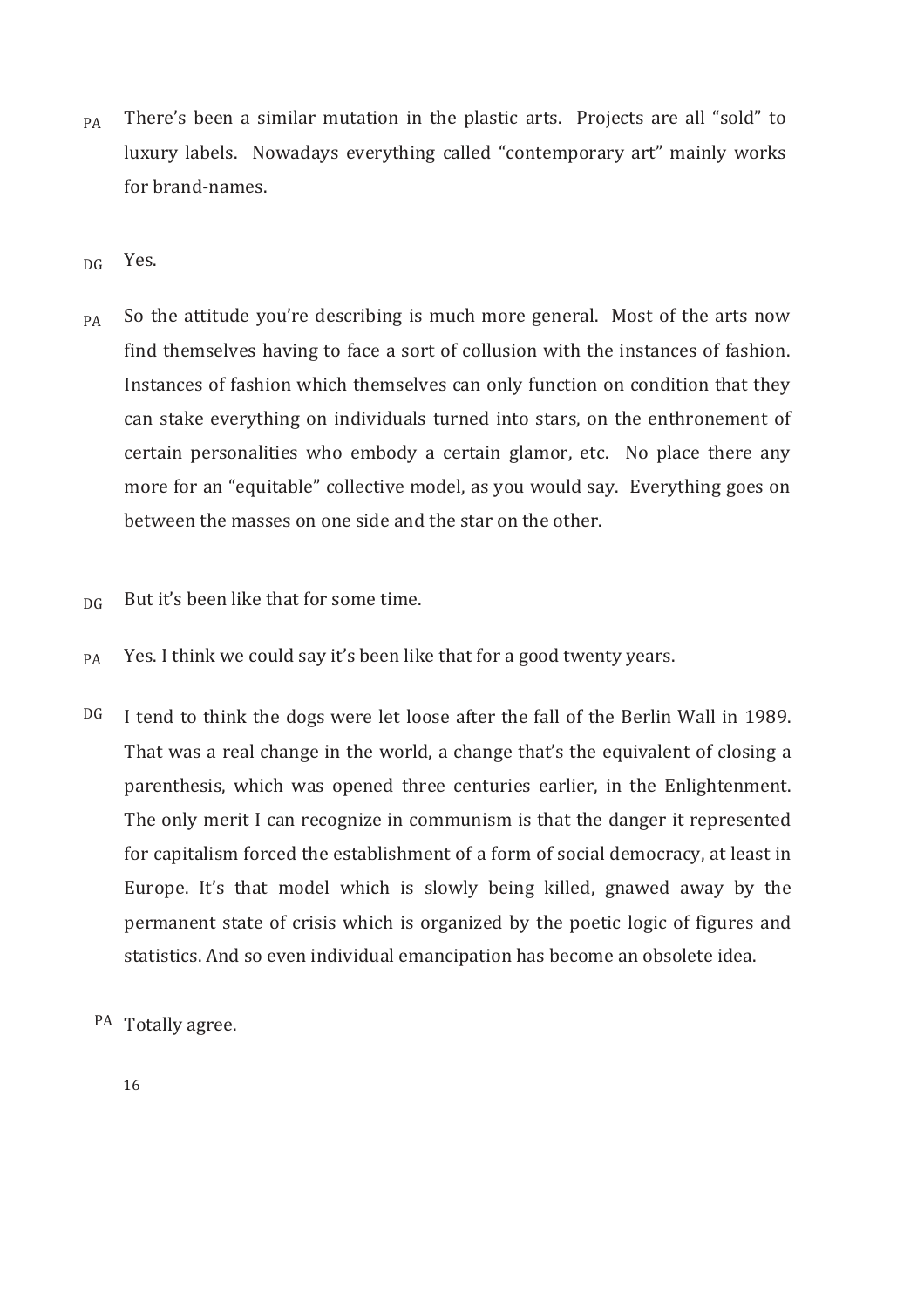- DG Nowadays we're made to believe we're free, autonomous, etc., but in fact we're totally enslaved. But we don't realize. It's wonderful! What enslaves us is mass consumption ...
- PA ... and its corollary, mass communication.
- "Fordism" has reached its apogee. But the planet won't hold out. At any rate, the last collective issue remaining to us is just that: the planet; the ecosystem, which could be the basis, if we really wanted it, for us to reweave the idea of community and a common destiny. Otherwise everything will be abolished.  $\overline{D}G$
- PA Which for you means that artists no longer have the capacity  $-$  as they nonetheless did, for a long time – to re-weave social connections, to recreate *communities* around their expression and the emotion it generates.
- Isn't the "artist" a western 19th-century invention? Like the word "art", the word "artist" makes me particularly uneasy. The artist-superman, the creator, etc. - these are notions I'm wary of. Because I believe that first of all there are rituals. We said it earlier: music is a form of communion, a form of silence within human expression, which enables us to commune with more than the self. This "more than the self" could be the Other, it could be the Spirit... When we talk about spirit, or soul, in my opinion we're talking about the most potent forces there are. And here we're no longer at the level of the "individual" at all. Seen from this level, art is defined as listening, much more than performance. It's more of a question than an answer. It's a way of reuniting with oneself. But  $\overline{D}G$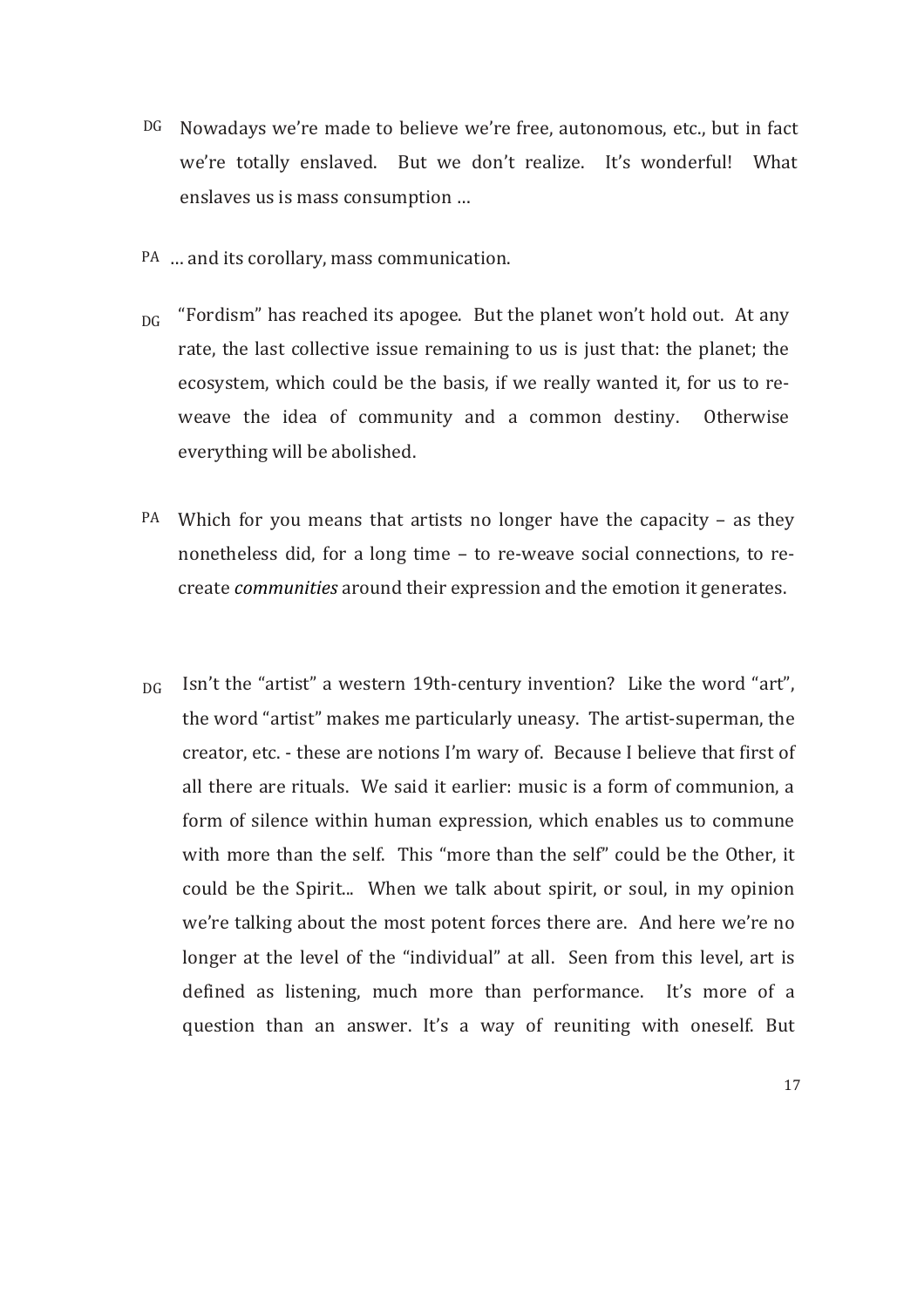reuniting with oneself really means reuniting with everyone else. What I'm pointing to here is a path some would call mystical. But we are far from it today because we're in a pragmatic world where music is used as a means of transcending objects. Yet maybe that's the adventure, the real adventure. It starts with an inner path, renewed, rediscovered, taken with a view to regaining peace…

 $P_A$  I hear what you say, but it seems to me that this discourse has imposed itself several times, in several periods, and on several people, in the same way as it imposes itself on you today. I remember reading texts by the young Wagner where he rails against a certain drift in music, the fact that music could no longer create this sort of communion, both spiritual and political, which you are now calling for once more, so that his entire project was aimed precisely at achieving the realization of that communion, or at least, first of all, at taking account of its absence. And I have the impression that we hear the same lament from Schönberg... Anyway, since the 19th century (once again) musicians have continually been confronted with the loss of meaning in what they do, convinced, as they are that music is intrinsically capable of producing such a communion by its own powers. But isn't that conviction just a belief? A belief in the virtues, the strength, the potency of their art? Perhaps music isn't capable of that at all! And maybe what makes that communion possible is only ever external conditions, relative to a given social and political situation. For music to attempt to ally itself to the social and political context (ally itself, not sign up to) – no doubt that's a good thing, but it doesn't always succeed. It's always exceptional when it succeeds. And then it's miraculous.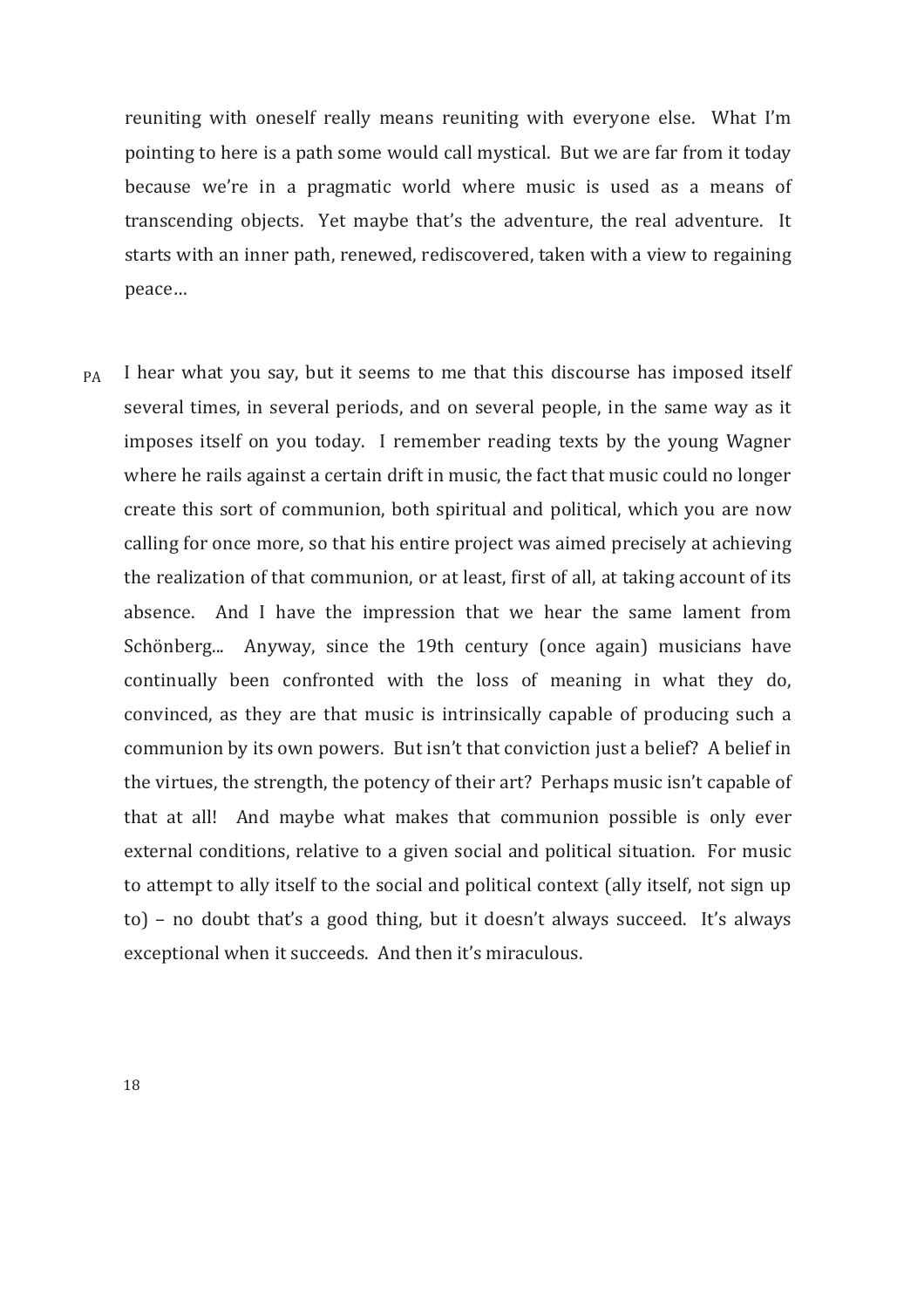- $_{\text{DG}}$  I don't think we can say it like that. It's an interesting suggestion admittedly, but I don't think we should turn things upside down as vou're doing. Communion is not extrinsic to music. But we need to be able to get rid of all the accumulated polluting elements in the ritual itself, to see how far the ritual is one with the music. True, nowadays the system is a kind of machine, and this enormous machine called *entertainment* sends…
- But that's what works! PA
- No! That's just what doesn't work. The problem goes back to the very education of musicians. It's made to create "individualities". But music isn't "individualist". Music is *together*. It's made, just as it's lived, *together*. Music has meaning only in and for sharing. Yet no one cares. First of all the system of instrumental tuition supposes that musical writing is relegated to second or third place. We try to train virtuosos, virtuoso instrumentalists, for virtuoso instruments, I imagine... For even orchestral instruments  $-$  at least, those that aren't solo instruments  $-$  we teach them in such an obsessional way, with such a sense of detail, that it becomes completely senseless. There's this teaching of athletes or experts, who are trained that way by people who have already been trained in the same way, who have diplomas in teaching that way (absurd teaching diplomas, validated by people who are already failures of the first system themselves). So much so that we're blindly reproducing mediocrity and stupidity, promoted so that all companies of musicians will no longer be a problem for society  $-$  on the contrary, they'll be capable of playing in minimum time a maximum of things, whether they  $\overline{D}G$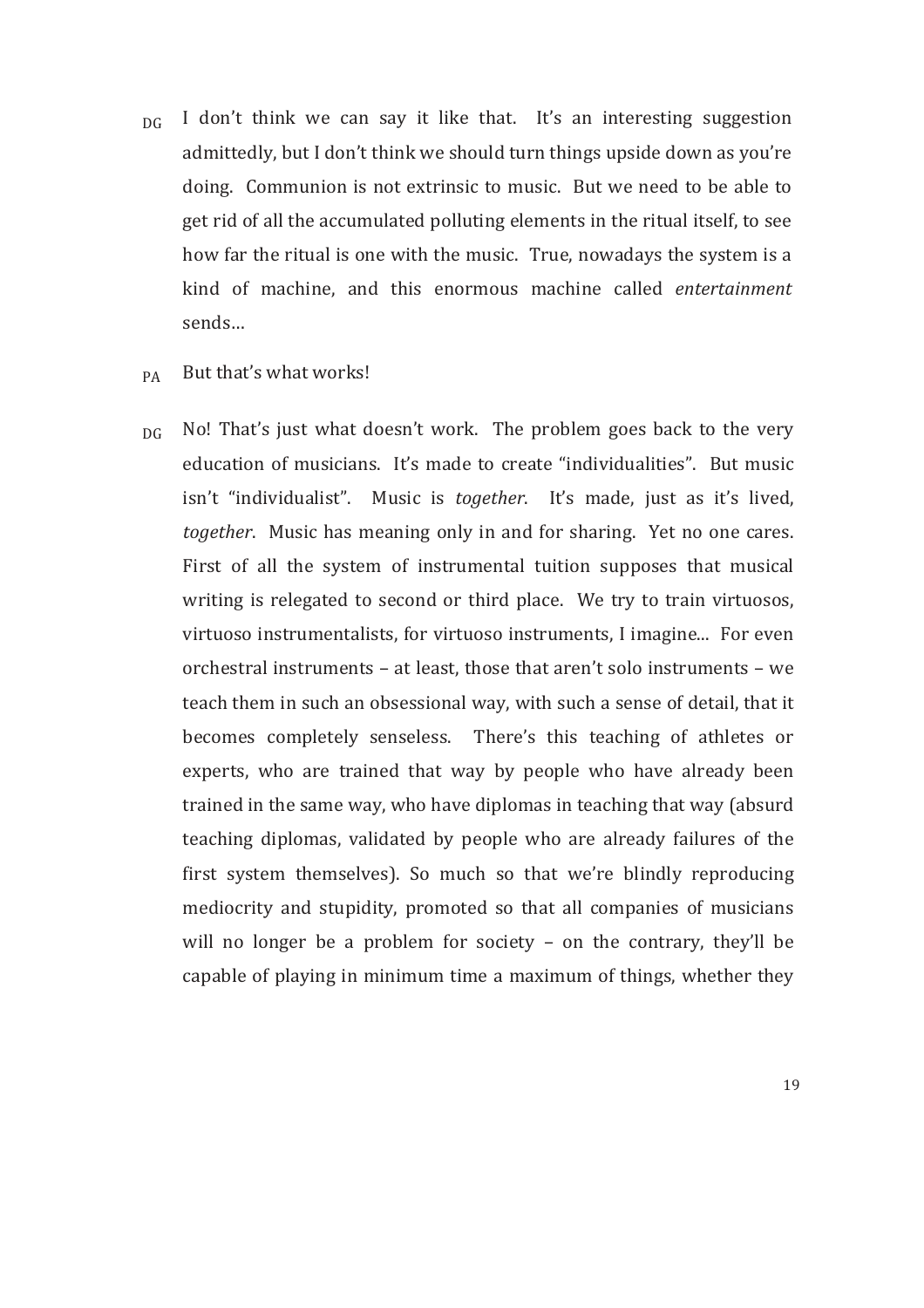are trained – as in Chaplin's *Modern Times* – to tighten their screws or turn their nuts in the right place in record time. It truly is a 19th-century model. The specialized worker. It's also the model of the top-level athlete who ends up in front of a group of helpless musicians  $-$  the least we can say of them is that they are no longer aware of the condition they've been put in – who ends up, then, in front of them to achieve the truly great performance which everyone accompanying him would have dreamed of doing if they weren't kept in this state of frustration and submission, increased by the fact that they have to do with this athlete who has succeeded in standing apart from the herd. But why has that one succeeded in standing apart? Not necessarily because he is better, not necessarily because his is the most sensitive, but above all because he has the personality which has enabled him to extract himself from the group. It's a system the former USSR praised to the skies and which today suits China very well, after a few dozen glory-years in Japan and Korea. A system built on formatting, which is supposed to produce good little soldiers. We're in a particularly poetic semantic here...

- $P_A$  And it's precisely that position of dominance by one person over all the others that "Dissonances" have decided not to reproduce. If "Dissonances" are so unusual it's in order to affirm, claim, promote - but above all establish - such a counter-model.
- Community is an extraordinary factor for personal fulfillment. Other people are not a danger. The individual is absolutely transcended, enlarged by community – which is anything but the individual's obliteration. That's very important because, you see, I'm not a communist at all. In fact I detest egalitarianism. I  $\overline{D}G$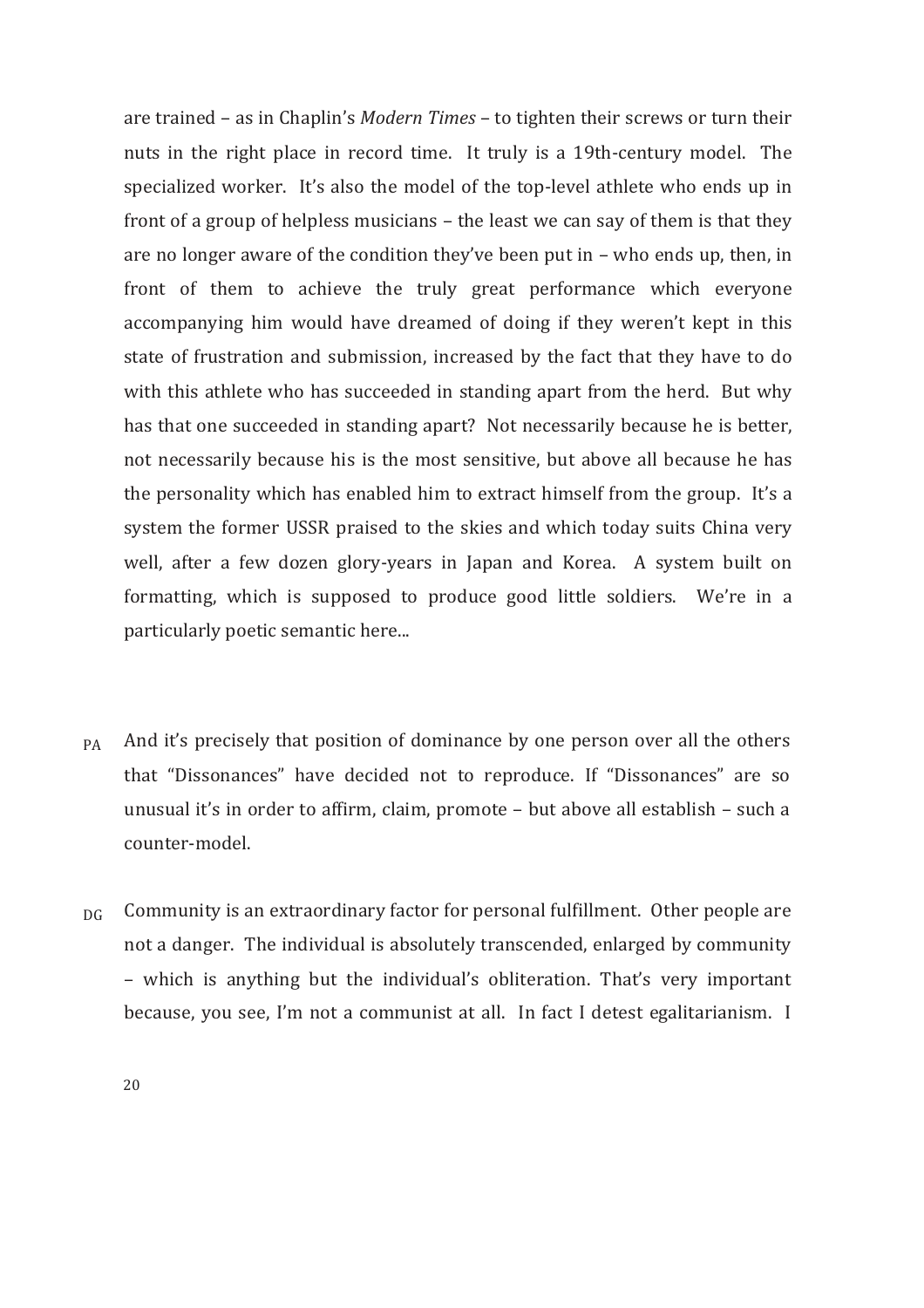simply don't believe in it. Equality seems to me to be a lie. That's why I place justice on the level of *equity*. Equity is what we have to think about, apply, defend. For in equity there is the sense of measure, and that sense of measure is exactly what's lacking in today's economic society. Measure, for me, is the north pole the compass ought to indicate. The wealth created by liberalism is good, and distributed with measure it serves its function. But that measure has to exist in the facts, and be applied itself with measure. So I don't believe at all that you ought to be at the service of an apparatus which always ends up by crushing you. Yet things have been constructed on concepts which were completely perverted, or misunderstood, or perhaps badly put – maybe they weren't even the right concepts. Like opposing collective and individual, for example. That doesn't seem to me a good thing. The time has come to understand that personal fulfillment is not a problem for collective fulfillment, and collective fulfillment is not a brake on personal fulfillment. It's indispensable to reconnect these two dimensions once more.

- $P_A$  As for music, doesn't it in a way come to remove that false relation of opposition between individual and collective?
- It should! But in the way it works, it's even worse; it's sworn allegiance to this ultra-liberalism with neither faith nor law, which tames everyone from the earliest age into sterile individualism.  $\overline{D}G$
- When you say it should, you indicate the whole aspiration you've committed to, the ideal you pursue; but when you continue but it's really not the case you indicate the obstacle... PA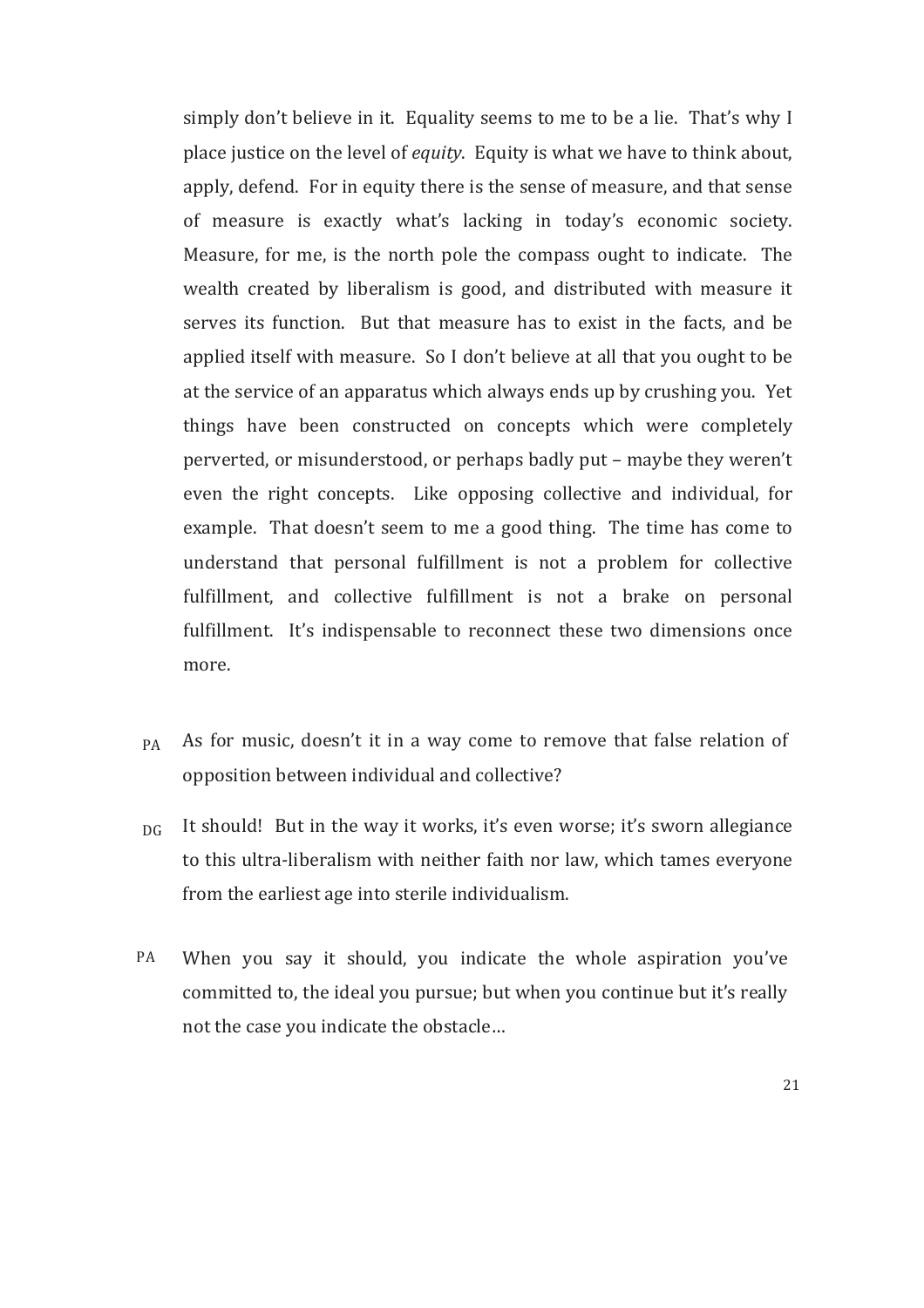$_{DG}$  Reality, rather. Harsh reality... For it seems to me we have to ask ourselves this question: when we raise a child, is coercion the only way to teach her to become herself? Doesn't that coercion reflect the parents' fear? Fear that later on she won't be able to find a place in the human world? From our earliest youth, is there any limit to the way we are trained to get to the finishing line first? From this point of view there's nothing which seems as agonizing as our societies full of a fear which never prevents people falling once they start to fall. They are allowed to fall all the way to the street; when we look at the pavement it's the Middle Ages looking back at us. That fear allows the latest generation of iPhones to cohabit with people living in the same place, in the same space-time, but with a life expectancy of forty years at most. This pitiless reality also concerns one of "Dissonances" activities: "L'Autre saison."

#### PA Can you be more precise?

We created a musical "season" for the homeless in the church of Saint-Leu-Saint-Gilles in the rue Saint Denis in the very heart of Paris, so as to throw the spotlight on this situation of absolute barbarity, a crime against humanity. What guides us is the idea of individual responsibility, in that we've created a fund to help the people who decide to get off the streets; consequently we don't help people who don't want to get off the streets as we don't want to help them stay where they are; in short we try to re-create a virtuous circle to their advantage. We already have one person who's repaid the help they received, when we don't even ask them to pay it back... To my eyes, that's true "success": dignity recovered and affirmed by the individual who finds a place in society once more. It's exactly the same thing as the dignity of a musician who becomes a musician again. They understand what they are by listening to the others; and thanks DG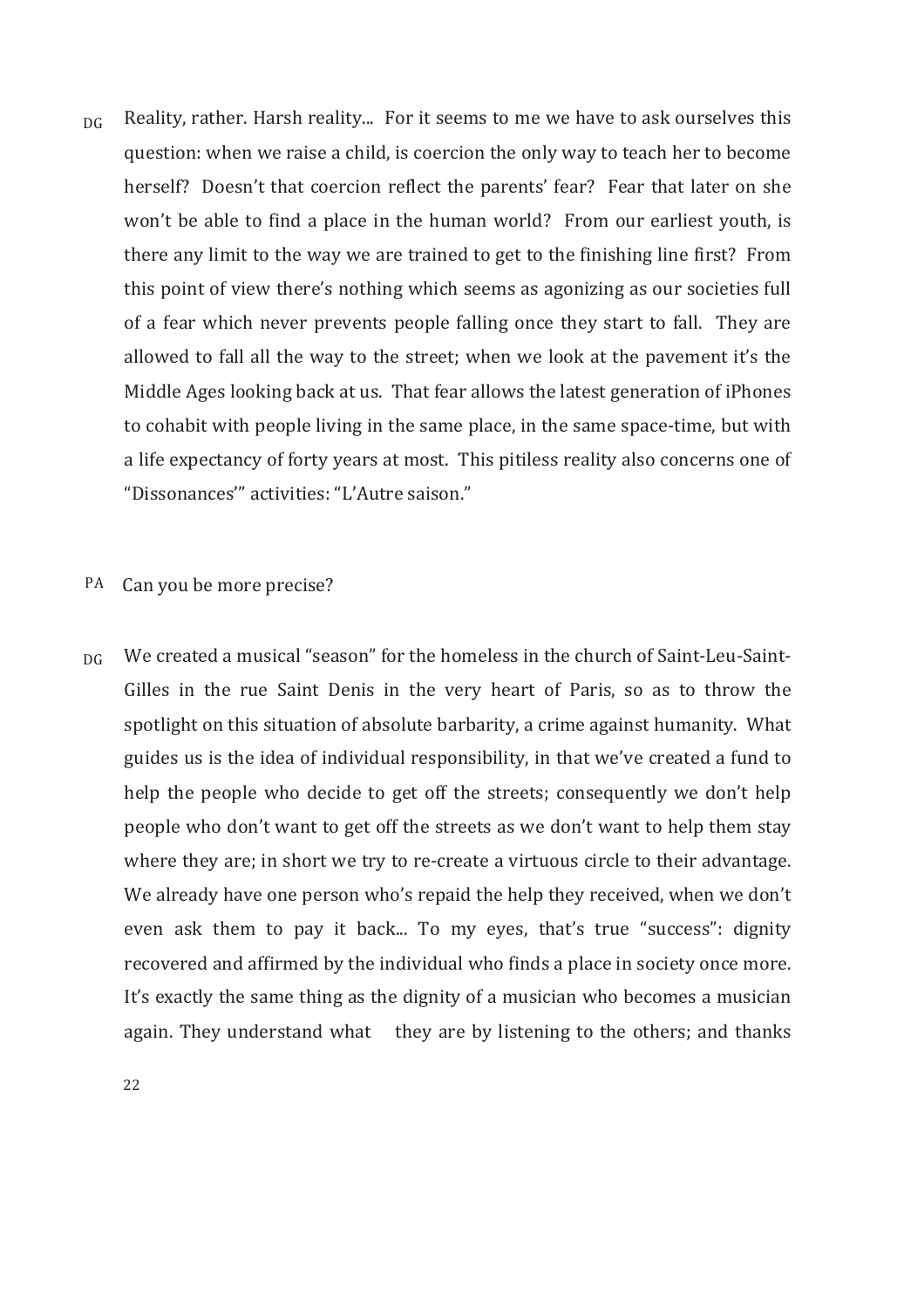to the others and also thanks to the strength they receive from the others, they become themselves, finally themselves. So the important thing is to stop breaking personalities, to try as much as possible to put an end to the indefatigable get out of my way symbolized by a society which identifies with the values of sport. Attention: the values of sport are very good when it means being well in one's body; they aim at a point of equilibrium. But they become evil when they are aimed at performance, performance for performance's sake, and expose sport to cheating. Then it becomes a spectacle in the same way as music today; at least, it contributes to an instrumentalization of activities to the advantage of individuals who will never practice them, but who nonetheless get fat on the denaturation  $-1$  don't really know how to put it  $-$  of what they put in place. Yes, these issues are important. The situation of the homeless bears witness. Besides, it's complex and multiple. In France, apart from people on the margins and populations living in deep vulnerability  $-$  and there are more and more of them in these times of social crisis – many of the homeless are foreigners, not just the gypsies who are stigmatized today; foreigners who come here because in France we don't let people die in the street. We let them live in the street; I'd say that in a certain way they are welcomed in the street. Which is as much as to say that we also let them fall into the street.

Now of course, behind all that there is the question of immigration, the question of what to do to organize collaboration with the countries of origin so that those countries too can manage their population. But when you scratch a little at the surface  $-$  and you only have to scratch a very little  $-$  you realize that the governments who ask the question have no way of answering it. If the powers that be are already powerless to say: "From a cultural point of view we're going to encourage this model rather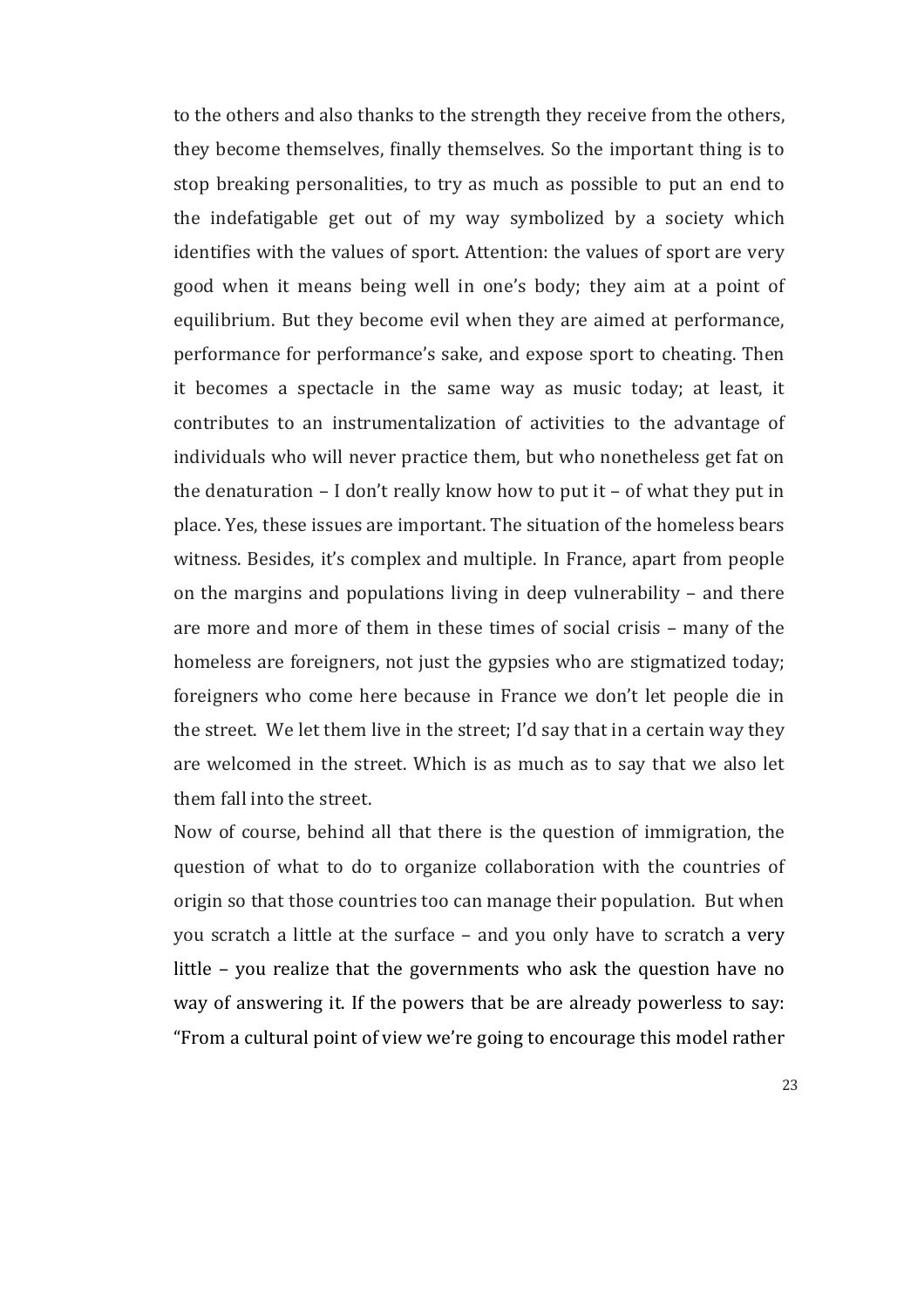than another," how can they ever have the power to say to an industry "Stop behaving as you are"? Or to tell shareholders who aren't even in this country "Stop putting pressure on industries"? It's always this same infernal dance of money, with no frontiers, no limits, no ethics; this fetishized dance which denatures everything including music! All this is found, and illuminated, in the terrible, sordid problem of the homeless, which politics doesn't resolve and economics allows to endure, so as to set up a scarecrow to put a bit more pressure on the middle class - which will surely end up, one day, by disintegrating.Consequently, faced with this situation – which is tragic, after all – we shouldn't give up asking the question: music, in the end, what is it? Well, it's everything which can find its place in the gaps, it's everything which is nonfunctional, it's everything which is both essential and useless. Yes, it's everything which doesn't fit into the frame of the useful, and it will stitch together the flesh which has been bruised and torn apart by this peculiar law of the strongest.

- PA Georges Bataille calls whatever doesn't fit into the field of usefulness, everything which isn't useful, sovereignty. And that's because what's useful – what's at the service of... - is first of all servile. In that sense music is essentially sovereign. Let's say there's a centuries-old pact between the sovereignty of music and human liberty!
- But according to you, how can we manage to find that sovereignty  $-$  with ourselves, first of all - that authorization to become essential? How? DG
- First, by being aware that a certain form of liberty only exists by taking one's distance from the useful, utilitarianism, profitability, productivity  $-$  in short, everything which generates quantitative excess, not qualitative surplus at all. PA

<sup>24</sup>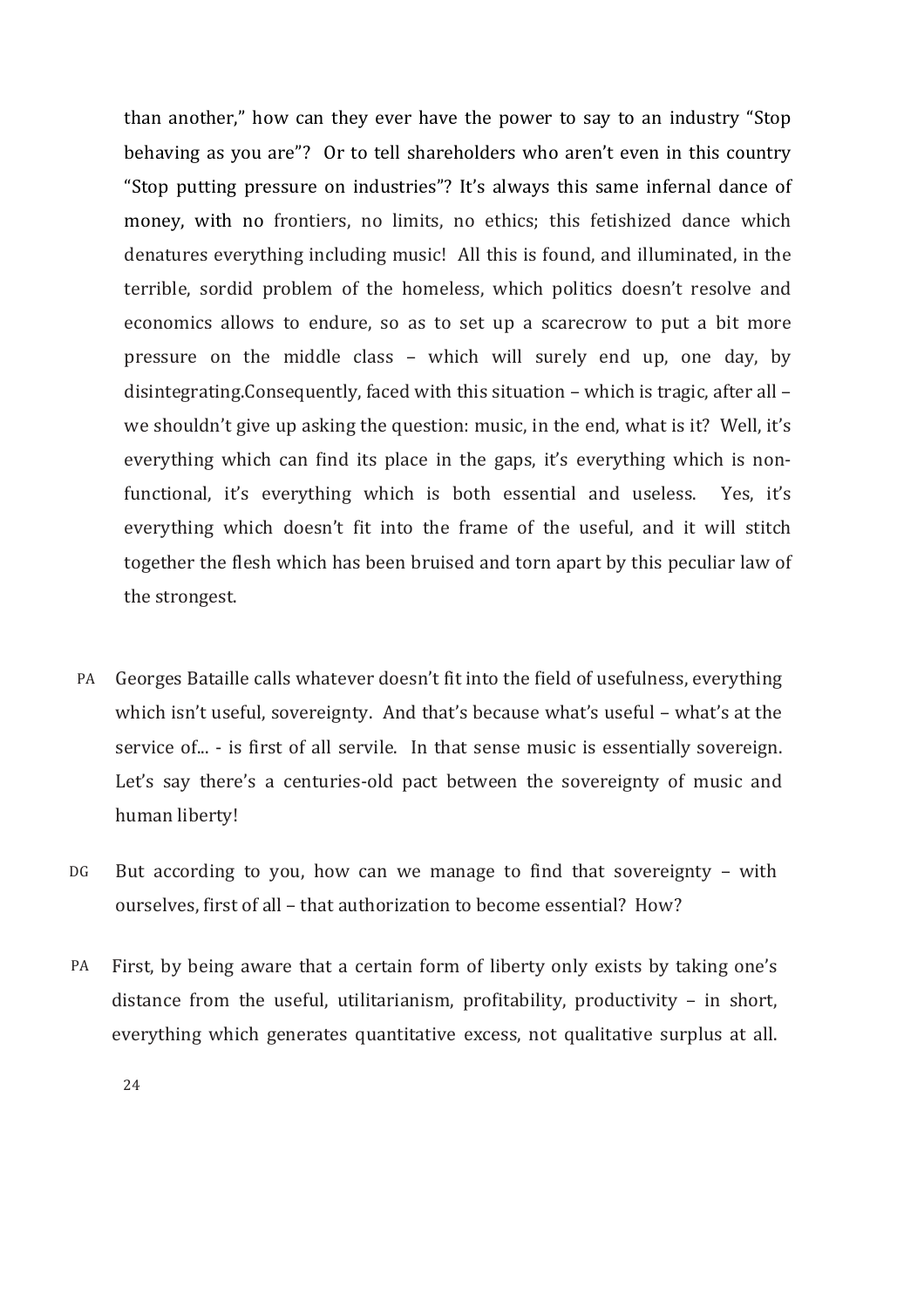But I'm under no illusion either: that distance has become invisible and a fortiori impossible to measure, we're so stuck in functional schemas where time itself has to be earned like a simple foodstuff which makes surviving possible. So the great paradox is that developed  $-$  economically developed - societies are in fact survival societies which dare not speak their name.

- DG More and more. Much more, at least, than thirty years ago.
- PA And survival goes hand in hand with the fear you were talking about. As a result, apart from precariousness, we have the reign of a permanent threat which weighs on the maintenance of a certain social balance; a balance which can really only be achieved by allying several parameters: professional, family, spiritual, cultural. Yes, all that is fundamentally threatened. And this survival economy which dare not speak its name truly is characterized by this threat weighing on our awareness; a society which is nothing less than paradoxical, since meanwhile the standard of living has risen. To repeat: this is the immense paradox of our so-called developed societies: we live better in them than in developing societies, but at the same time we are exposed to a greater threat. And we have terrible difficulty adjusting those two poles which appear antinomical or contradictory but which in reality cannot do otherwise than coexist. From now on, in our part of the world, we are the subjects of this tension between living better and surviving.
- I feel the great sadness of that tension in relation to music, the expression of the soul, and I tell myself it's not possible under these conditions. DG
- It's not possible? PA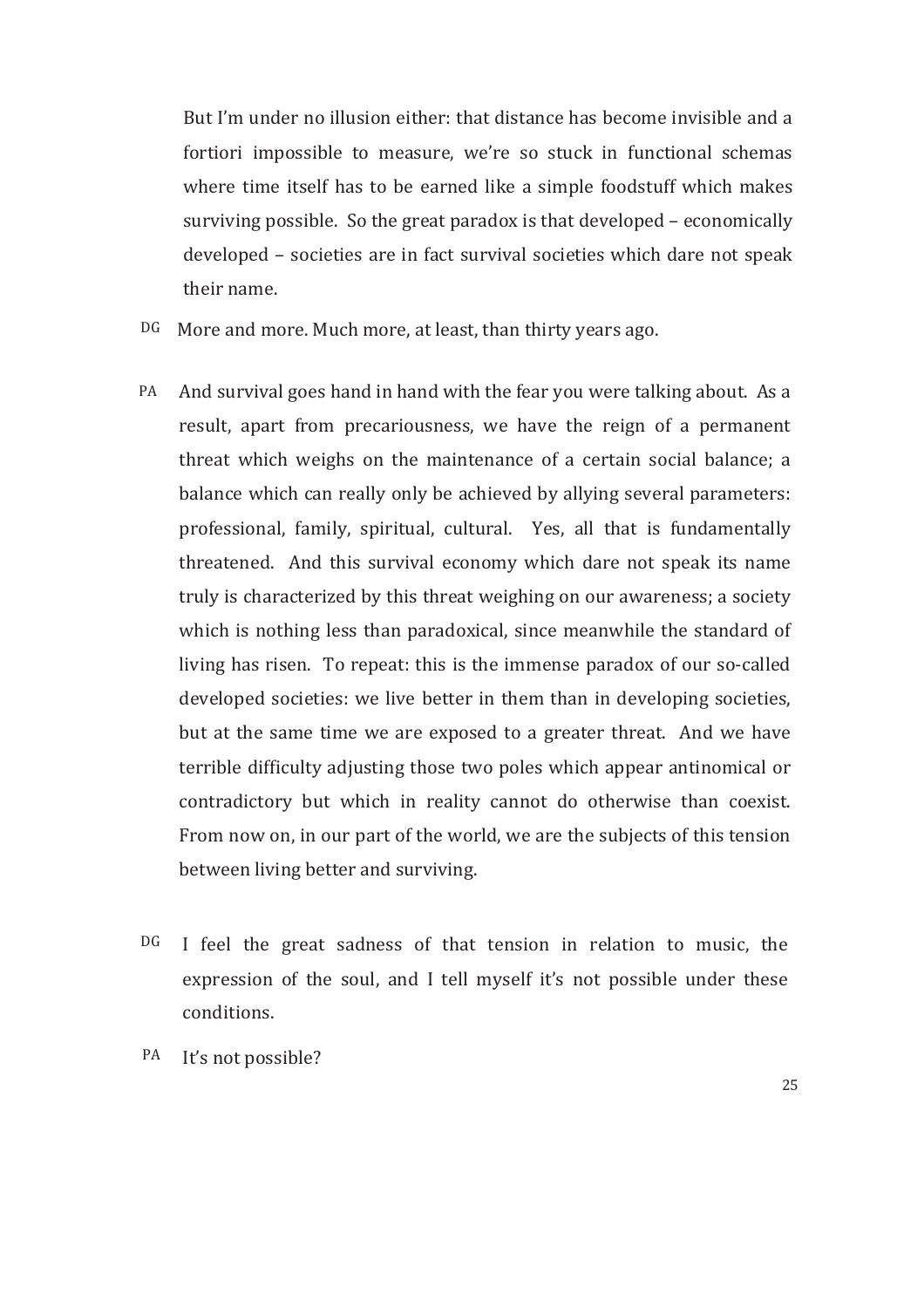- DG No, because music is life, not survival.
- PA Thinking is also life, not survival.
- DG Whatever is strong, beautiful, complex, powerful, that's what life is. Life is at a great distance from survival - this survival we see in the barroom philosophizing on prime time TV, in empty music, I mean music which has been emptied of meaning and content, and is poured out like syrup in elevator cabins.
- What's even more serious is music which prides itself on not being elevatormusic but behaves, outside the elevator, if I can put it that way, like elevatormusic. I mean exactly what you have often pointed out yourself: this arrogant, pretentious musical world which delivers so-called learned music, but which at the same time keeps transforming it into elevator-music so that it conforms to the "apparatus", if not to the institutions these groups are subject to by nature. PA
- Institutions where what has disappeared is music's *raison d'être*. DG
- Maybe that is what's most serious of all. PA
- Survival reflects a general giving-up, it's the reign of the destroyers. Nowadays leaders in charge of culture act as destroyers. Mainly because they only think about their careers, as that's what a career depends on... The destroyer is the one who only accords value to the logic of functioning. And I recognize that it's very difficult to escape, as there's always a moment when you have to move your boat ahead with whatever means you have on board. DG

26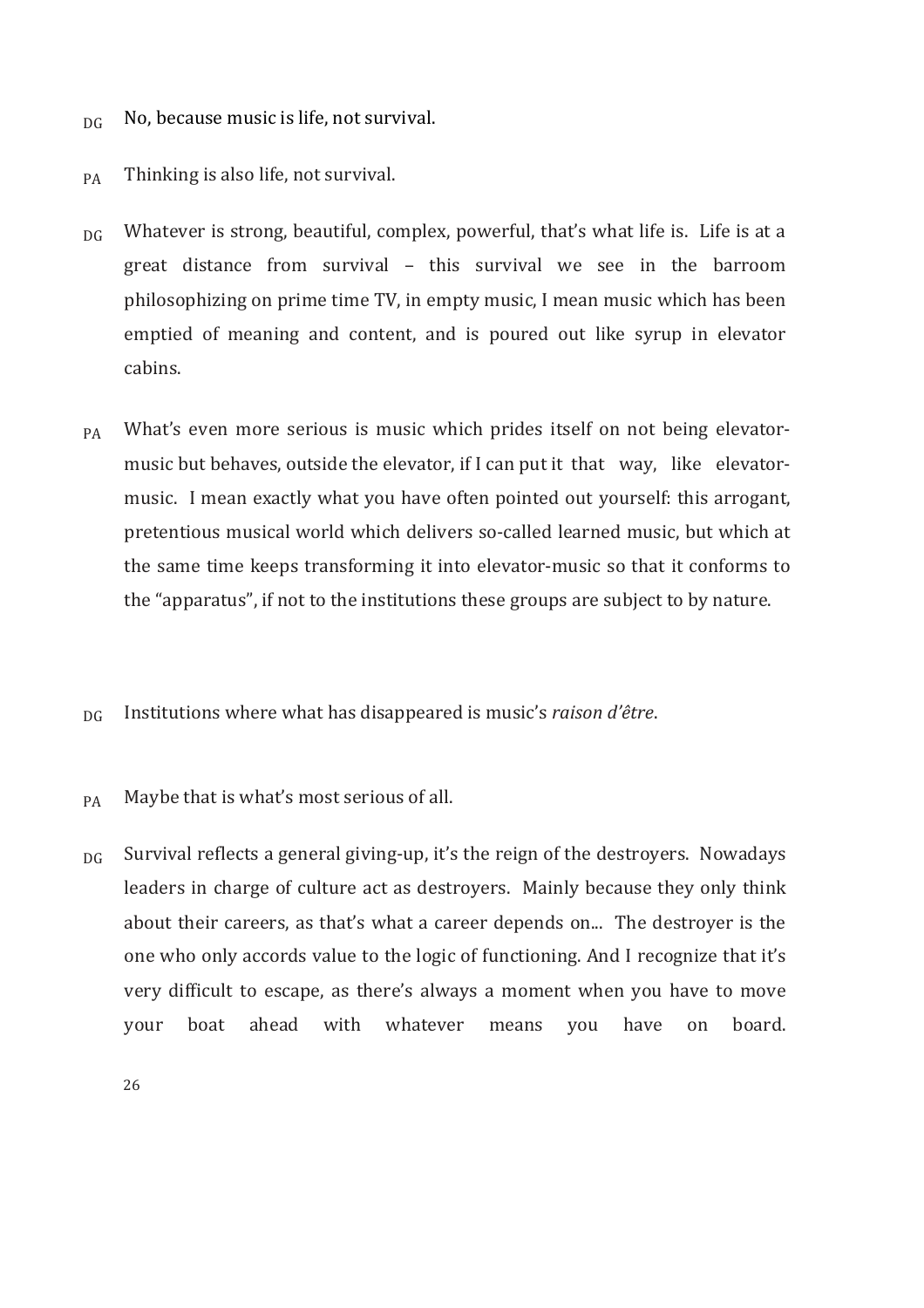### *A boat less and less drunken…*

- PA Your answer shows that you don't discredit the form of institution, but only the use that can be made of it. So you believe in the virtues of the institution. In this interview you've revealed how much your project  $$ and this is your mark, your profound identity  $-$  is not strictly musical. The project overflows the duly limited field of music to reach something which is of the order of living-together, and thus of the political, which encounters the way a human person has of behaving in the world, I mean: of redrawing the world by their behavior. You always have this yearning to go beyond. That going-beyond is what tests your fantastic vitality every time. And it's through it that life  $-$  or, better, what gives life  $$ penetrates things and perseveres in its own being.
- The ivory tower has no meaning. Not for me, in any case. If I were a great thinker, convinced I'd be understood centuries from now, maybe I'd believe in it. But that's not the case.  $\overline{D}G$
- PA Even a great thinker who was sure of being understood centuries from now ought not to believe in it.
- $DG$  Anyway everything which is not operative, everything which is not effective, means nothing to me. The world is dying from overspecialization, the fencing-off of genres, and above all the lack of attention to others. So what does it mean to put music back into a political or social process, if not giving the world its acoustic back? Music has no meaning if it speaks only to itself.
- That reminds me of a lovely phrase by Lévinas, which sums up his whole philosophy. Lévinas says meaning is the other man. PA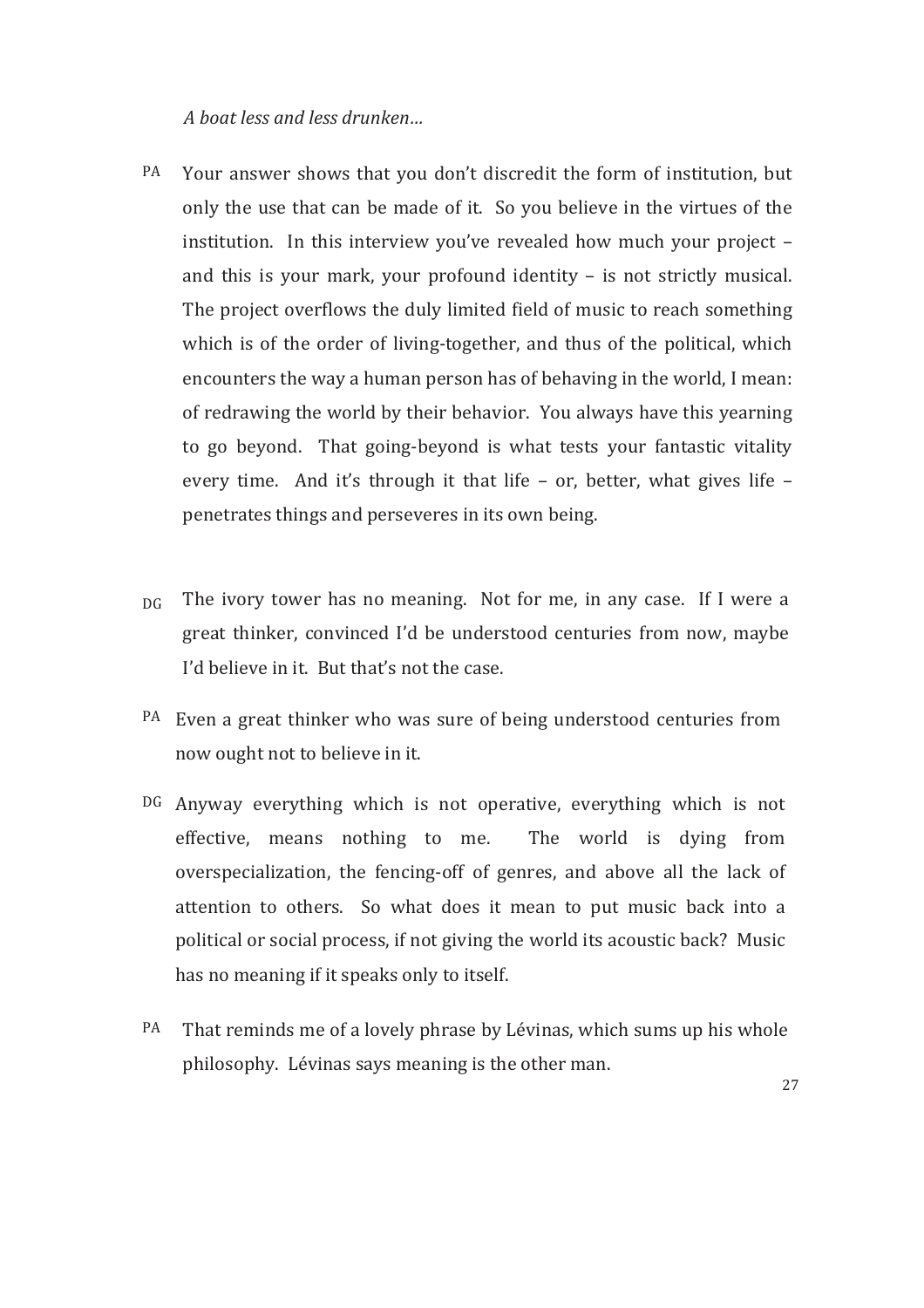DG Exactly.

- PA Meaning always overflows the field of definition, as long as it's defined by the idea of comprehension. But meaning cannot and must not be reduced to the sphere of significations, to the level of comprehension. Meaning is the Other.
- For my part I'd say meaning without sensitivity has no meaning.  $\overline{D}G$
- But sensitivity is precisely the intervention of the Other, seen from the point of view of how the Other is received. Receptivity, susceptibility, liability towards the other, all that is the basis of sensitivity. PA
- Once the Other is excluded it's the end. But we all want to be right. For at any rate we can only be right. But from the moment we're right, in a certain way, it's screwed up. DG
- Camus used to say (it's a phrase Romain Gary often claimed for himself) "A priori, I am against everyone who believes themselves to be absolutely right". PA
- Yes, from the moment there's no longer a question mark, it's screwed. You'll tell me I've been proceeding by way of definitive affirmations for an hour now, but in fact they're only openings, bridges, bridges, bridges - bridges I'm trying, with your help, to build, to project across to meet the other shore. Questions define the intelligence of the heart, which is more important than the intelligence of the mind by far. It will do humanity much more good than that of the mind. So that's the intelligence we have to rediscover. It sounds completely demagogic to say it like that, but I can't see any other way of bearing witness that that intelligence should be guiding the way of the world. Unfortunately intellectual fetishism, this permanent tropism of reasoning, this obsession DG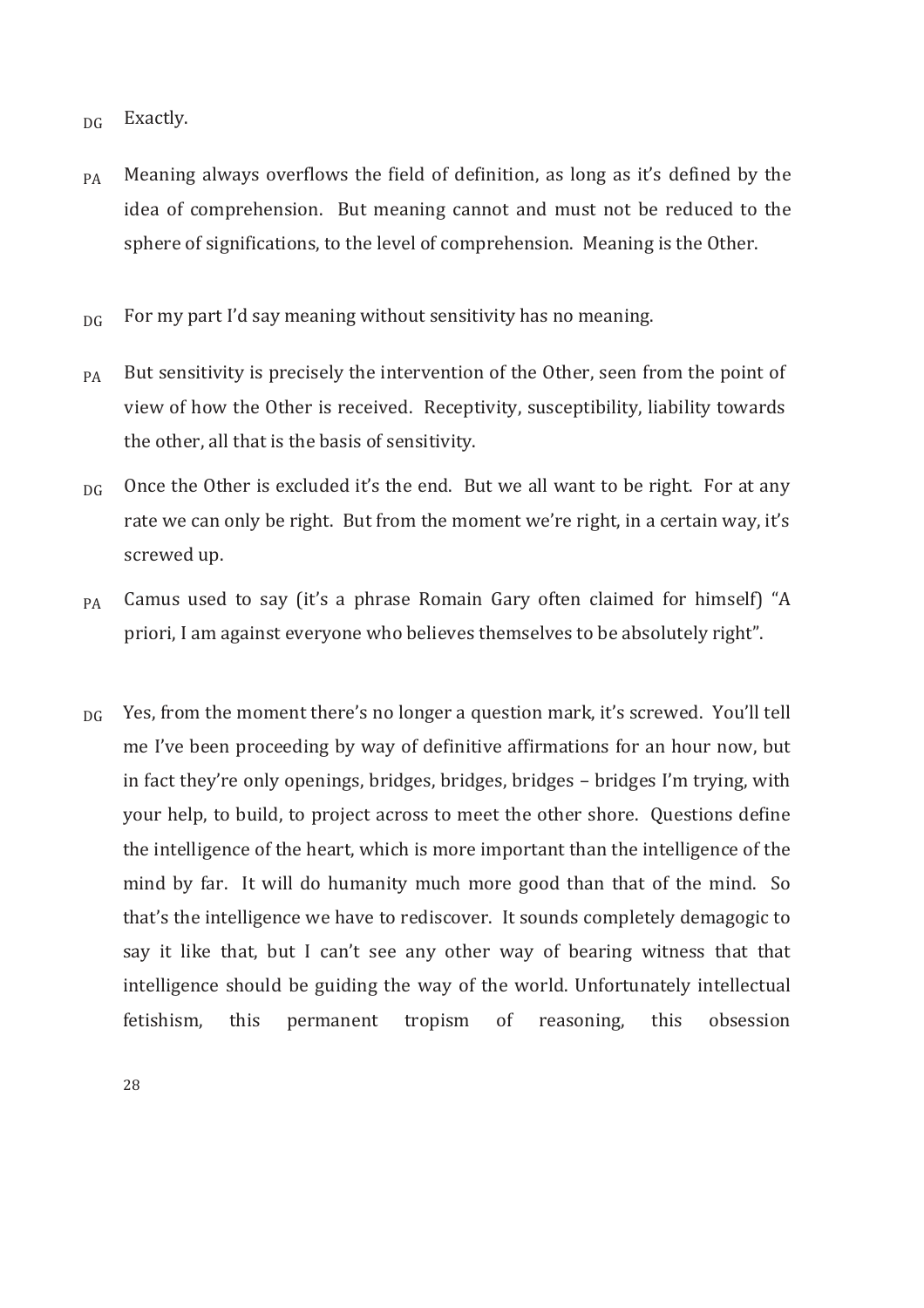with classifying things, all that is appalling. And unbearable.

#### PA That's another subject.

- $\overline{D}G$ But it's the real subject. The heart's insouciance, indifference is the subject. Could we say, in all innocence, "True, there's suffering in the world, but art is something more important because in the end it's going to save humanity"?
- But people say nothing else! PA
- Well, I don't believe it. Art doesn't save humanity. The music of Bach didn't prevent human beings turning into Nazis. Maybe even some of them felt carried along, justified by that music... DG
- Your romanticism has its limits, then? PA
- I'll never place art above human beings. True, art is the luminous part of humanity, it's humanity head-on, as it were. And yet I don't put the work of art above the human being. Just as I don't put money above people. It's very clear for me; I have no problem with it. And from that point of view the market in contemporary plastic art is nothing less than an oxymoron. Art as an object of consumption has become a tax haven... DG
- I'm pleased that we've come back to contemporary art, from the angle of the plastic arts this time  $-$  good-for-nothing art, as they say... What do you think it's all about? PA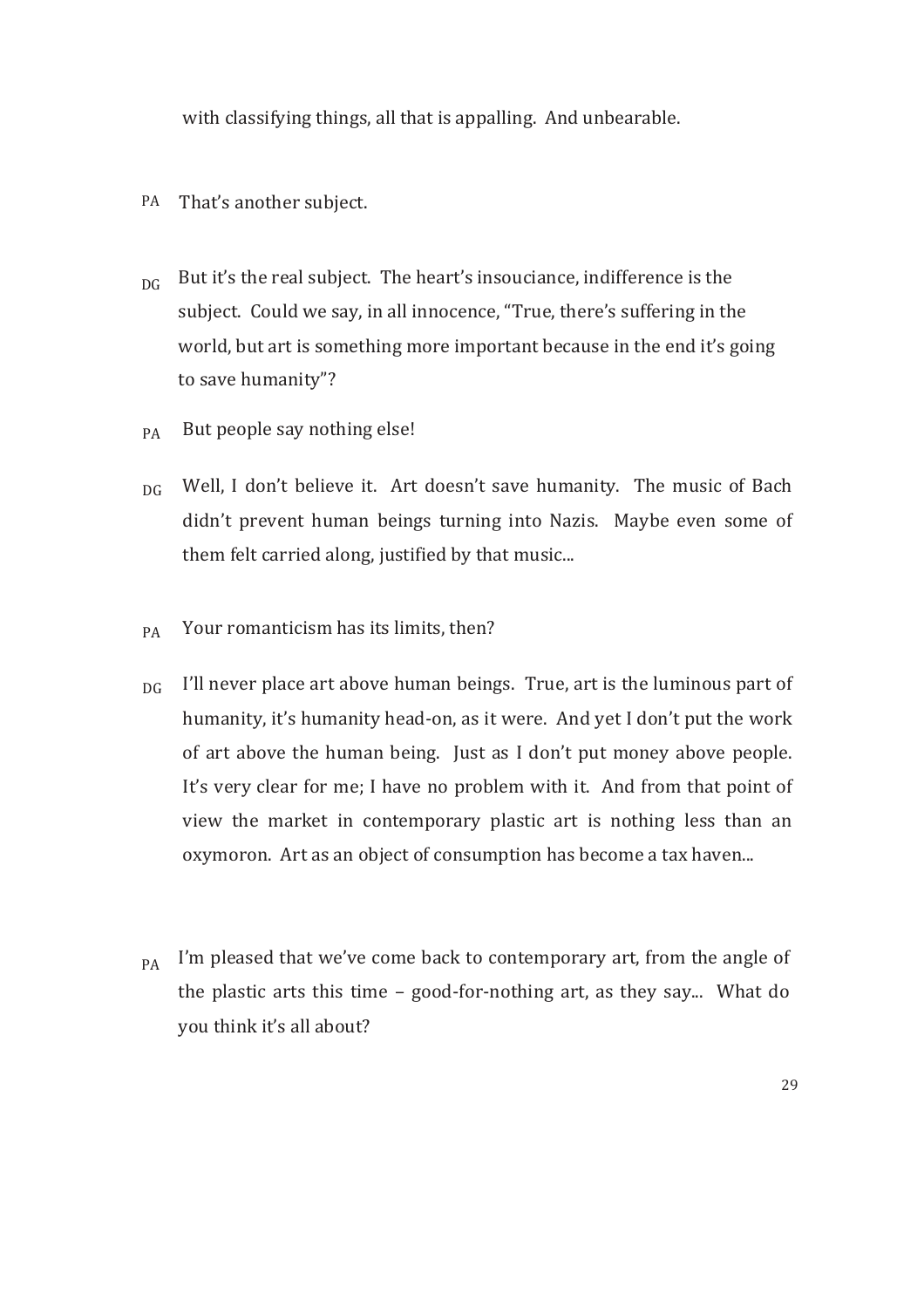- $_{DG}$  The great washing-machine of our time, which aims to wash consciousness, launder bank-accounts and whiten all vices. On the pretext, once more, that there is purity in art. That doesn't mean I'm not sensitive to creation, when it exists. But that's another subject again.
- I don't think it's another subject. PA
- Edgar Morin was right when he said "when it comes to living together we are in the stone age". But that Stone Age is going to lead to the Apocalypse if we're not capable of making mentalities evolve! What I like in Morin is his capacity not to theorize too much, to look at the dysfunctions and tell us: But look, look. What does all that mean? Look how values are being perverted. And just what is happening with the emblematic thing, which is contemporary art, is happening in exactly the same way with classical music, with learned music: the most absolute cynicism, and the instrumentalization of fetishized works which have absolutely no meaning any more. It's even becoming obscene. DG

Is it normal for a conductor to arrive in a private jet to do a concert, empty the coffers of a provincial town, leave in the private jet and then perform in one of the world's great countries which is also a great dictatorship, and say "This president is wonderful," help him get re-elected for the fourth time  $-$  all that in exchange for 500 million to rebuild his opera house? Is it right? I hear people say "but it's so beautiful when he conducts!" In fact, no; it's not beautiful. It's not beautiful, it's serious. It's wrong. Is it normal for animal entrails exhibited in formaldehyde to be sold for millions? If art really is the mirror of society, in that case the whole violence of the cult of money regardless of human life is well exposed...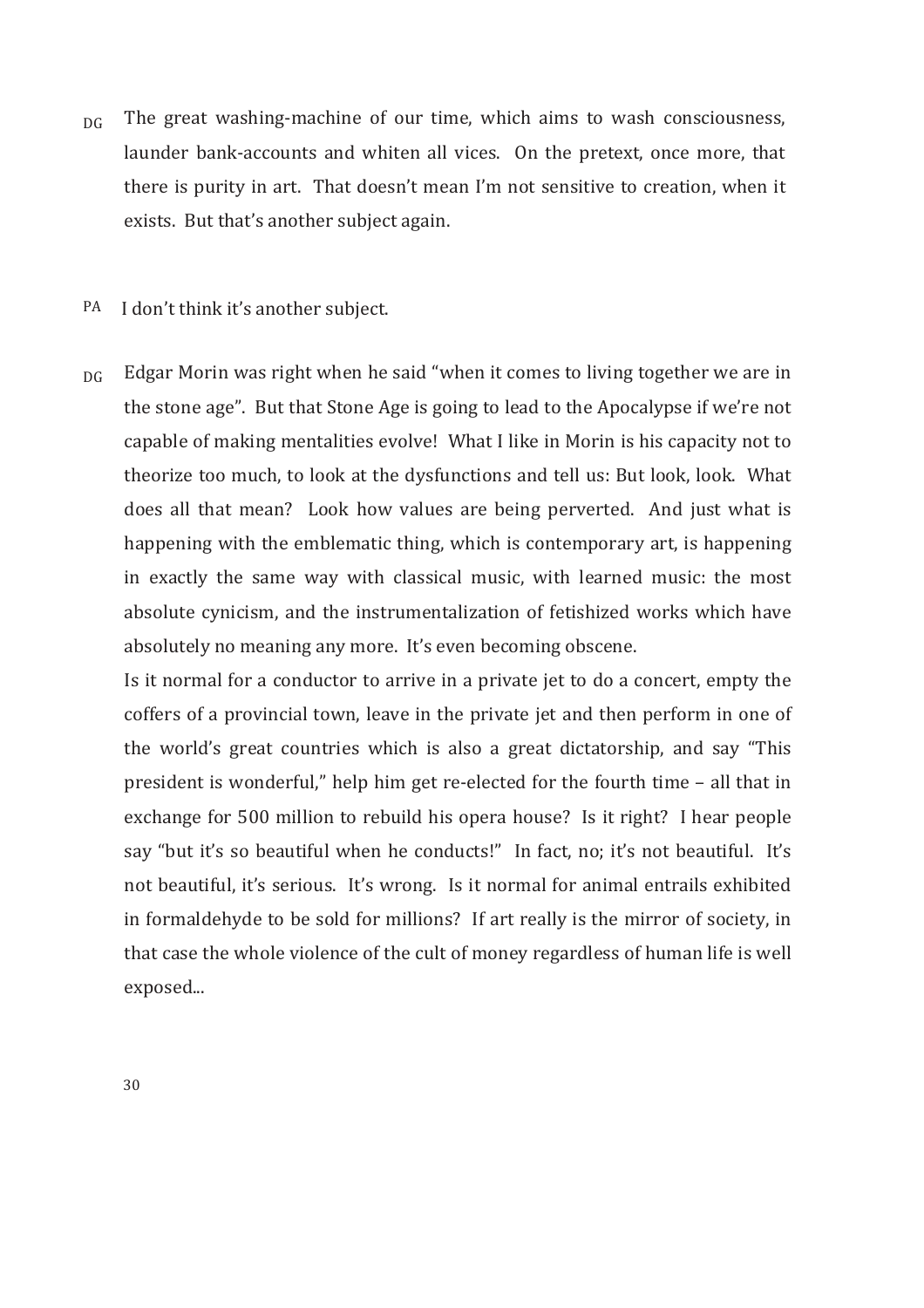- $PA$  Indeed it is wrong. It's something, which poses a serious problem for all human beings, whether they realize it, or not.
- It's true that these things exist, that they've always existed and always will. What I find revolting is the way art is put on stage. There is something indecent which reminds me of Vatel's feasts with Fouquet when the people were starving. But... the show must go on!  $\overline{D}G$
- And for you that's not what music is. PA
- It's more of an alibi. And I'm not being otherworldly when I say that. I don't think I'm otherworldly. I have my share of shadow like everyone.  $\overline{D}G$
- You're being hard on yourself. PA
- Yet it's the minimum we can demand, if there's going to be any living matter. DG
- What's becoming apparent, though, is that this minimum has become a maximum. It's even become too much. PA
- Nowadays people talk a lot about food allergies. Well, the system as it's built in our day has a food allergy, probably, to this sort of demand. The ravages of egalitarianism are hardly suspected any more. Nor does anyone suspect that elitism is something indispensable, which has to be protected. The elitism of knowledge, the demand for sharing, rather than just parading a void. DG
- What do you mean by elitism? PA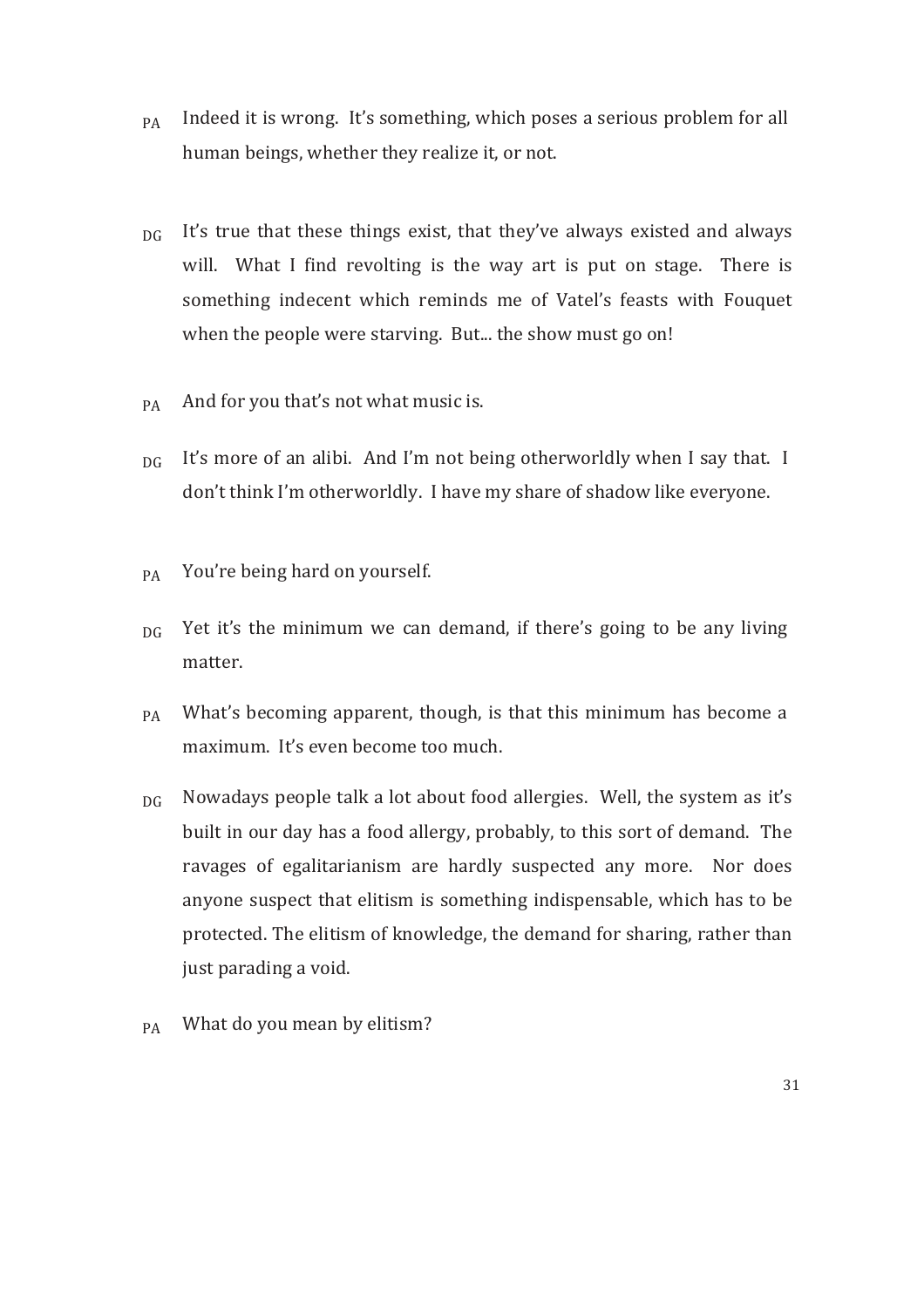- DG Going as far as possible. Going further, always further. But being clearer and clearer about the goal pursued.
- But further in what? In perfection, or improvement? PA
- In reflection, in comprehension, in sensitization. In everything where the power of the spirit is fully expressed, remaining attentive to society. Attentive to the world. Without restraint, but with ethics. Survival  $-$  that is, life for oneself  $-$  is without ethics but with restraints. Don't you think so?  $\overline{D}G$
- Yes. PA
- As a general rule difference, divergence even, is a treasure. In the name of that treasure I don't consider that a group will function just because it's homogeneous. What makes a group function, what leads it to become stronger even, is that it puts itself at the service of something which is bigger than itself, yet without erasing the differences. So everyone agrees to modify their language with this in view. But this is so as to be more themselves! The main thing is that there are rules, rules of play. But those rules aren't applied to the detriment of individuals. On the other hand it is people's egos which have to learn to give way to them. As for "Dissonances", I'd say that we started with the observation that the world is in the state we mentioned; the world does not make music, in the sense that it does not put *individuals together*. And you've understood that these two words hardly contradict each other; indeed they are reinforced by their contact. But today it's as if everyone had closed the doors of their "self". So much so that when I say the world doesn't make music, I think that the way people act towards one another, and the possibility of DG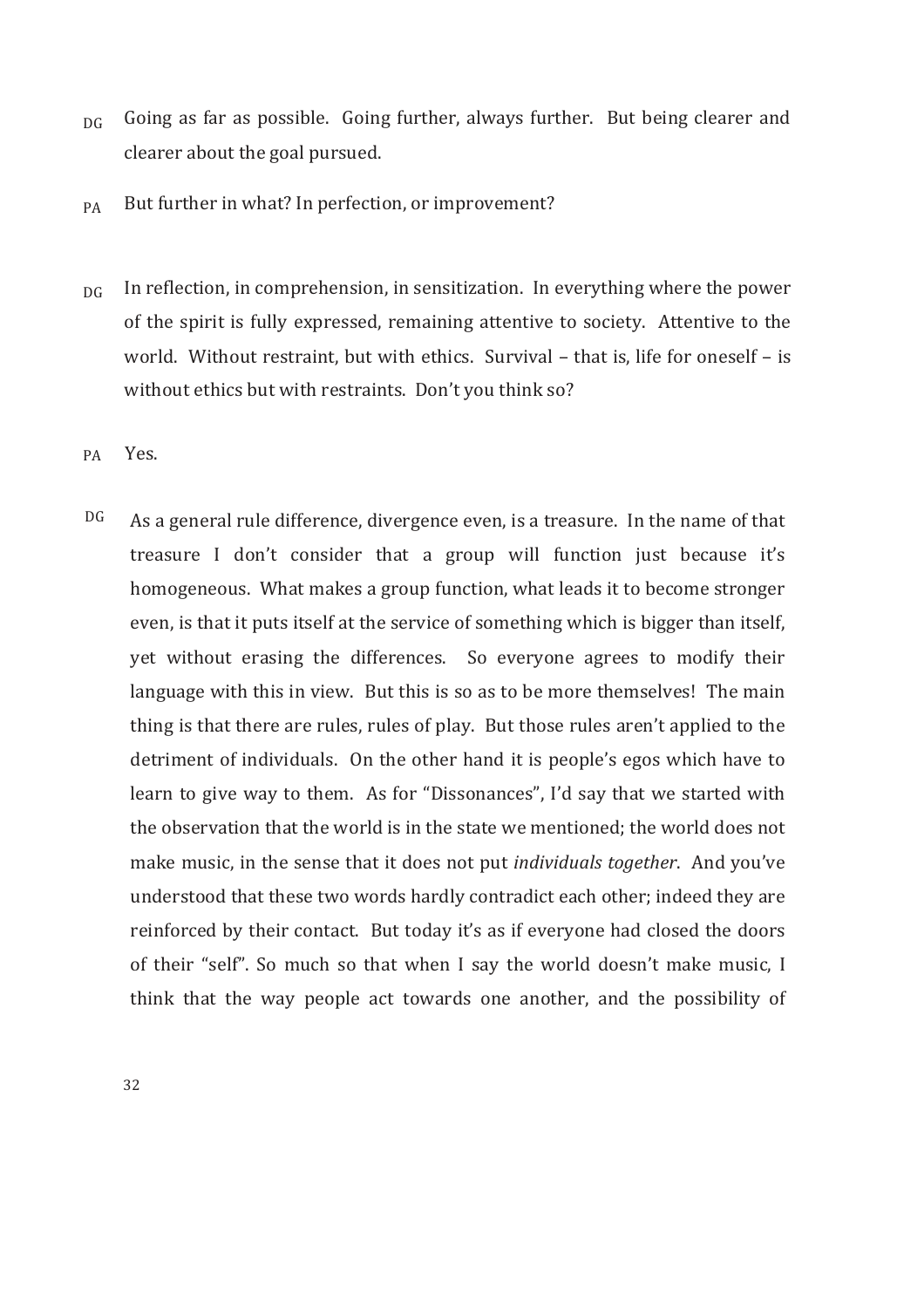friendliness between people, seem dangerous to everyone. Everybody has the impression that they'll put themselves in a state of fragility if they start to open up to others. They have the impression they'll be trampled on, they are afraid of being used or instrumentalized, they suspect in advance that they'll be manipulated or lost. Whereas in reality the Other is neither an enemy nor a danger, but much more of a joyful traveling companion. Besides, music  $-$  the symphony in particular  $-$  is the very symbol of that companionship! It's the symbol of the miraculous simultaneity of things. Which means that all at once you're no longer following the vision (or lack of it) of a conductor who is a conductor because he's standing up when everyone else is sitting down, or because he's the only one not playing an instrument, and with his arm or just his presence he tries to drag the herd along behind him. The symphony, at least as it's been conceived since Beethoven, is quite the opposite, I think: it's the emancipation of the individual.

- PA But not in aid of individualism.
- DG Precisely. Everyone is indispensable to how things happen – whether they happen well or not  $-$  so that although all the roles are in a hierarchy they are interdependent. You can't do one without the other. And I find the symphonic group, as an allegory of a properly collective or "participative" world, where everyone has the feeling that they contribute to the whole thing going well, is something admirable, something it's imperative that we defend and preserve. In this world, even if you're not the greatest thinker, the greatest doctor or the greatest artist, if you're just a little baker for instance, you still have to be able to tell yourself that the greatest thinker, the greatest doctor and the greatest artist all need a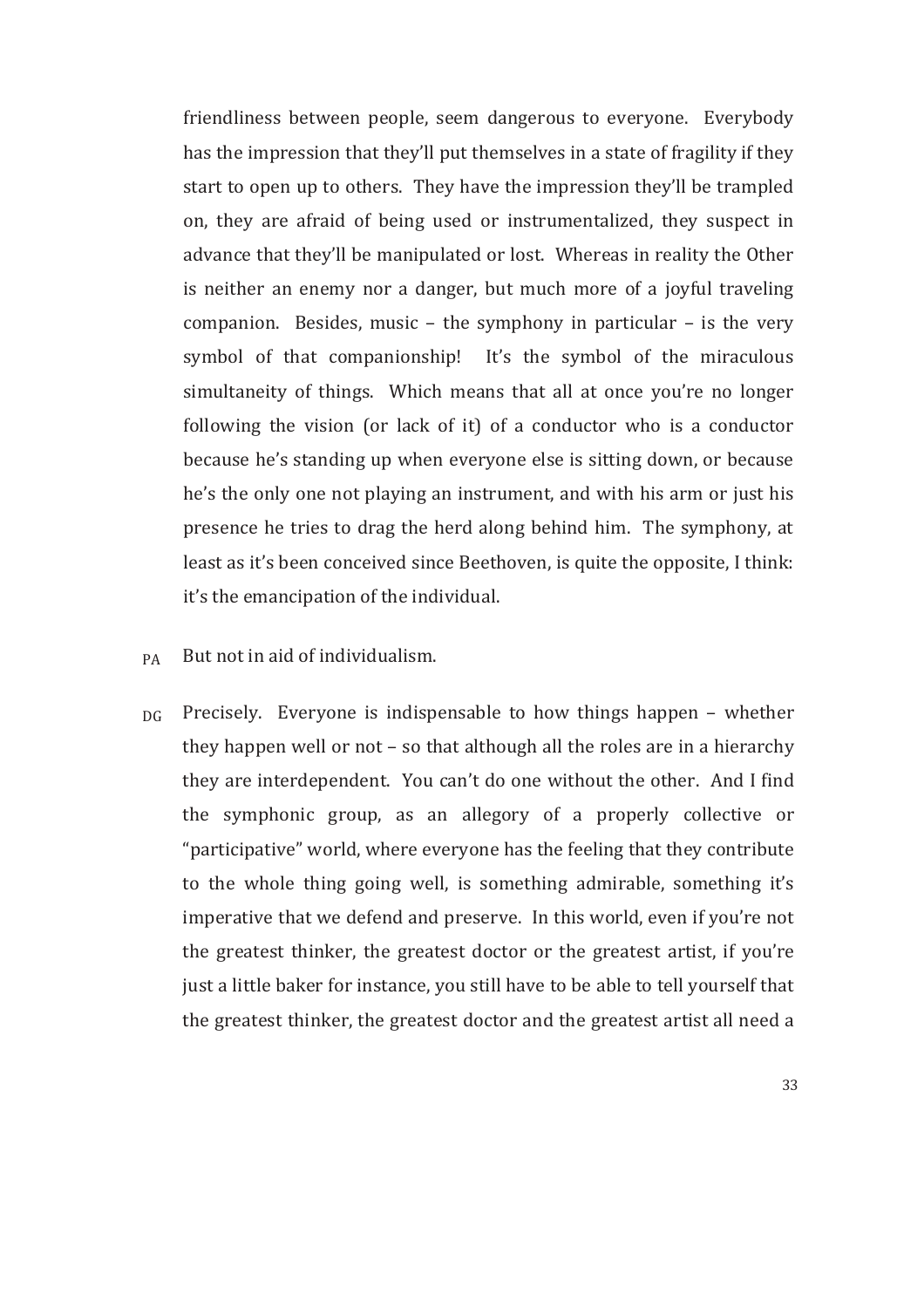decent baguette. I notice my unconscious has led me to mention the baker's baguette rather than the conductor's baton... And if he makes his baguette well, everyone will think, act and create better. And so in that respect he too has the same value as the others in the smooth functioning of the system. Here's something which starts from the moment the Republic really gets into action. The Republic is a music between individuals. It's primordial. Primordial in a globalized world. Primordial if we are to get out of, or recover from the financial imperialism which continues to govern humanity... An imperialism developed by a western civilization which is soon going to find itself buried by its own blindness... and by Asia, soon enough.

- PA What do you mean by that? What has Asia got to do with it?
- $DG$ Think of the relation with medicine. Chinese medicine, which considers illness as a dysfunction, so that you have to try to avoid the dysfunction. It's much more intelligent than creating dysfunctions so that pharmaceutical industries can prosper on the back of them...
- Is that the impression you have when you go to China? Do you see that wisdom at work there? PA
- It's mainly the impression I have in France when I'm ill: calling it a remedy, they give me a poison to kill something that's not right. I well remember the first time I went to Hong Kong (Hong Kong is interesting precisely because it's a nerve center): at 5am (I was up because of jet-lag), walking in Victoria Park, I saw people doing Tai-chi. I saw a world which awakes on a human scale, an  $\overline{D}G$

34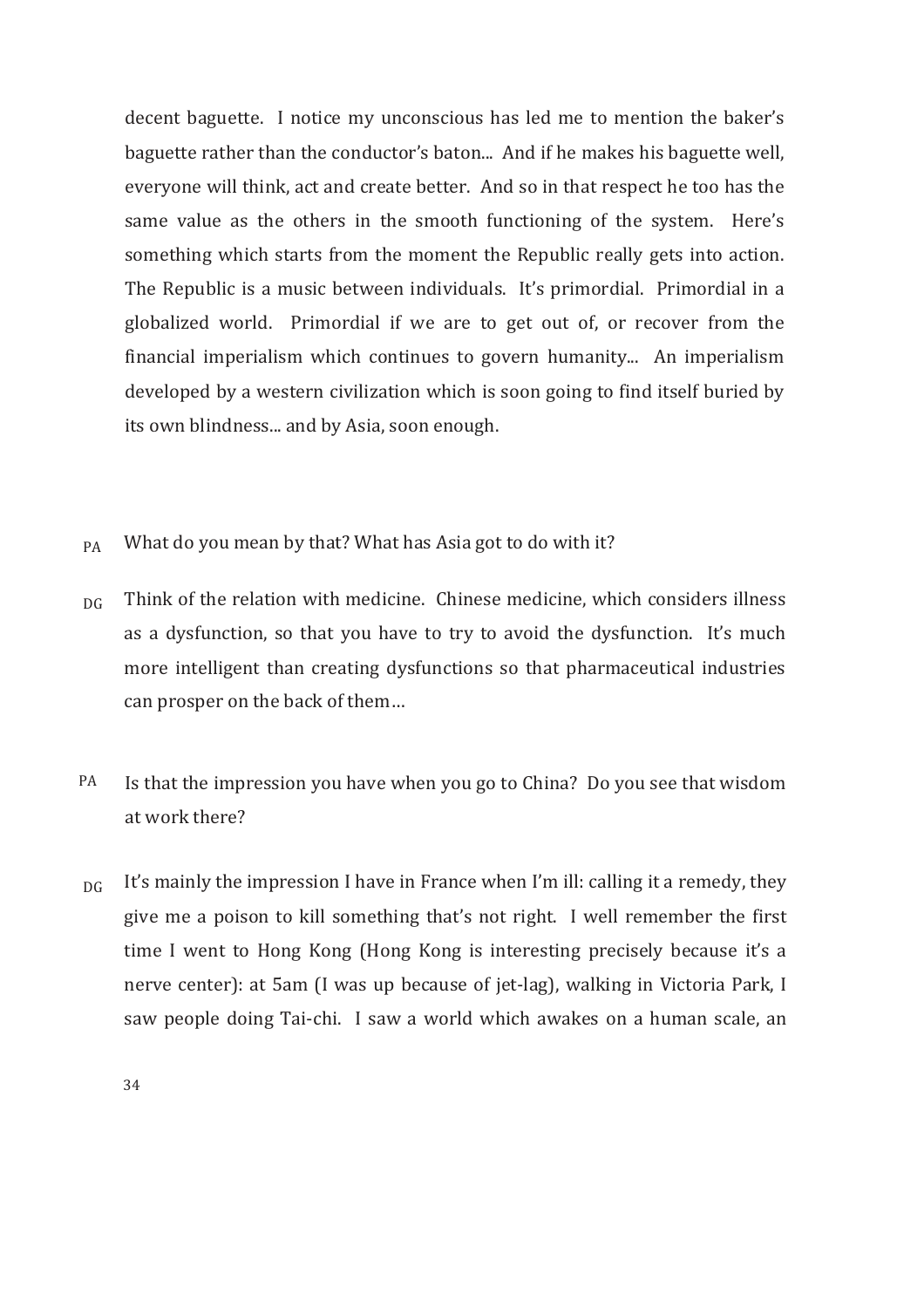ancestral world, but at the same time a world which is vertical, the fruit of the west; I saw a world which has the capacity to make the two coincide. It's extremely interesting. No doubt in the future there will be heavy problems, convulsions and conflicts. But in the long term, Asian livingtogether, living-together with the earth and with time, according to an immemorial wisdom based on a non-desire to invade, a non-desire to dominate, in the end that will prevail. I don't say the model is ideal. But I think the setting to music of western imperialism is well and truly finished. I believe it doesn't make music any more, quite simply. There are too many wrong notes. What is opening up before us is a vision in island groups, a vision with different speeds, with paradoxes. According to the criteria of western thought they are paradoxes, but in reality they are parallel entities, with different speeds as I said. There is no black or white any more. Differences are not lived in the same way, as irreducible oppositions. And of course that changes everything: the relation with the self, the relation with time, the relation with the ensemble. Let me make it clear that I don't idealize the way China functions politically, far from it, nor of course the environmental destruction going on in that country. The relation with the world which seems interesting to me is situated at the individual level. At least, I hope so...

- PA In what way do "Dissonances" share in this scheme of recognizing parallel models?
- If one thing is essential, it's the lack of any will to dominate in relation to the musical mechanism. That means, when we play a symphony we truly attempt with all our strength to play that music, all together. The idea is to understand the mechanism to as to allow it to happen. DG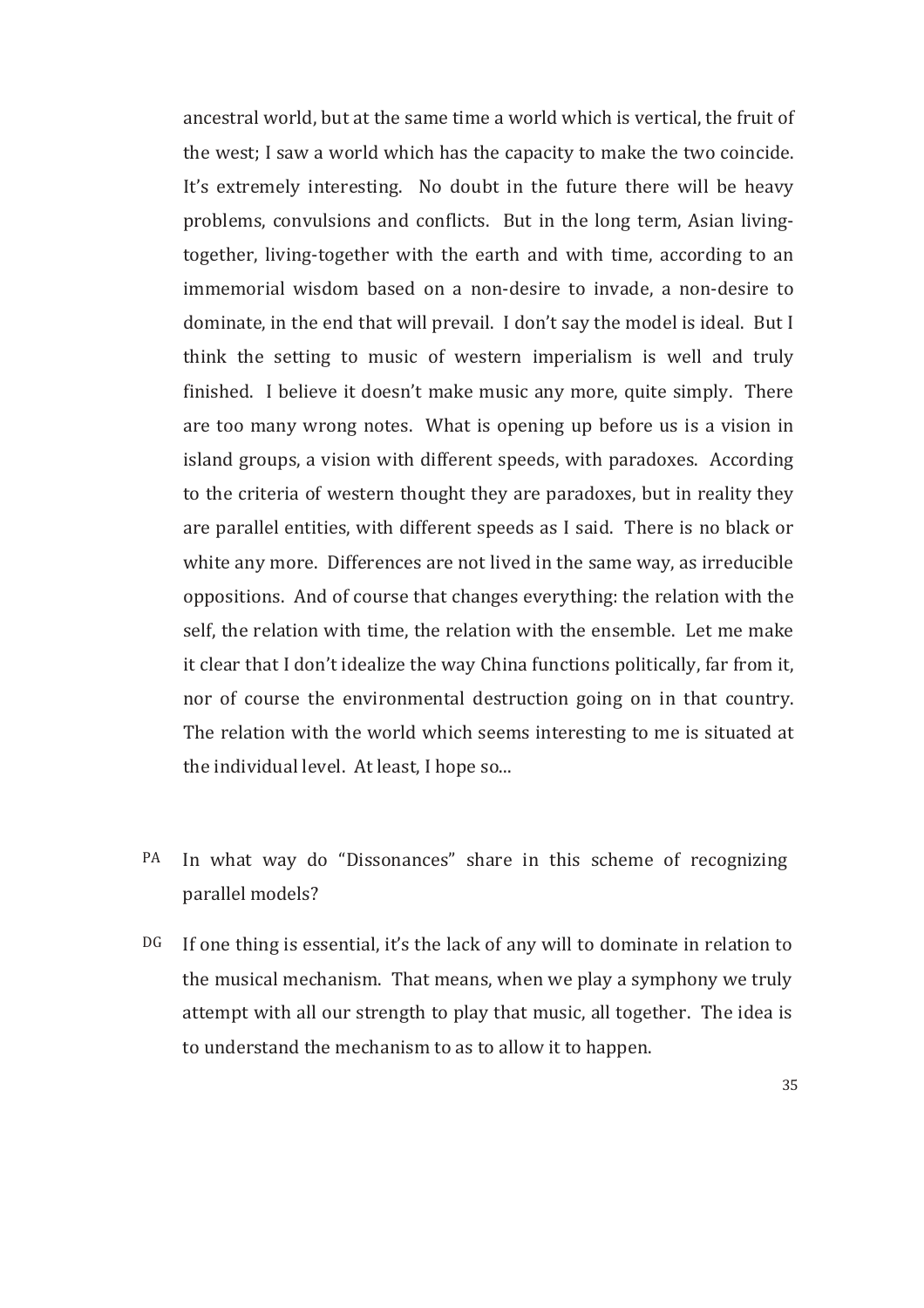- PA But playing it implies an interpretation.
- DG No. Well, yes and no...
- PA Why 'no'?
- DG By force of circumstance, the symphony will never be played the same way twice. But that's not because of an individual interpretation, nor the result of a collective interpretation. It's impossible for  $65$  musicians to think consciously and decide at the same moment to interpret it in a certain way...
- But in that case what do we call interpretation in music? PA
- Believe me, a large part of it is fetishism. Music is a mechanism, a celestial mechanism, but a mechanism all the same. Just as anything else is. That's why I always prefer to speak of craft, I don't like the word "art". In art there's always an ego which rears its ugly head, a sort of magic remedy which seeks to produce effects. Whereas when you get rid of those effects you stop seeing the tree that was hiding the forest and you start to enter into things, the spirit of things. The *noumenon*, as Kant would say. You leave the field of phenomena and enter into the essence of things, we could even say into life itself. And when 60 or 65 of you suddenly feel the essence of things, enter into life itself, then the only thing you can say is that you are carried by the music – and so it's not being carried by us. You stop "dissonating" and start resonating (reasoning) with something which is pre-existent, in fact. That's all. It's like in philosophy: you read a text, a very great text where there is not one superfluous word, you couldn't take away a single term; well, that text, you'll read it all your life, for yourself, and maybe in the end you'll have risen to the level of the text; that's when you really go towards it; but to start with you had to imbibe it for years before the text DG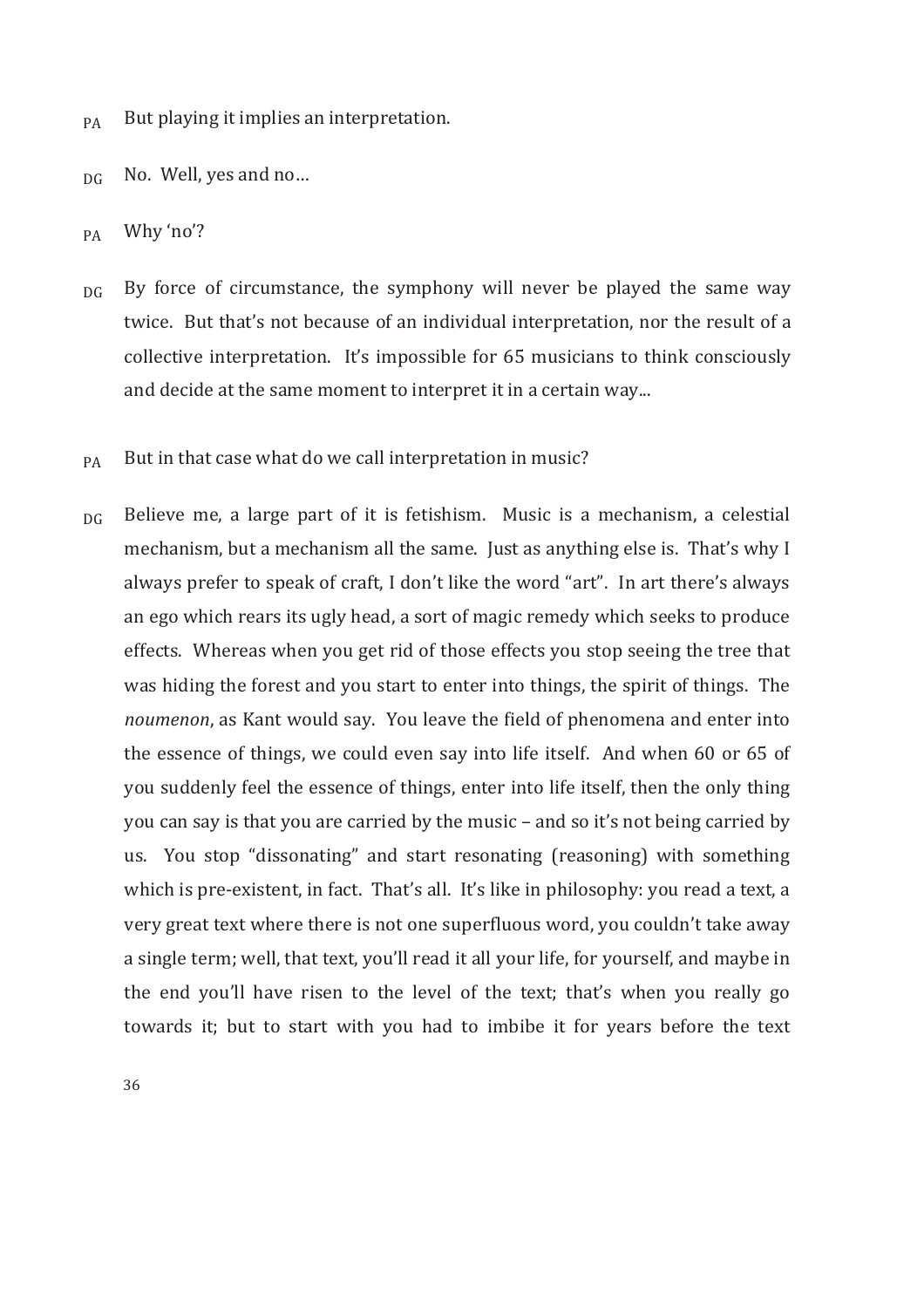resonated in you fully. And it won't be the intonation of your voice which will make it take on meaning; it will have taken on meaning within you by itself. No?

- $PA$  It's debatable. I don't know how far it's true, this story of pure passivity in relation to the impact of the object... Something happens anyway which comes from oneself, which adds or is added to the thing.
- DG But it's not passivity at all. It's the opposite of passivity. It's a concentration which is a thousand times stronger. In fact it means being ready to receive. And this readiness, despite appearances, is extremely important. It's even what's most important.

It's like martial arts: if you want to be stronger than the wall, the wall will break your hand; so you have to pass through  $-$  and for that you need the wall to no longer exist. Everything then is a question of energy. The powers of mind and body we have are much greater than the ones reason would wish to let us see. At the same time, this power which can be revealed is established on the path of objective knowledge, collected both in the body and the mind, as musicians live music in all these dimensions.

Does the thing exist independently of the way it is received? This is a huge question, a very complicated one, the question of the subject-object relation. The question is all the more complicated because the manner in which the thing is received never forms a disposition which is transparent to itself. This manner has itself already received a great deal, and no doubt it's the secret history of the disposition known as PA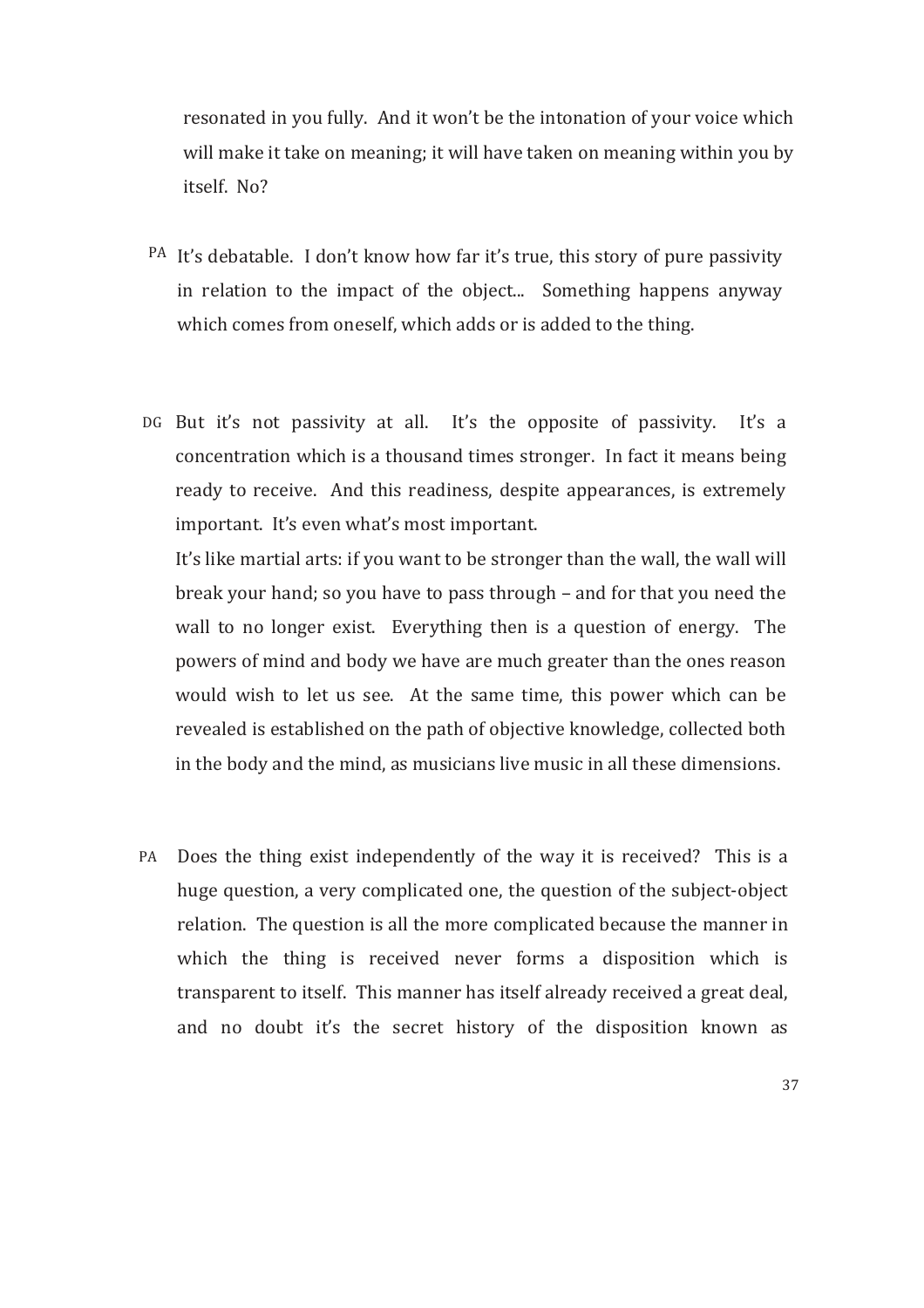subjective, the components of its *genesis*, which explain why one musician will never play the same work in the same way as another, and the work will be played differently by several musicians, and that from one evening to another there will be a radical change in the way it's played, as you said.

- $D<sub>G</sub>$  But it's because we're never the same! Never the same... self! The universe isn't in the same place, are we tending to forget that?... The universe...
- I'd tackle it differently. The conception of interpretation which considers it as a sort of corset placed on an already-existing body which is obliged to take the form the corset imposes on it  $-$  this conception seems to me a poor interpretation of interpretation itself. Interpretation just isn't that. The interpreter is the one who accepts (it's the a priori of an interpreter) that the music will be able to resonate differently each time. Interpretation means giving perceptible value to that acceptance. So if I read a philosophical text today, no doubt I'm going to understand it in a certain way, but no doubt also if I re-read it in three weeks I'll understand it quite differently. Is it because I myself have changed in the meantime? That's not the question. The only question which arises in this case is whether the understanding I'll have in three weeks' time will be better, more correct, more valid, more adequate or better conformed to the text I had read. The only thing I can say in answer to that question is: the greater my knowledge of the text's raisons d'être, the more my interpretation of its meaning will be right. PA
- Things happen differently in music. I think there are two periods in a musician's life when access to music is simplified: childhood and old age. These DG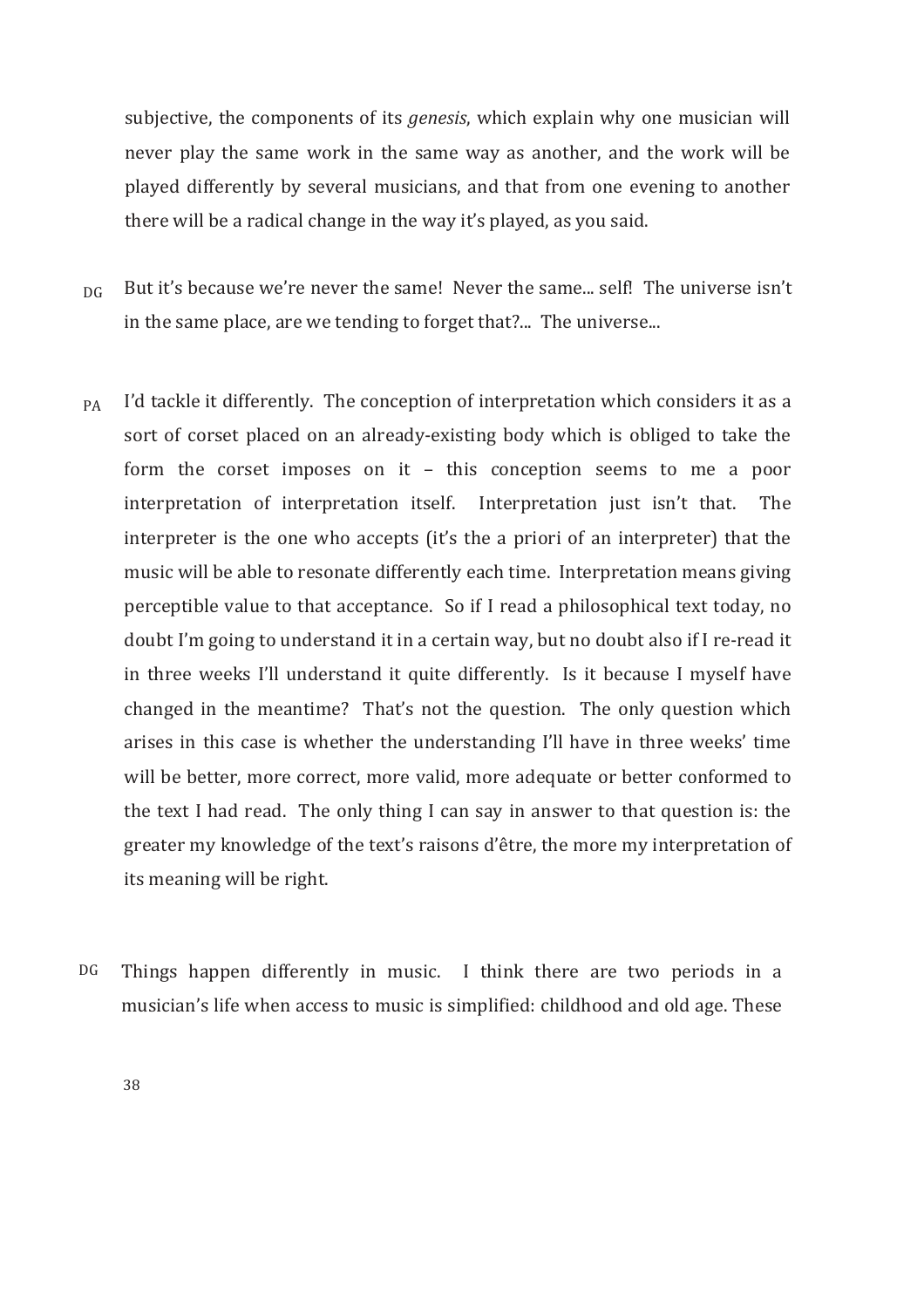are the times when, respectively, the struggles of existence haven't yet begun and when those same struggles are finally at an end. This is when you can give in to a sort of laisser-faire or letting-go, which means that the music literally takes hold of you. Which is as much as to say that the more you're in a moment where you are in control, the more you have to let go. In music that's the way things happen. The right gesture would be a sort of whole, containing the path and the very essence of the path. A sort of reconciliation between the everyday and the eternal.

#### PA But what if you're neither in childhood, nor old age?

DG I do have to agree with you somewhat there, even if evaluation has no place here, and say that at any rate it is subjective and that takes away all its interest. I'll agree with you in the sense that the only objective evaluation we can have is what we call professionalism – that is, whether you play correctly or not, whether the voice works for a singer, whether people really play together when that's what they are supposed to do. So if there is any objectivity it's at the level, if I can put it this way, of the craft required to do justice to the work and to the audience who have come to listen to it. If there is that, that's already quite a lot, by the way. But all the rest, which is no less essential, is made up of non-measurable dimensions, it's a certain densification of the self which happens, along with a greater transparency, a crystal which is more and more powerful, more and more pure. For the rest isn't connected only to work but also to love, the capacity for opening up and welcoming a being. That's where music stands, right up to its execution. Nothing else has any importance. All the fetishizing that goes on around what I can't even put a name to, it's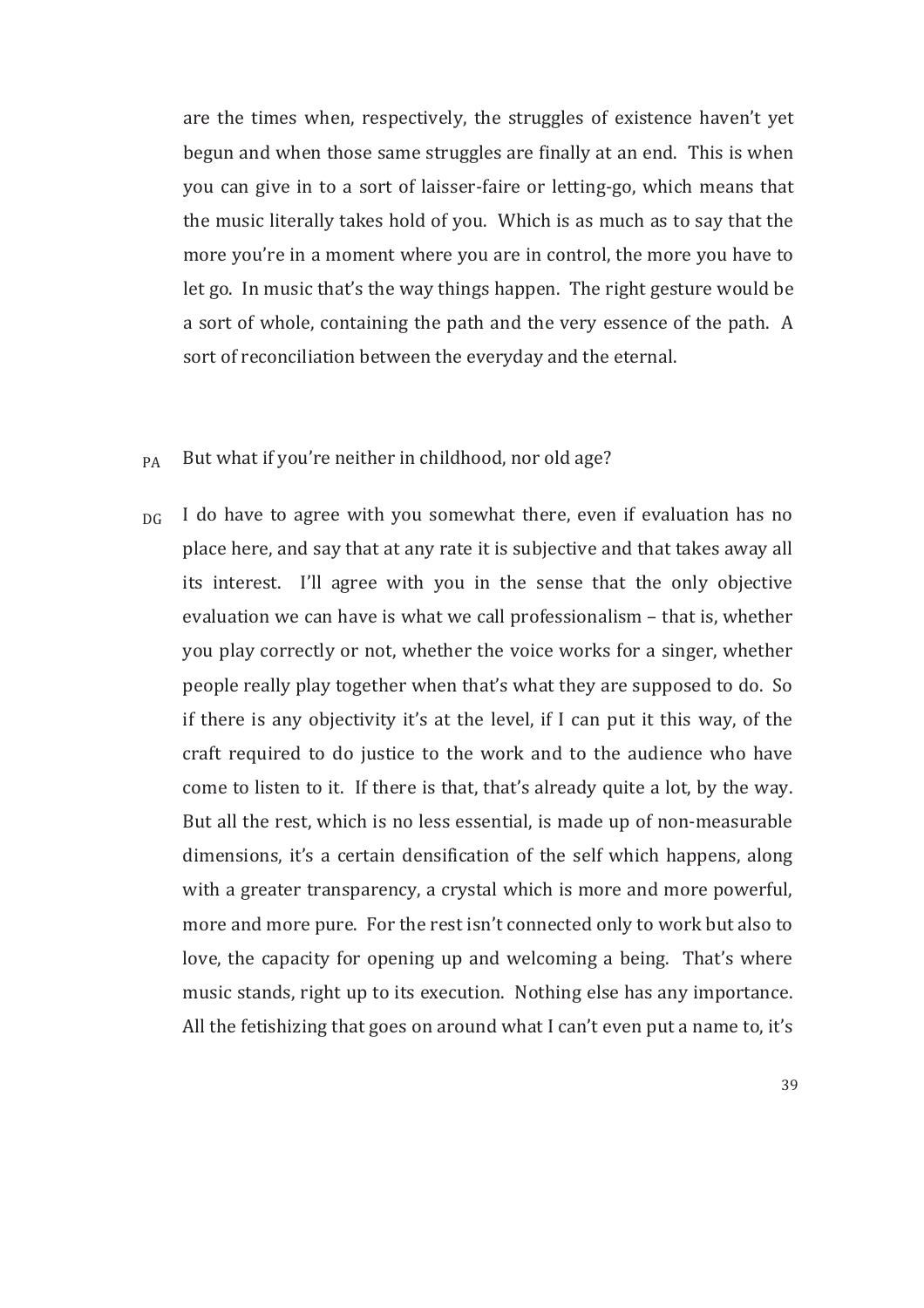so stupid, around the fact of being impressed by a circus act, blown away by the performer's virtuosity, all that only touches the surface of things, it's the glitter that's thought necessary to make the "intermediary bodies" function...

- PA Also necessary, I imagine, to chime with the taste for the spectacular which the public cultivates. Or rather, which it is encouraged to cultivate, sometimes flagrantly...
- Is that even what the public is looking for? I'm not so sure. In any case, the very idea of "public"... It's vet another idea which comes to us from the 19th century. Before that time, music wasn't practiced in the same way. People played at home, they went to church to listen to music, or the king had little symphonies composed for him, that's all. Of course, people sang drinking-songs... Then the operating modes changed... Let's be very clear: I have no nostalgia for times I didn't know, I'm not regretting anything. It's just that if we could only take some distance  $-$  and it would be a good thing to do, a good thing if western societies managed to put some distance between themselves and their rituals, and understand that some of the forms of fetishism they nourish have no genuine necessity – then that would enable us perhaps to embrace changes in the world in a way which was more intelligent, or at least more consistent. So, yes, we'd see that there's an accumulation of negative energy which in the end can only trigger a cataclysm. Everyone feels it; we know we're not well, we know that we're in an impasse where entropy has become a threat for the whole planet and disastrous for life.  $\overline{D}G$
- You mention a cataclysm. Of what order? PA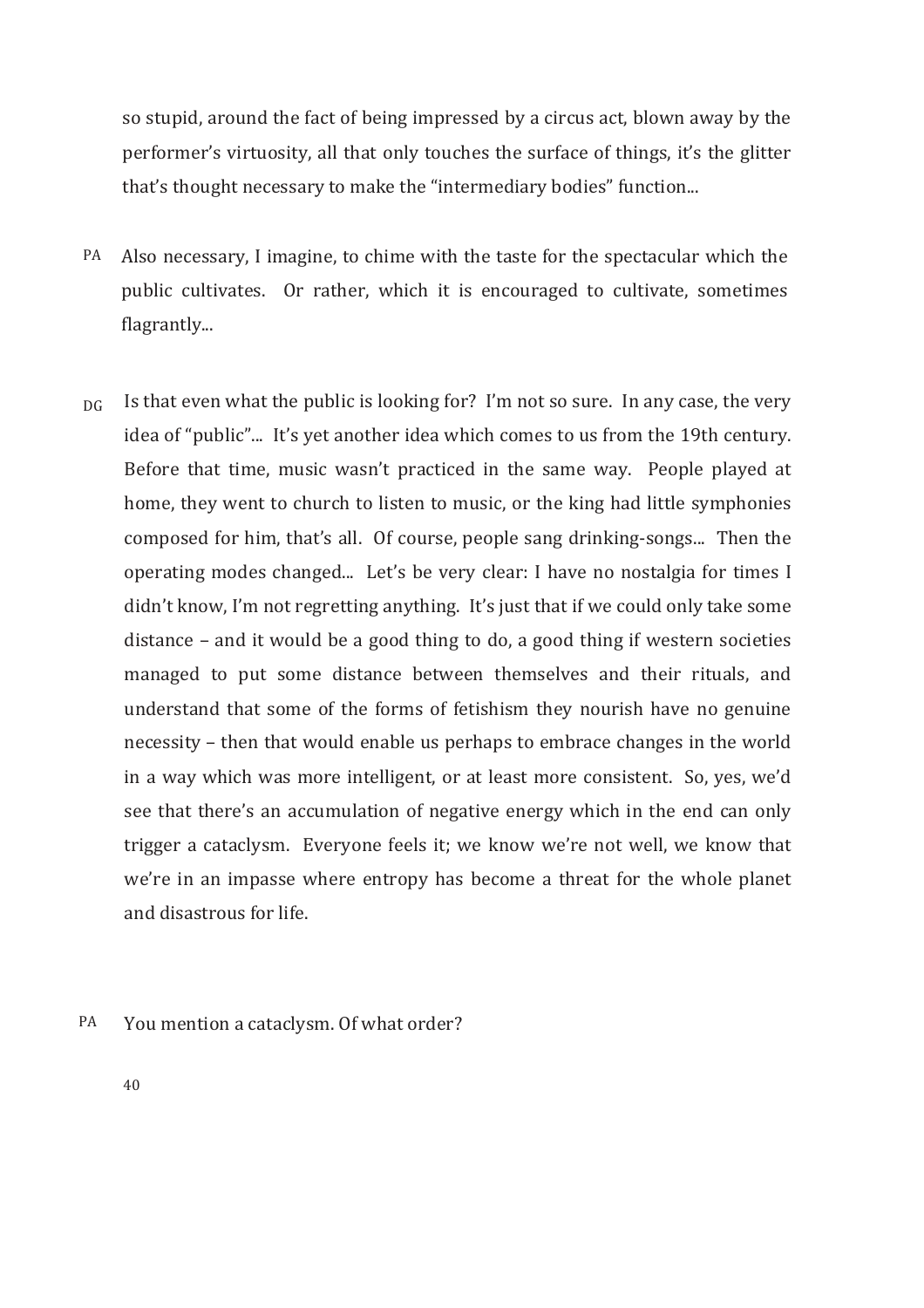- $_{DG}$  Societal, environmental, social, economic... All the ingredients are there for things to go wrong, don't you think?
- It would need a war too, no doubt. PA
- That could happen, if it's true that war is waged to relaunch the economy by means of a general purge, whilst putting off any questions about society's existing choices and the search for a "new way". Saying that, it appears to me that the only question which has ever governed what I do in "Dissonances" is this: can we get out of the grip of this negative energy which is leading us to the abyss? How are we to find the way to collective fulfillment on a large scale? In fact I think the whole difficulty consists precisely in that change of scale...  $\overline{D}G$

 $P_A$  Couldn't we say, not only that art is the main victim of the situation you deplore, but also that what has led us to this situation is the way that on the scale of our whole civilization we have misused, abused, made bad use of the concept of "art", whose original truth has been perverted from the start?

\*

- For me, art as we can no longer get away from the concept art would be the descent of God.  $\overline{D}G$
- The descent of God? You mean his deposition? Or his fall? PA
- No, I mean descent.  $\overline{D}G$
- Descent in the sense of emanation? PA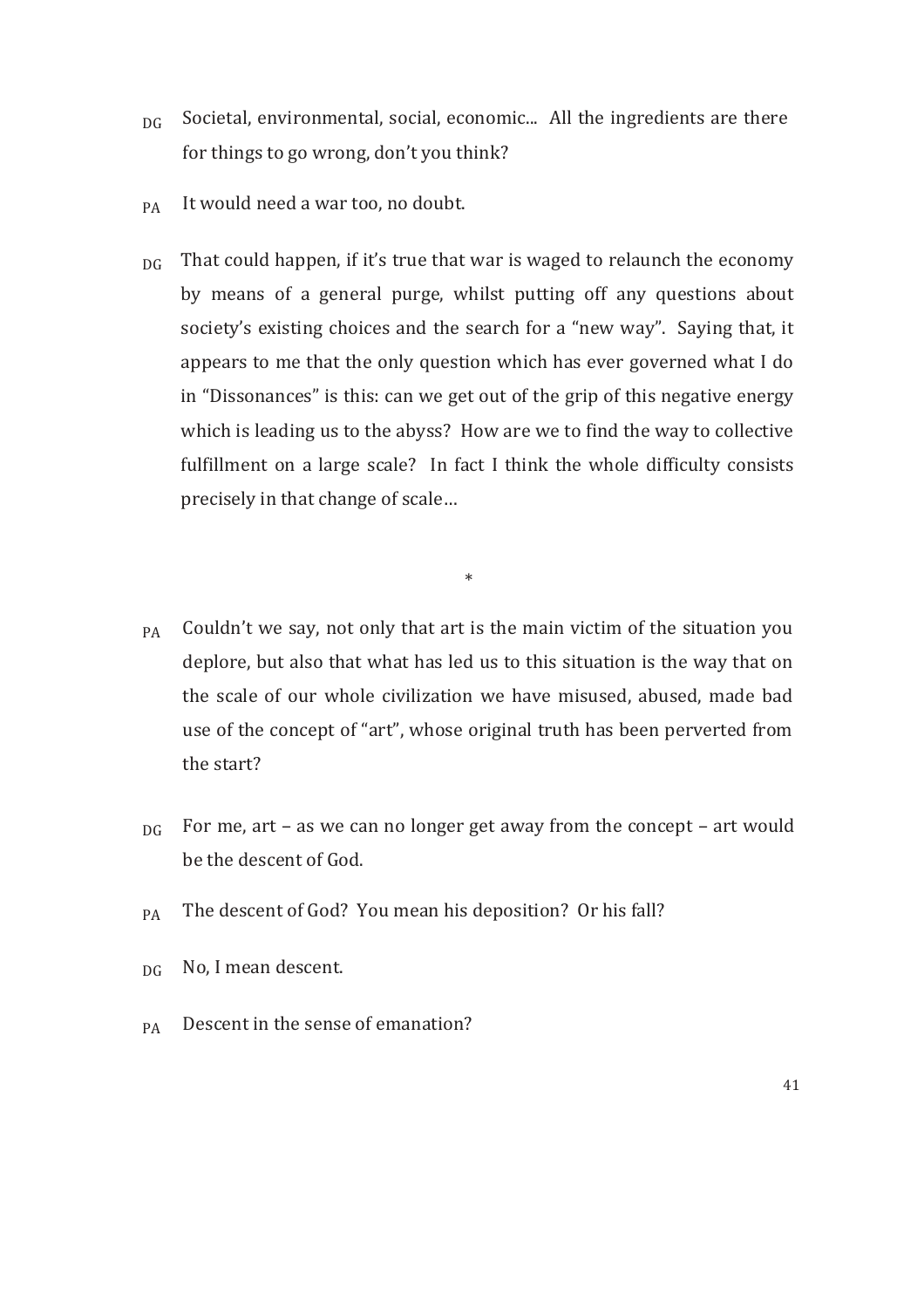DG Not that, either.

#### PA So what is it, this descent of God?

- DG It's the fact that all at once everyone, as they have part of the work, would possess a little bit of the Holy Shroud. In other words, as the work is first of all and above all a creation, it contains a share of the divine.
- But the whole effort of the bourgeoisie, the whole effort of liberal political economy if you prefer, has been to absorb that share of the divine, thought to escape from the general economy, to reinsert it into the circle of value. What comes from the cursed part, as Bataille called it  $-$  that is, the surplus which cannot enter into a system of exchange without divesting itself of its prerogatives – that's what's been reinserted by force into exchange, in the name of value. So in a certain way there has been a profanation. Profanation of what you call the share of the divine... PA
- This summer I went to the Iguazu Falls. I wept, struck by an intense emotional shock… DG
- When I went there I experienced a similar shock too. PA
- I was shaken, terribly shaken by the feeling of... reconciliation. Yes, the reconciliation I felt.  $\overline{D}G$
- This reconciliation, as you say, no doubt we're no longer capable of finding it in the beautiful but only, from now on, in the sublime... PA

Or in nature. DG

42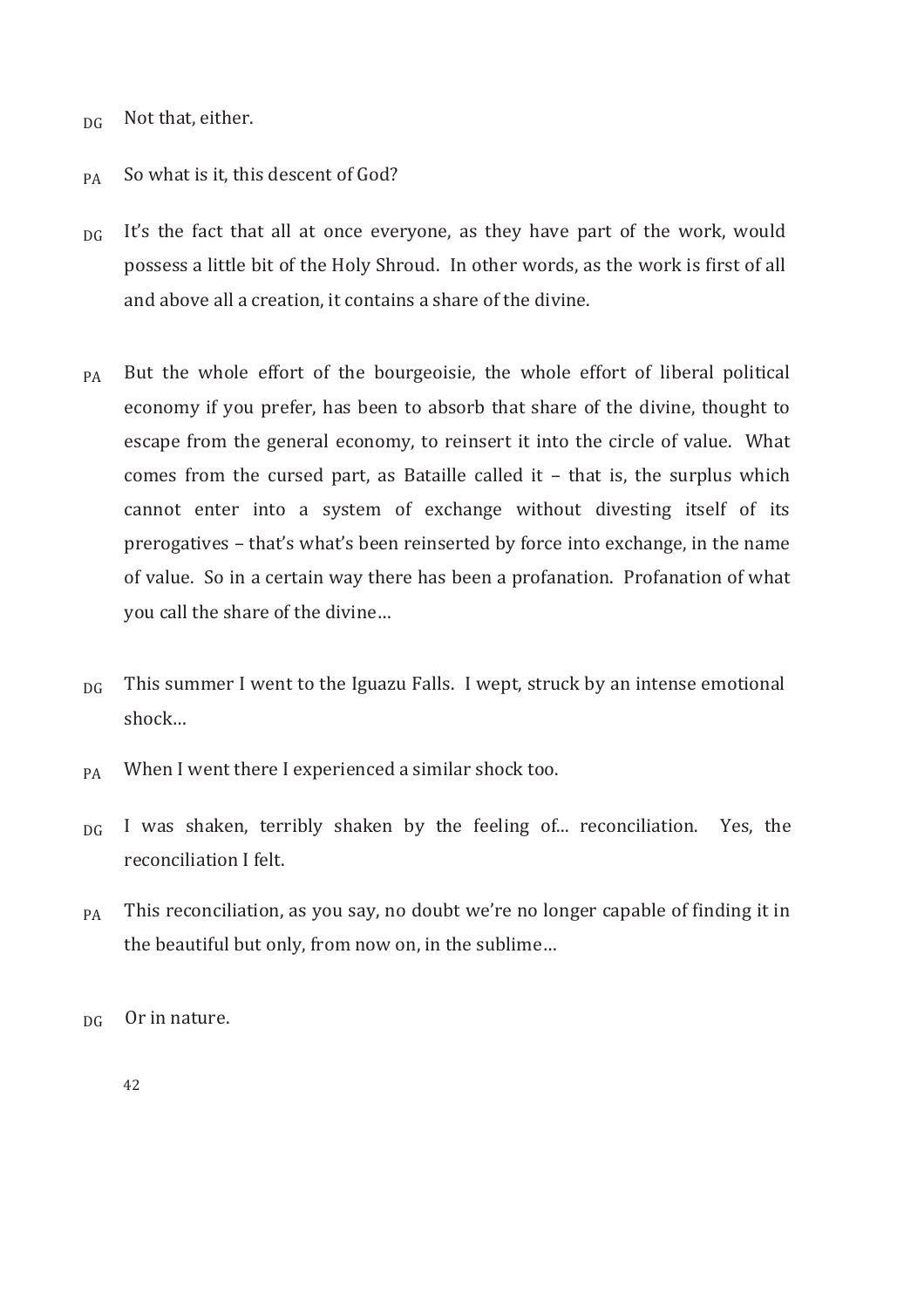- $P_A$  But there you're taking the example of a nature whose manifestation is among the most potent, a nature which surpasses understanding, which defies the imagination itself. Thundering waterfalls are the example Kant uses to say what the sublime is, and how it differs from the beautiful. With the sublime, we find ourselves robbed of any concept adequate to enable us to receive what the senses offer us on the level of understanding. That's what forms the sublime; it's when our intellectual forces turn out to be...
- Insufficient?  $\overline{D}G$
- No, but: overwhelmed by the size of the phenomenon itself. PA
- Well there, by saying that, you've defined what interpretation is perfectly. It's exactly that, interpretation in music. That's what I was trying to outline earlier, without getting there.  $\overline{D}G$
- Interpretation is the experience of the "sublime"? PA
- In any case that's what I seek with "Dissonances". That's it. The Iguazu Falls!  $\overline{D}G$
- So what you seek is to be taken over by a phenomenon greater than your "little individual" as Rousseau would say; to be gripped by a phenomenon which exceeds you, and toward which you only have two possibilities: not only recognizing your humanity, and therefore your humility and vulnerability towards what comes to you, what happens or arises  $-$  in short, towards the event  $-$  but also trying to raise yourself to the level of what's given to you in that way. PA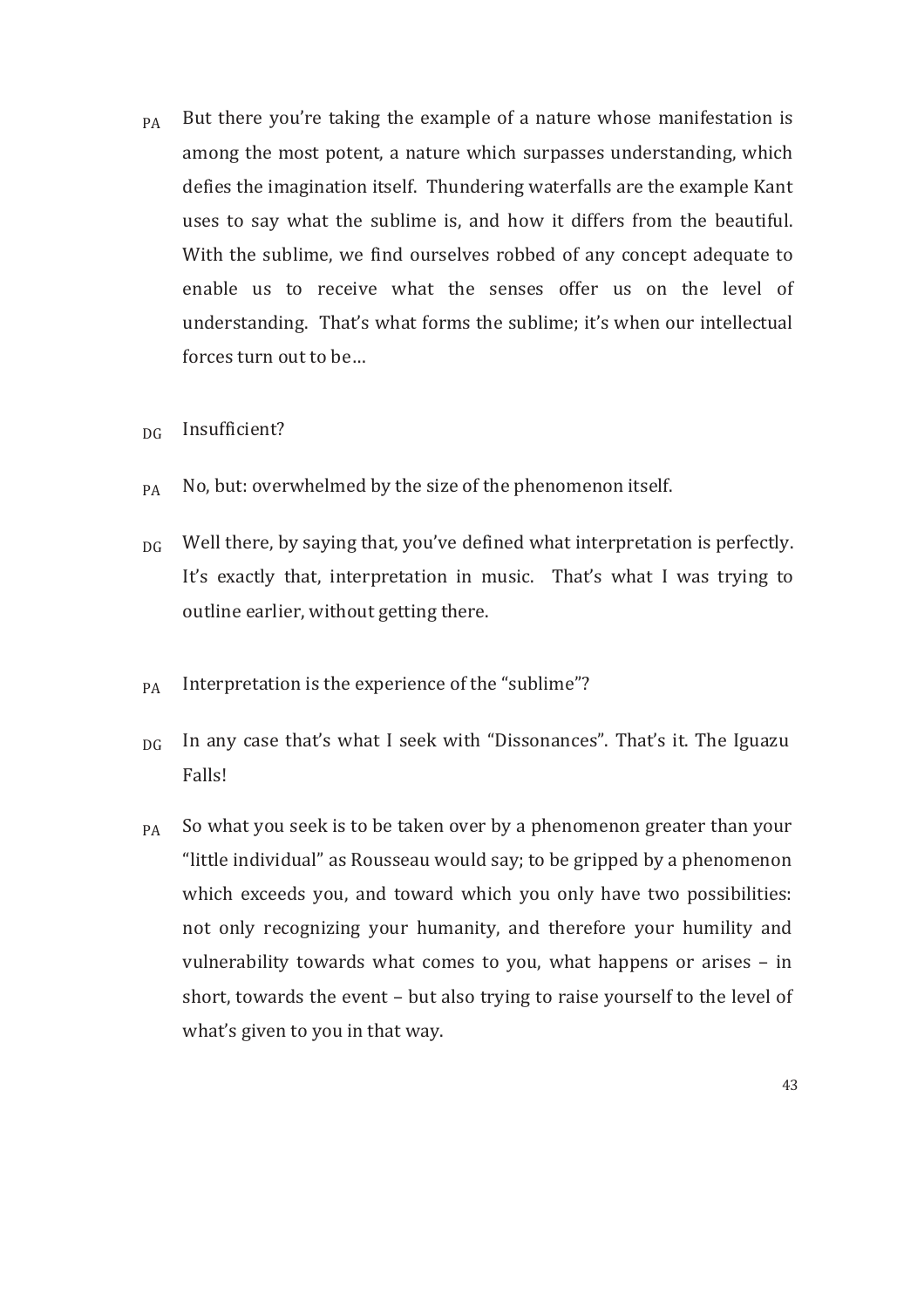$_{DG}$  That's it! And that's what music is. That's "Dissonances". Exactly that. That acceptance of fragility which gives you an absolutely vertiginous strength  $$ instead of being confronted, as we are all the time, with an enslaving system which unlike the Iguazu Falls gives you the impression of turning on a tap and getting hardly a trickle of water... Whereas a Brahms symphony, that's the Iguazu Falls! I understand better now what you meant by an active disposition to receive. You've made it very clear now. I could never have put it that way. But it's exactly that. I mean that we are totally alive, and thus totally ourselves, when we find ourselves  $-$  against our will, sometimes  $-$  part of a whole which submerges us... Then there is reconciliation. Time is finally in its place.

I saw this in India, when I watched a scene taking place in the countryside. A woman dressed in saris of all colors was washing her linen, crouched at the edge of a lake, surrounded by little monkeys who were surreptitiously watching her. The sun was setting, nature's peace was taking over. I had this feeling of plenitude which I'd already experienced in the Egyptian countryside when I was a child... The feeling of Gaia, of eternity, of being in something, in harmony with that something, in harmony with myself in that something. Music is that. The music of nature is Brahms, Bach, Schubert, Ravel or Debussy - even more Bartok or Mahler. The list is endless. Each one in his way gathers the telluric feeling of things, that belonging as spirit, as body, as animal, to one and the same world.

It's interesting, this attention, full of insistence, that you bring to bear on harmony. Particularly as you chose the word "dissonance" as the name of your group. PA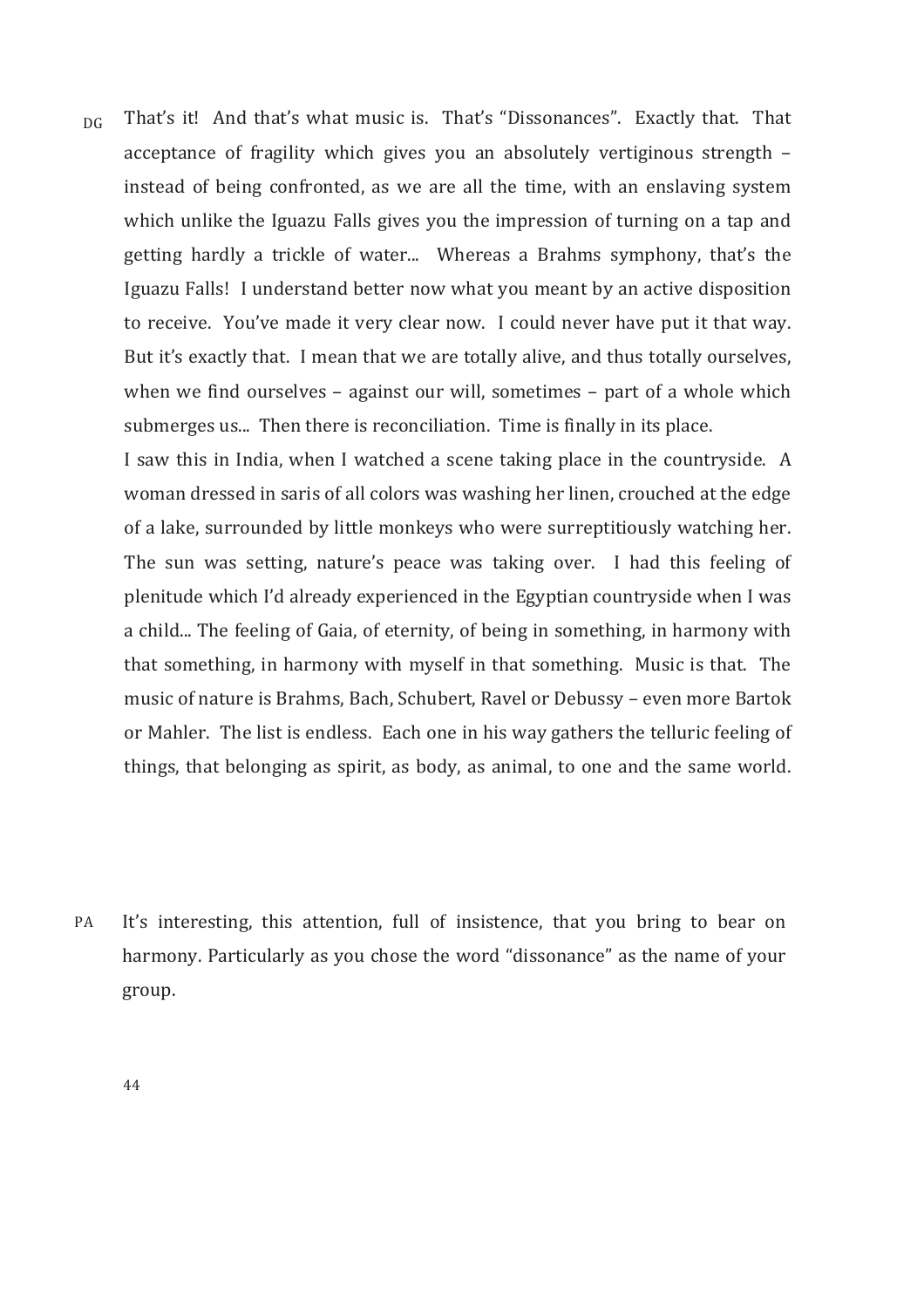- $DG$  But isn't harmony, searching for harmony in a dysfunctional world, putting oneself in dissonance with that world? We absolutely must be dissonant!
- So this dissonance is in relation to dissonance. It's not dissonance in relation to harmony. PA
- No. DG
- I felt it was important to make that clear. PA
- The choice of word was deliberately provocative. It's a fact that dissonance, by definition, evokes something disagreeable, like a friction. But at the same time dissonance is the very thing which has made language progress and change. However that may be, at different periods different intervals have been considered harmonious or unharmonious. People were burned in the Middle ... Ages for writing thirds! Nowadays in musical creation it's a perfect chord which would be judged dissonant compared to a general dissonance. So the term dissonance is very relative... It's an absolute which is always relative, since it functions in terms of our perception of things... DG
	- \*
- PA As we're on the path of "Dissonances" again with those reflections, I'd like to ask you this: do you sometimes think that a performance, a concert you've given, has been based on a misunderstanding? If I ask that question it's because among the audience who come to listen to "Dissonances" there are few who know the issues raised by this group, few who know the background – artistic, ideological and political – which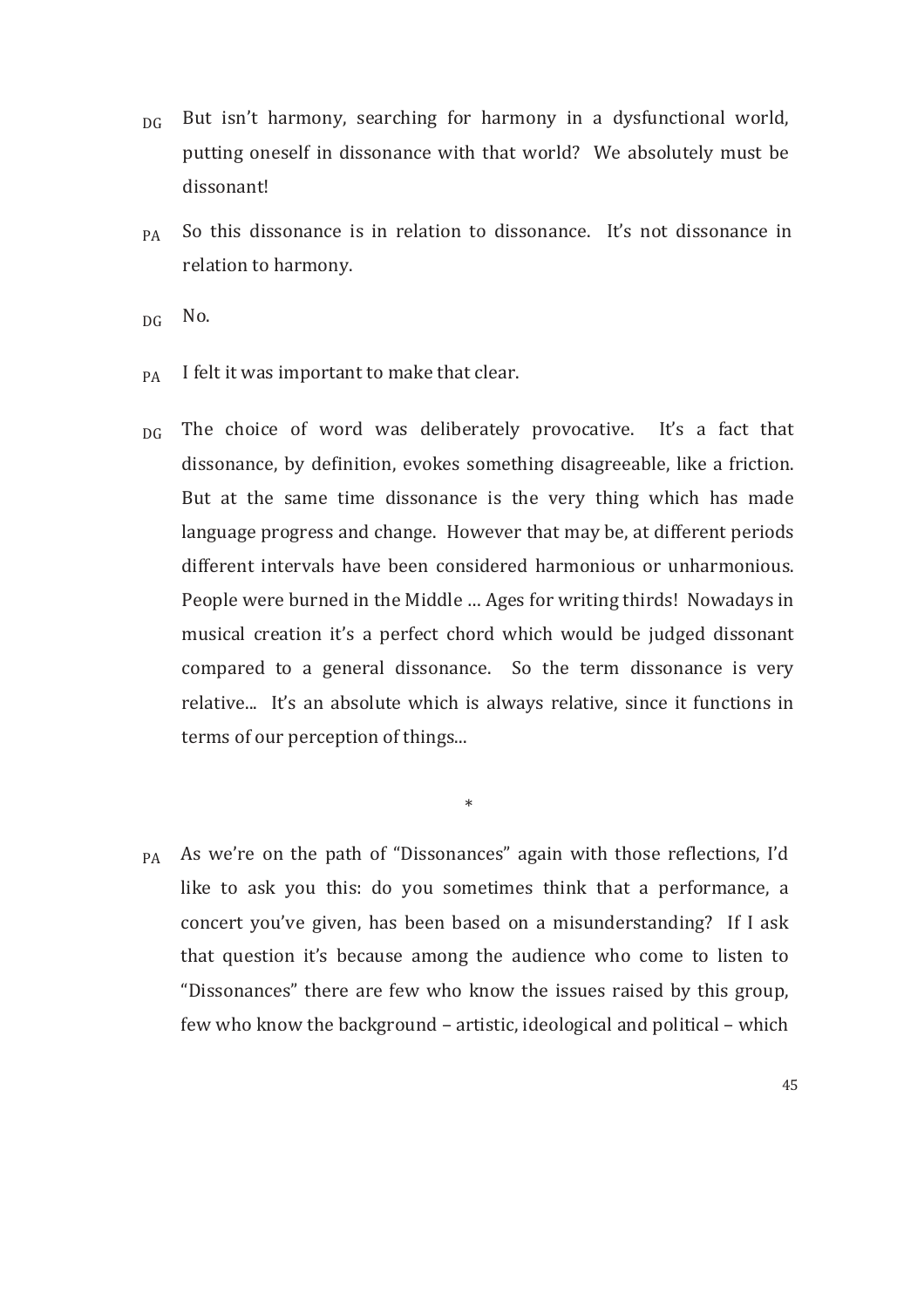structures it. People generally come to your concerts with an idea your concerts with an idea inherited from the common spectacle  $-$  of that way of doing things which you and your co-religionists in "Dissonances" want to escape from. True, the audience immediately find themselves confronted with a group which doesn't resemble the ones they are used to at all. But do you think that audience, ignorant of the reasons which are the foundations of "Dissonances" and the proposition you make, do you think that audience leaves the concert with a different idea, an idea that would make them want to change their apprehension of music, their conception and relation with music or their relation with the musical spectacle? Do you think that "Dissonances" produce that sort of effect on an uninitiated audience?

- DG I have absolutely no idea. And I've never asked myself the question. Because in reality I'm not in that sort of calculation at all. I'm in a rhythm which isn't that one. It seems to me, incidentally, that the underlying issues of the experience we're living through are not always perceptible even to the people playing. Even I only grasp a part of them. But that's not the subject. It might be the subject of our conversation, but it's in no way what interests "Dissonances". When we get together it's in order to take hold of a work and do our maximum for it. What information the audience has, either before or after the concert, has no importance. Their reaction, yes, but only in that it's the reaction of musicians or music-lovers.
- PA So let's talk about the way you work.
- DG We work with a lot of intensity, which creates very strong positive energy. That means when we finish we are usually galvanized, drained, and full of energy. We each experience this with a force we don't necessarily encounter elsewhere.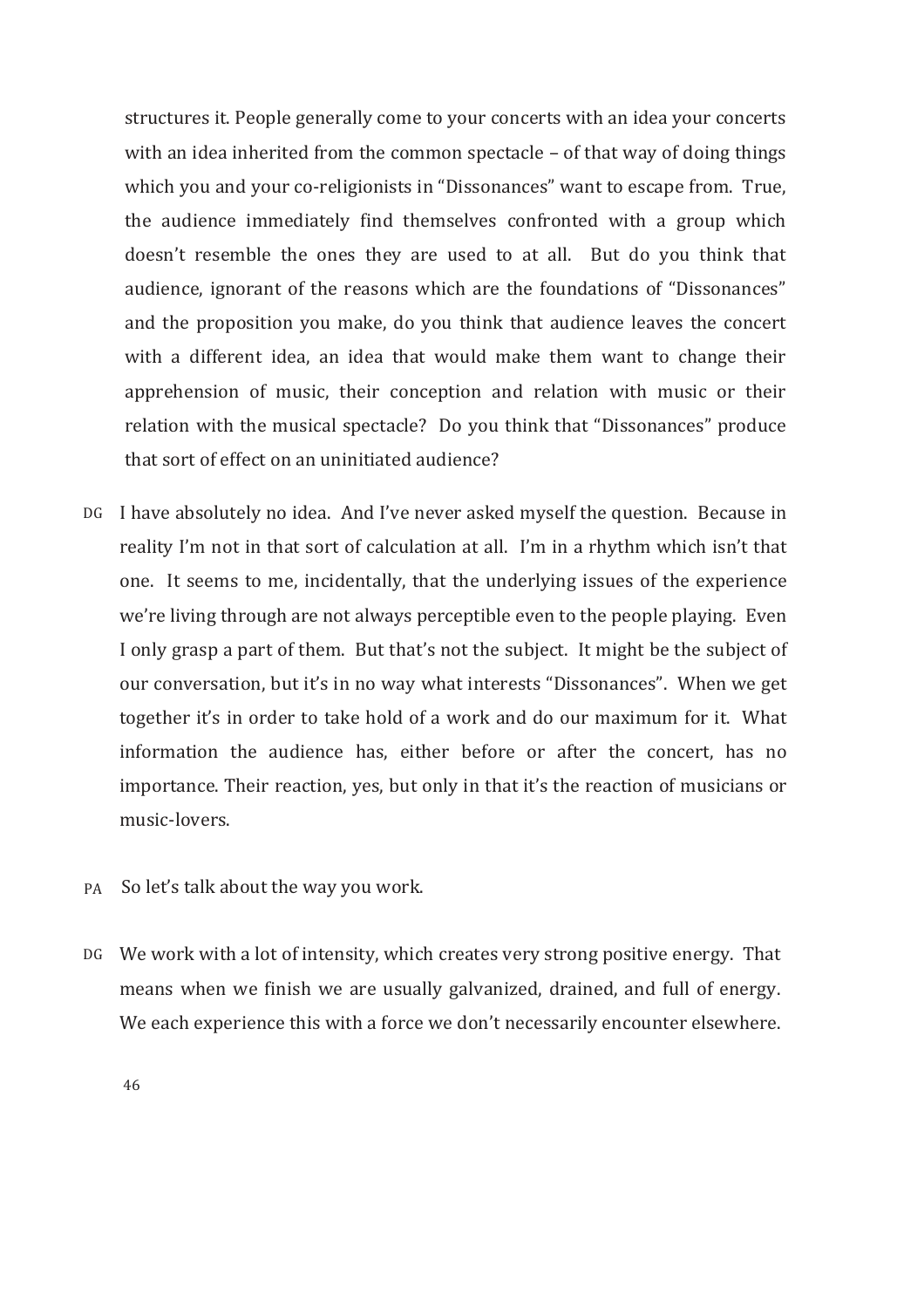And at root, that is the subject; the subject is there. It is to open up, to do the maximum and to be in craft, pure craftsmanship. You see why we don't need to concern ourselves with consequences. Still, there's an enormous difficulty, a difficulty which becomes a problem for me, because "Dissonances" gets bigger year by year and the weight is heavier and heavier on my shoulders. The problem which is starting to invade my life concerns everything which is not music: it's a problem of structuring. We need to find a way of structuring things quickly, someone else needs to take over, to take on a certain number of extra-artistic responsibilities which I look after at the moment, because otherwise I can feel I'm going to get completely lost in this whole aspect of struggle, of fighting...…

- PA But you're the only one who can embody the group.
- DG No doubt, but maybe that's where the limit of the model is. In any case that's the paradox of the orchestra with no conductor: it can't do without its leader!
- On that very subject, the embodiment of a group, there's something I'd like to know: this function of authority which normally resides in the conductor, the leader  $-$  is it something you can take on without difficulty? Exactly how do you exercise that authority? PA
- If an authority isn't natural it can't be exercised. DG
- So in this case it's based on your personal charisma? PA
- You mean the charisma people accord me... Quite honestly, I don't think there's any need for authority, in that as I told you we are always in a DG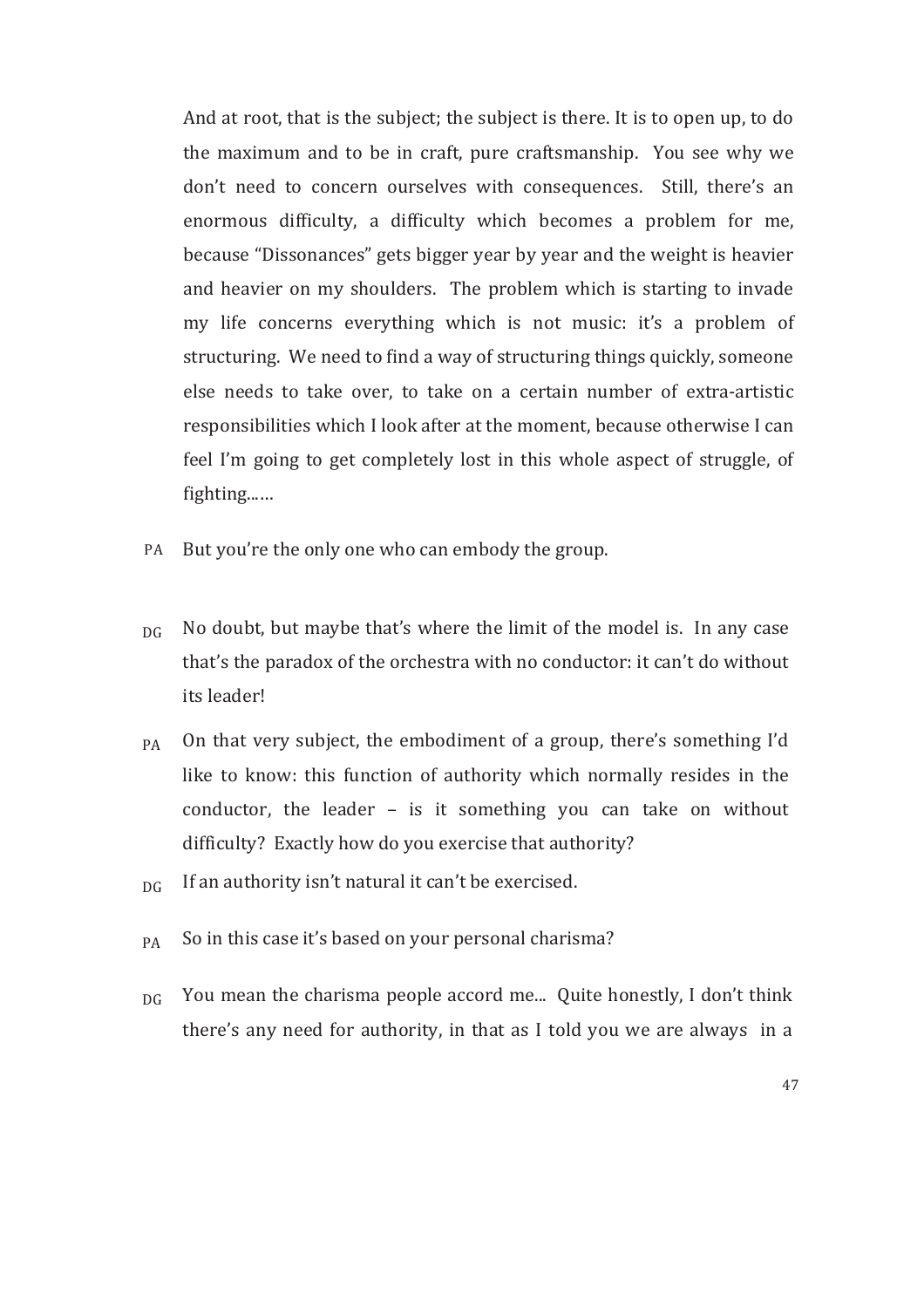horizontal relation. Of course I've often had occasion to set things straight. And in that case I've always assumed the authority imparted to me without havering. Because what is authority, at root? It only legitimates an action to the extent that the person acting works more than the others, gives (and gives of himself) more than the others. Which I think is my case. As you know, I carry this project entirely. Everyone recognizes that. And respects it. So it's up to me to maintain myself in these conditions at a level which is more or less acceptable, so that this authority isn't contested. It's up to me to do the job, as it's my responsibility to do it. After that, if there are relationship problems here or there, if there's a hard decision to take, well, even if reluctantly, I take it.

- $P_A$  That leads me to another question. Among the musicians in "Dissonances" have any of them ever told you that in general, or at least in a manner regular enough for them to feel it merits recognition, that when they play with "Dissonances" they play better than in another group they could belong to elsewhere? Does something happen to them in that context which makes them feel that in their own eyes their playing is better, more affirmed, more sensitive, more alive?
- The answer I'll give you won't quite correspond to your question. I'd formulate things differently, going back to the notions of individual, narcissism, ego and the image of the Iguazu Falls we used earlier. Very often musicians tell me "I've never played this piece like that. It's extraordinary. I've played in the best orchestras, but I've never approached this piece that way, I've never lived it that way." But no one has ever told me: I've never played it that well.  $\overline{D}G$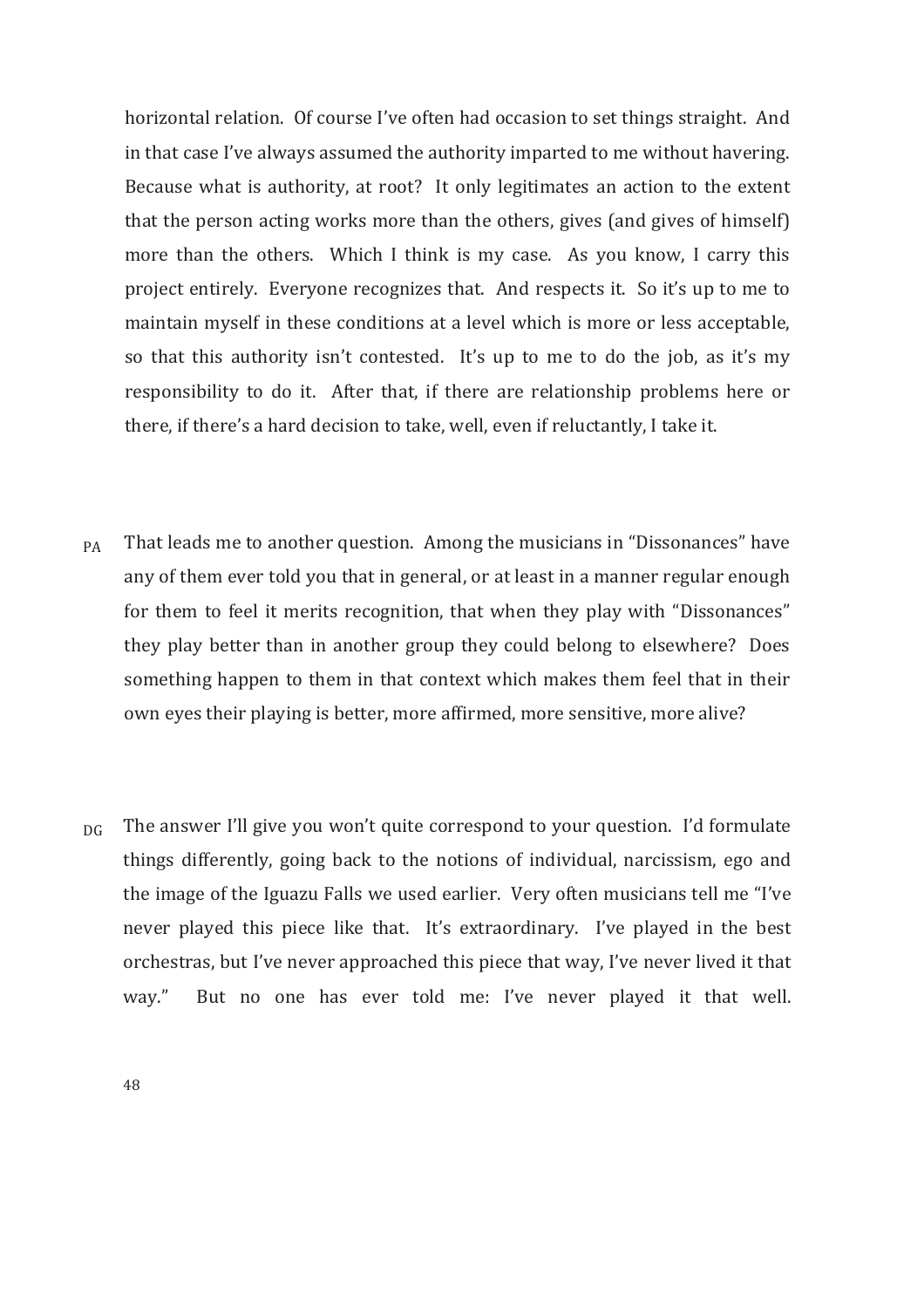No, no one has ever told me that.

PA So I put it badly ...

- $\overline{D}G$ I rephrased it because this point is very important to me. It's fundamental. It's the very heart of our approach.
- That connects with what we were trying to clarify about interpretation. By recognizing that never before, or elsewhere, have they played in that way (which doesn't mean well or badly), your comrades in "Dissonances" are recognizing that there's no preconceived idea about the interpretation of the work, there's no preformed idea which has to be applied according to an approved recipe... PA
- There you are. There is no preconceived idea of interpretation. But let me make it clear that doesn't mean there are no working techniques in the framework we choose. We don't start from scratch. Every time we tackle a work I study it deeply, maybe more than the others. I have to do this because many of them have played it before me and I haven't. For good reason: I've never really been a member of an orchestra. So I study the work as I would study any book. And I ask myself some questions. Which are nevertheless fundamental questions. That's what will give our work its direction. My priority is to ask myself questions about the character of the work, the character I see in it, the sound-aesthetic. And then we have a meeting with the section leaders  $-$  the string quartet  $-$  and we finalize what's called the bowing, fingering, etc.; we organize and pave the way for the performance. So there's that first phase of preparation... DG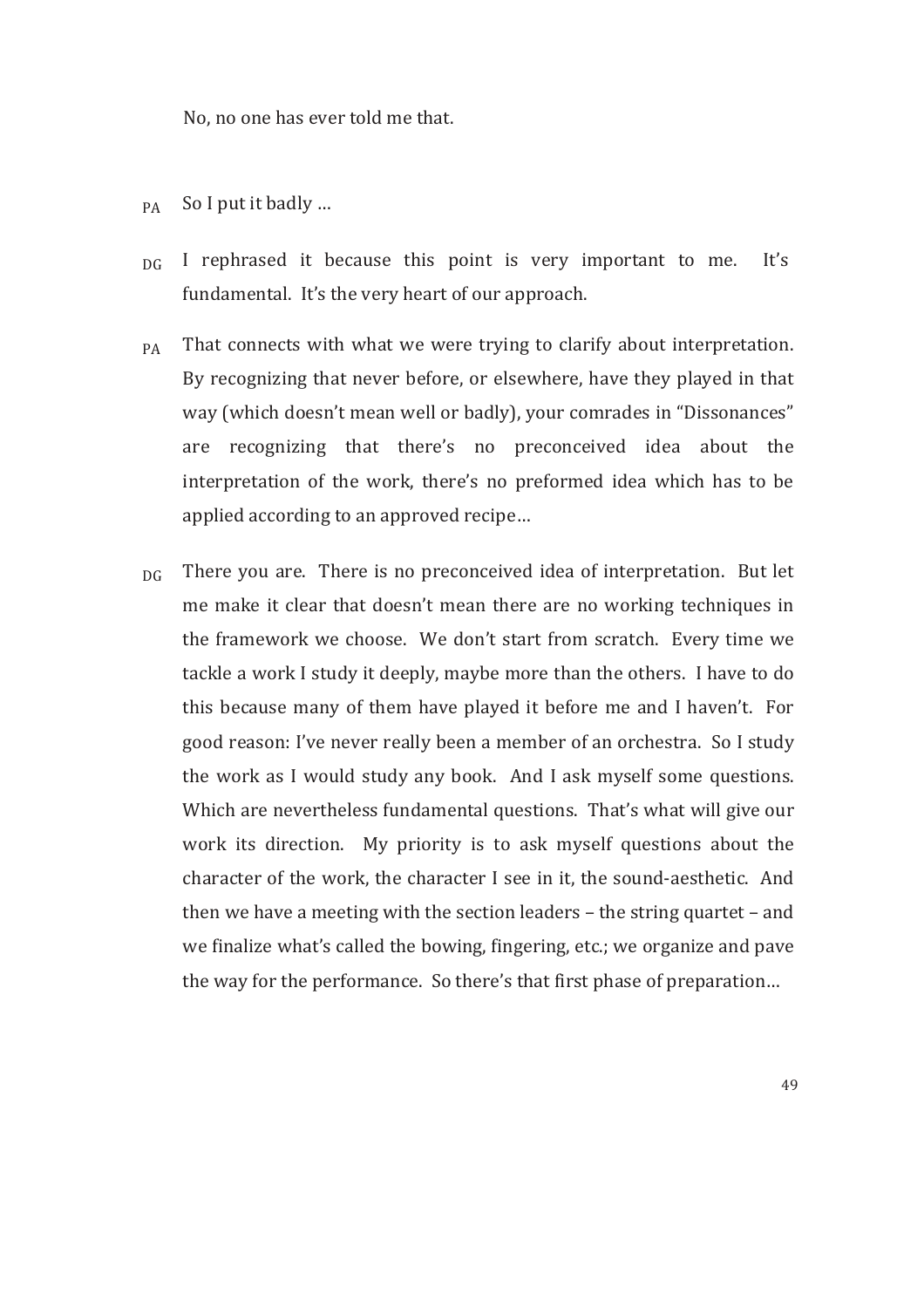- $P_A$  Does that phase lead to a lot of debate, a lot of exchanges?
- No. It's pretty practical actually. You know, things really have to be desacralized. We work. We are seasoned professional musicians. We've played lots and lots of music in our lives, we have experience, we're dealing with composers we already know. We try to stick to doing the text. We don't ask ourselves metaphysical questions, even if afterwards it's the miracle of doing the text which is substituted for the preparation-work. DG
- Miracle? PA
- Yes, the miracle of the simultaneity of things when everyone applies themselves the best they can to following the composer's objective ideas. I remember when I was little I heard an interview with Maria Callas which I found sublime; she said something like this: "I only sing the text. I don't understand all these singers and divas who don't even understand what they sing, who don't know what's there in the orchestra, who don't apply themselves to doing the text". Toscanini too, used to say "the text, the text, the text, the text!" It's so true, that's all there is to do! Except that in narcissistic, fetishist marketing they want us to believe at all costs that it's the dazzling "thinking" of an individual which all of a sudden is going to re-create the work through the grace of his genius. But it's false I can't ever say this often enough: we stand in the service of the work. And all the musician's work, this work which is so difficult, an accumulation of knowledge and experience too, this work which presupposes an openness of mind and a refined sensitivity, this work which calls on the whole being, body and soul combined, is never there to just get on first-name terms with the composer. It's to sit down at the same table and understand the composer's DG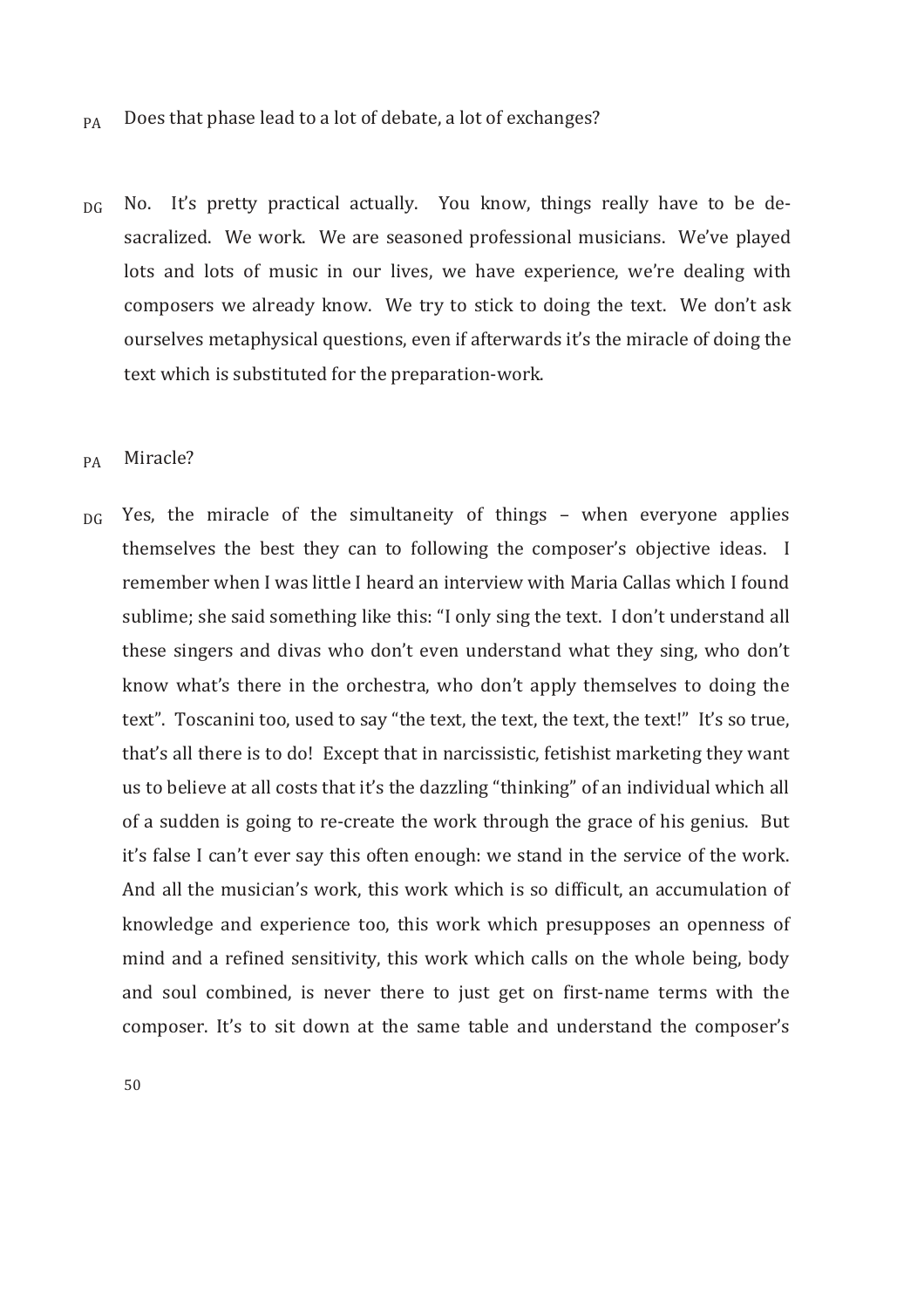language. To understand both the mechanism of the works and the energy which led to their edification. Yes, where musicians are truly great is where they manage to understand the composer's genius. Whereas whoever wants to reduce the works to their own sensitivity or a pyrotechnic side will always be far from understanding them; I'd even say such a person is doing a different job. In the end there are two different sources of light, sometimes complementary or conflicting: the light given off by the work, and that of the stage lights. This dialectic gives the performing musician's job its rhythm and it's a permanent struggle.

- $PA$  If you don't mind, I'd like to return to the way you work. In the first stage, you were saying, a few of you get together, and then, once the group schema has been settled on ...
- Then we work with just the strings. We have a three-hour rehearsal with them, where we try to see if everything works. At this stage we're still making adjustments. On very objective things. Little by little we lay the foundations. Then the wind instruments arrive and we read the work. And we start working all together. The next day we do what we call a sectional with the wind players. There's a re-infusion and we re-work what we've done, etc. Finally, when we are all together again, we start recording  $-$  generally right up to the concert. In this context we re-work again, in a different way. We don't work more than other orchestras, it's just that it's much more intense. It's much more intense because without that very intensity we'd never be able to do it. If it's not perfectly together, it doesn't work. *Together: gemeinsam;* not *zusammen*. Together in the sense of a community of mind, a gathering of energies. The DG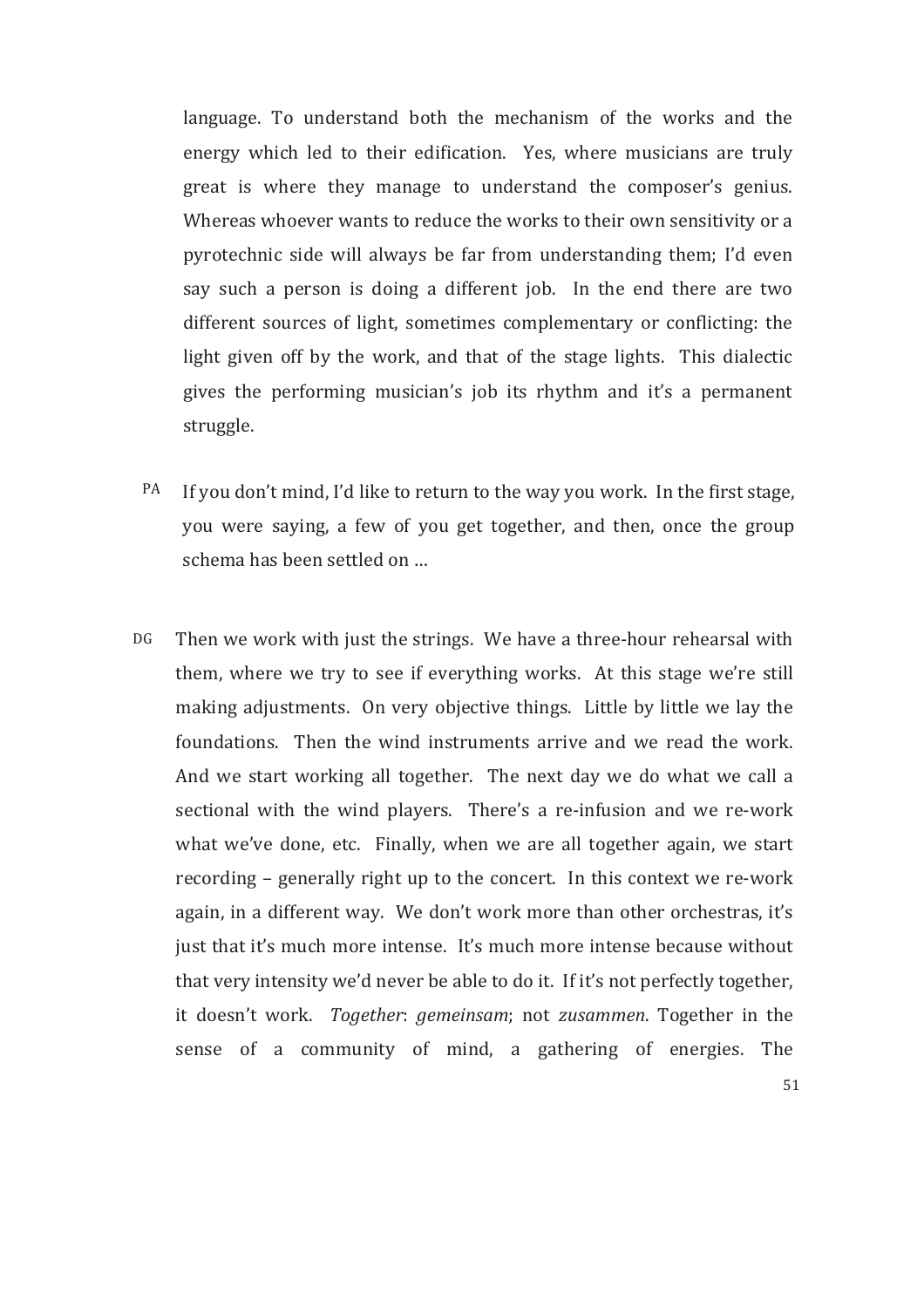community of thought is not created by the addition of everyone's ideas, but much more by the capacity of each person's thought to be attentive to the composer's conception. That's what's extraordinary. Extraordinary for everyone.

PA Have you had attempts you've abandoned?

DG There have been performances which were less successful than others because they were insufficiently prepared, insufficiently worked, insufficiently rigorous. Music is only possible, can only come when there's a very solid framework, a very sharp awareness, and when you remain humble in relation to what's going to happen. Which is to say how difficult it is, how demanding, every time. It's the sum of forces which are paradoxical and sometimes antagonistic: knowledge, awareness, mastery, and finally abandoning all these accumulated certainties... in the end a successful concert is having the experience of original love, it's good like an apple...

\*

 $PA$  In the interview we've been having it's been David Grimal who has spoken in the first person; he, therefore, who has carried the project of "Dissonances" on his shoulders since it began, and who claims a certain political vision of the world. But "Dissonances" as a group consists of men and women, and nothing has yet been said about their relations, not only among themselves, but their relationship with the project. I'd like you to say a few words about their own adherence to the project, and perhaps also on the understanding they generally have of it. Doubtless they don't have the same understanding as you, if only because you have thought a great deal about this fine achievement, and perhaps it's even much more intelligible to you today than at the beginning,

52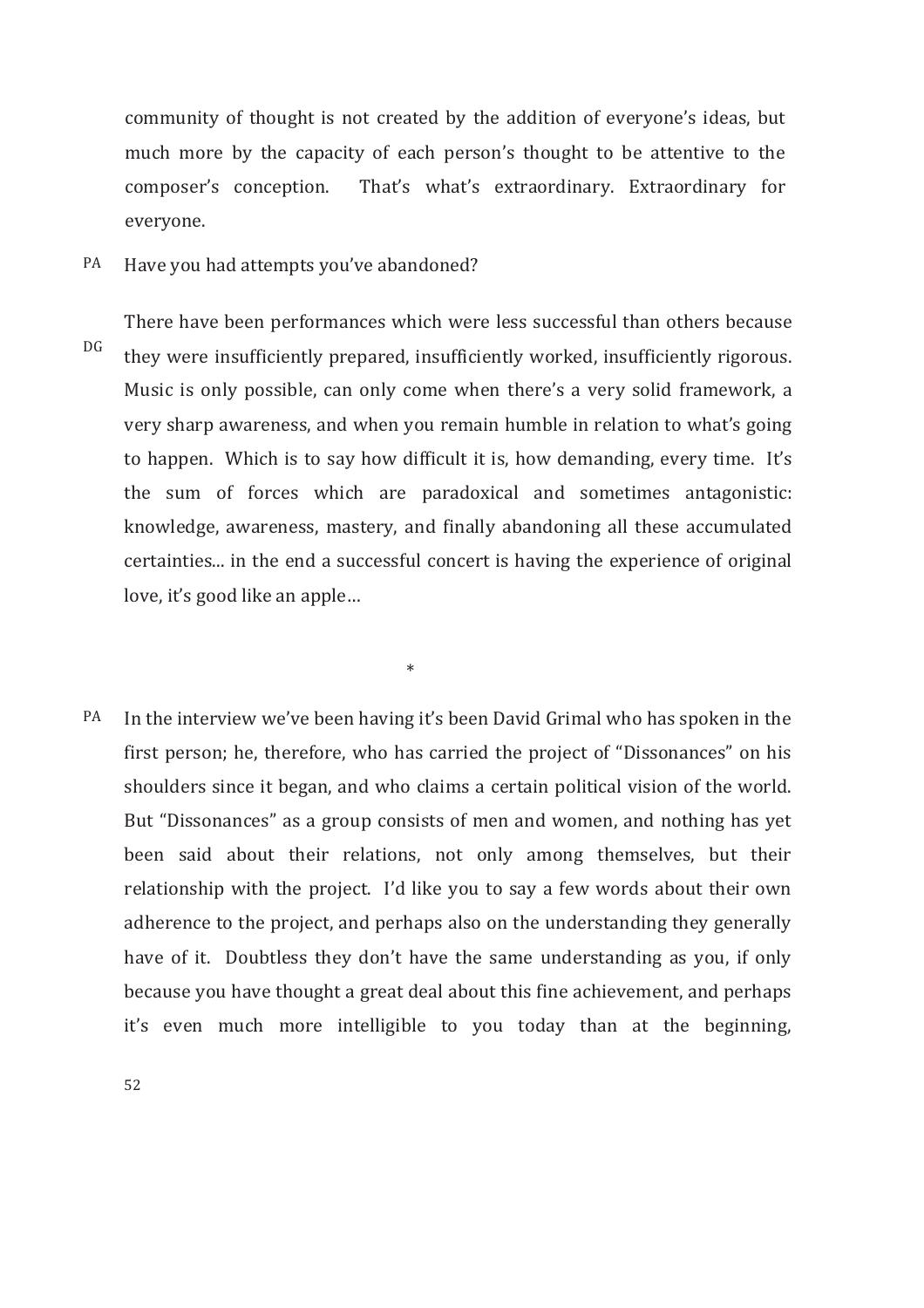when you only had an intuition of the need for it. In fact today, with experience, and withall the obstacles you've overcome, you must surely have a more precise vision of the idea you had at the start, and the orientation you want to give it for the future. But the people who make up "Dissonances" with you, what about them?

 $_{\text{DG}}$  Your question contains several others. First I'll try to explain how I understand the idea. At first it's true I had an intuition. A very strong intuition. As I put that intuition to work the idea took form. It came into view as it was carried out, and developed alongside my struggle to bring the project to life. One of the difficulties encountered was to make other people understand my idea. To me it seemed obvious, but it wasn't so clear for everyone. This interview is part of the theorization of what we could call, not the revolutionary movement but the evolutionary movement of "Dissonances". Because what we're doing with this movement is always an evolution. An evolution which cannot take place without others, without the adherence of others. So now I'll reply to your question directly. I'll reply by saying... that I can't reply. I can't reply for my friends. All I'll allow myself to say is that I see a range of very different behaviors among them.

First let's say a word about the people for whom it didn't work, because this is quite interesting. There have been various types of dysfunction. There are people I asked to participate in the adventure at the start who have never come to join us. It didn't interest them. Very good musicians. Very nice people. But it didn't appeal to them, it didn't speak to them, and in the end they were very happy in the system where myself I felt so ill-atease. And yet they are really good musicians, who sent me back to my malaise as if it were a symptom which it would perhaps have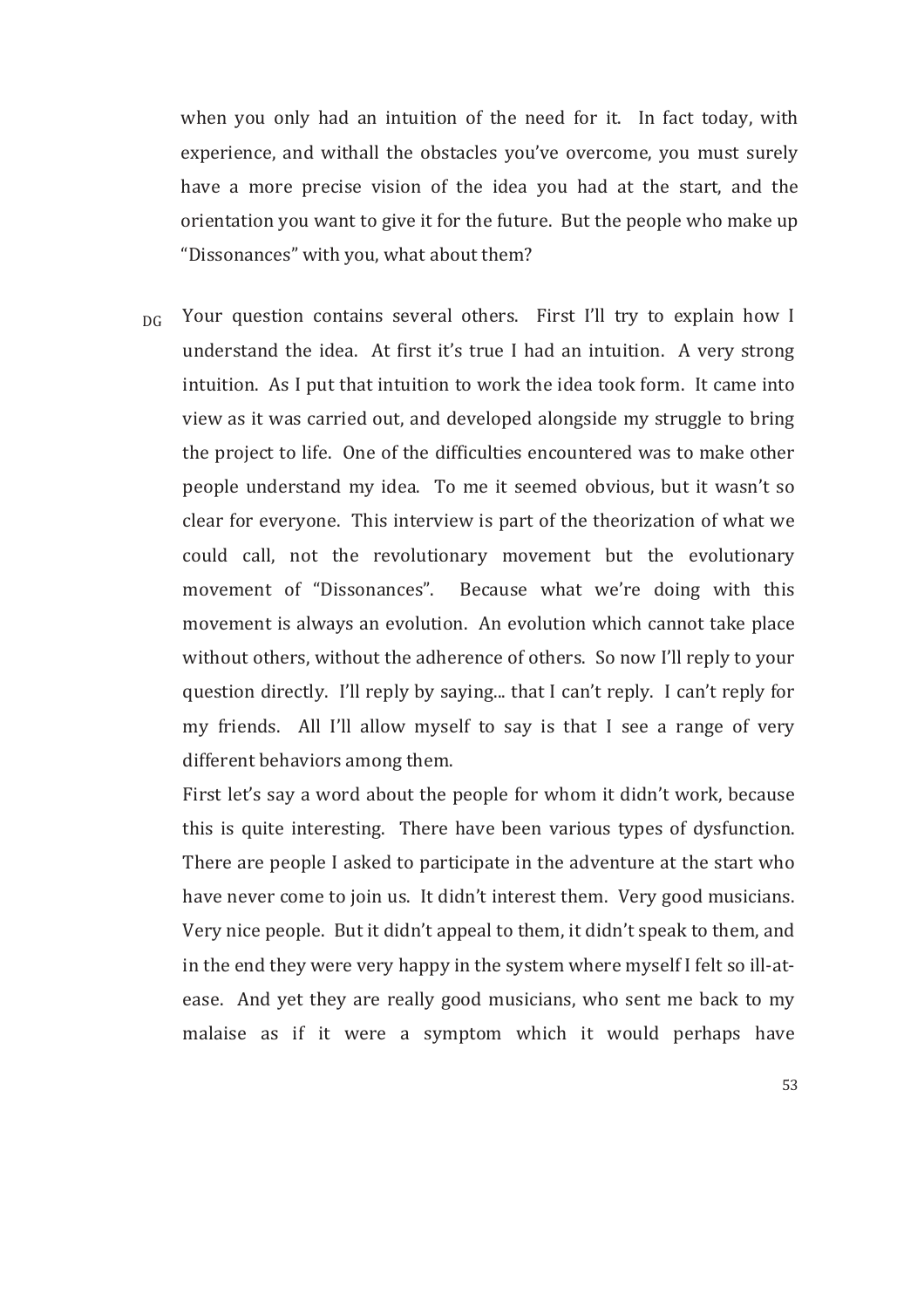been desirable to treat by seeing a psychoanalyst. That's the first category. And I won't pretend they, didn't give me considerable doubts at the start. Then there are people who have worked with "Dissonances", people who are even close friends. But it stopped. It stopped because someone or other's ego got in the way; there were, so to speak, personal dissonances which prevented things from functioning normally. It's normal, after all, for people to fail to find a place because of a more fragile ego, even if we all have that fragility. Musicians who in the end, despite their great talent, despite their love of others and their sincerity, were prevented from belonging to the group because of a deep lack of self-love or personal worries, all sorts of things which meant that their relationship with the others had a seismic intensity which was too dangerous, too threatening for the group. There we had to take decisions and put an end to collaborations which were otherwise very rich. But quite simply it didn't go with the beingtogether of the group. These personalities, either too strong or insecure on a personal level, threatened the existence of the group without wanting to, without even realizing it. Personal fulfillment in a collective is so difficult to find! And incidentally for my part I'm not so sure I'd find my place in "Dissonances" if it were "directed" by someone else...

PA That's honest of you.

 $\overline{D}G$ Yes, of course. If I were in a collective where I wasn't the head - even while I say that there is no head – if I weren't the leader, would that satisfy me? Probably not. In any case, I wouldn't have liked it at the start. But maybe one day it will satisfy me! It wouldn't have satisfied me these last ten

54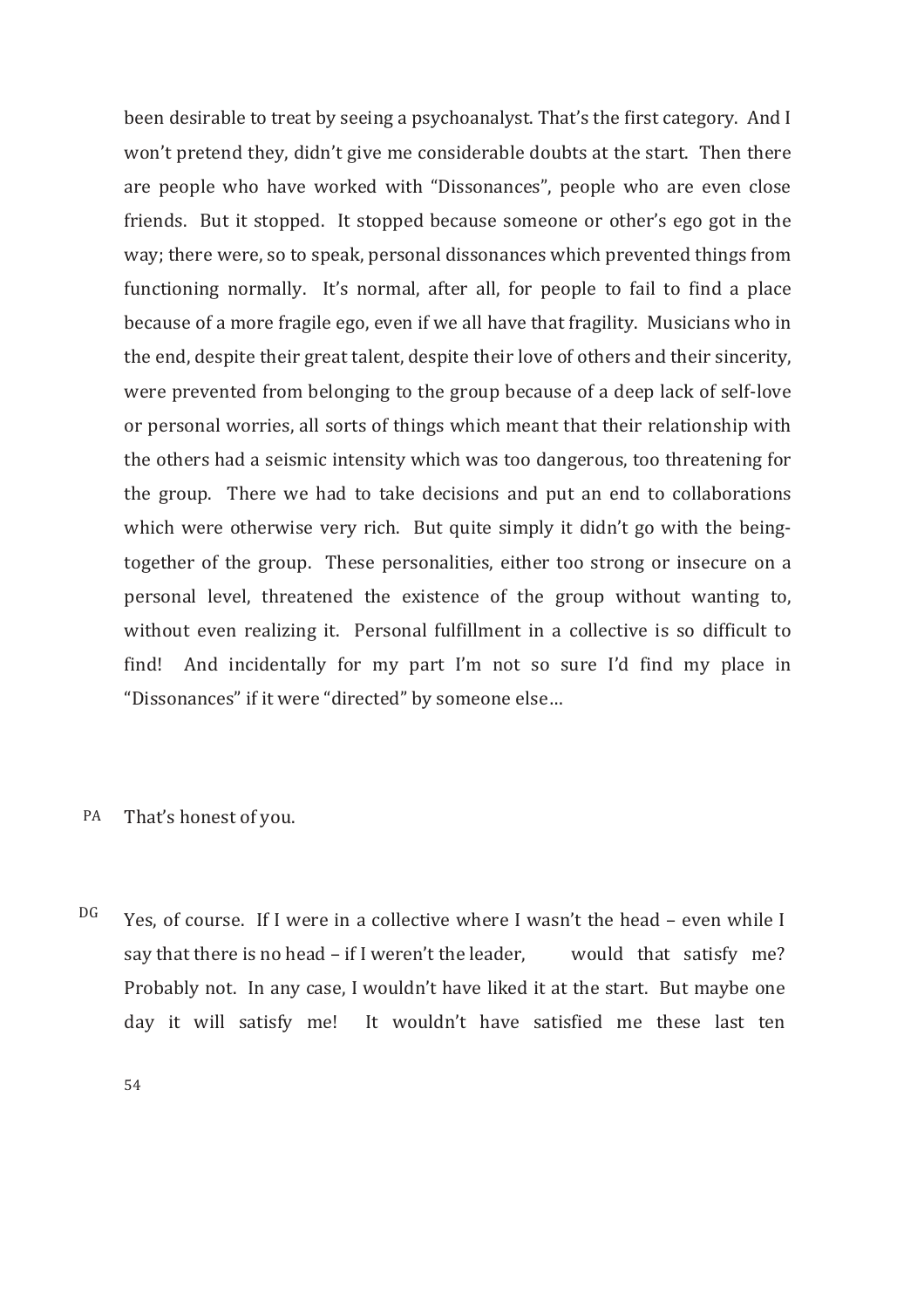years. The energy I felt myself endowed with needed to spread out in all directions and carry the idea I started with as far as possible.

- $P_A$  You were right to say there were several questions in my question. Because listening to your answer, I see there are two possible orientations: first of all - and you've answered this very well - there's the question of finding out what the others can experience, on the level of developing their artistic fiber, within a collective like "Dissonances"; but there's also the question about their own understanding of the project.
- So to answer that second question, I'd say first that among musicians there are very different personalities. You have people who are extremely sensitive, very instinctive, who have no particular reflection on the world surrounding them: they are musicians, they make their music in environments where they feel very comfortable; others in environments where they feel less comfortable. But you also have people who are more sensitive than others to the environment in which they strive to exercise their art. Not everyone is as committed as I am... DG
- But you, in the way you federate them... PA
- No, they federate themselves.  $\overline{D}G$
- They federate themselves? But how? Don't they federate themselves around a project which they know full well goes beyond the musical field, which has meaning only in going outside the musical field? PA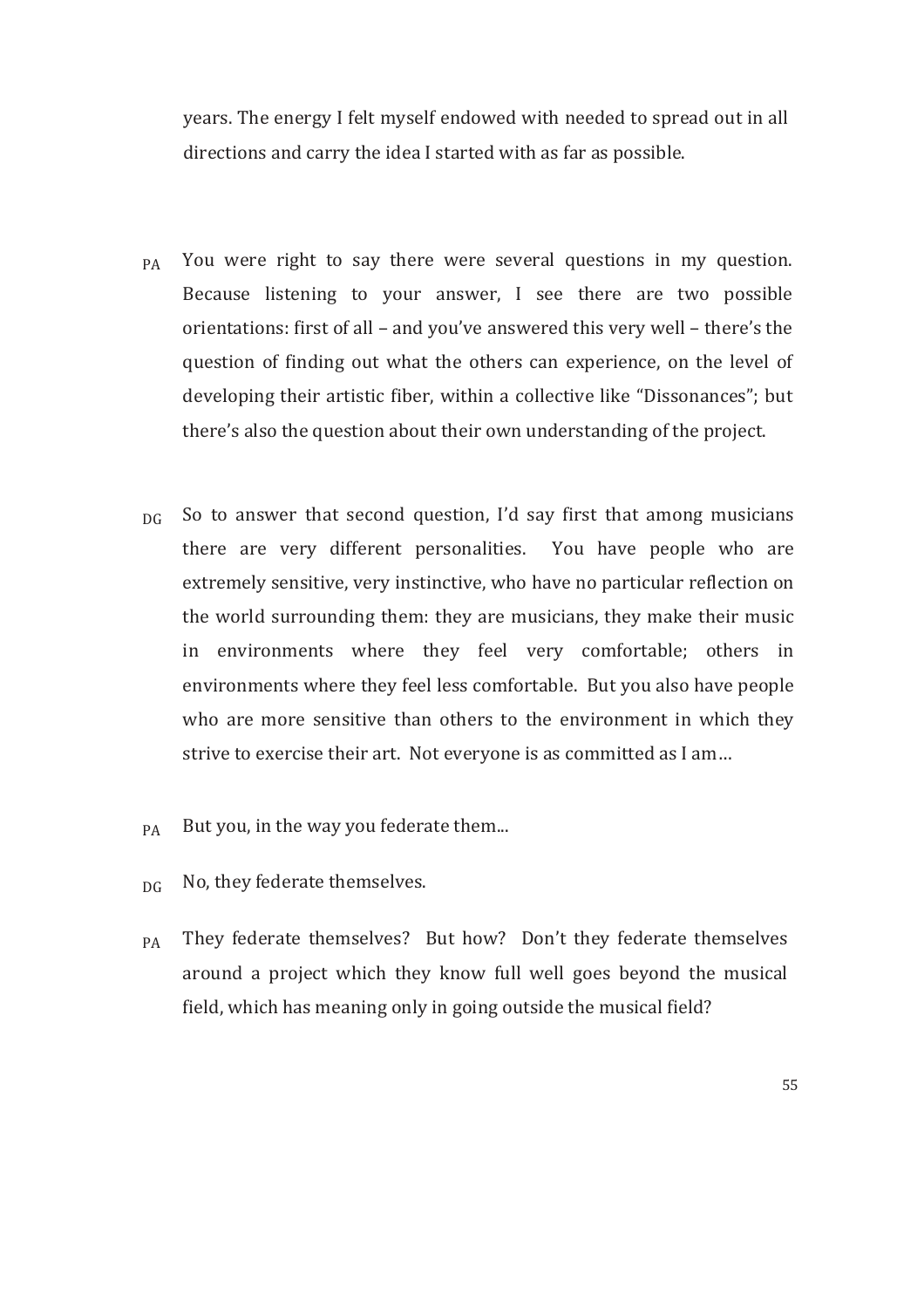- $_{DG}$  Sure, but the federation doesn't happen in relation to me or my vision of the world. Not everyone has that vision of the world.
- Right. PA
- And yet the project does have meaning for a lot of people. DG
- But exactly that meaning; do you talk about it among yourselves? Do you ever discuss your vision of the world? Are they aware of your motivations? PA
- Maybe. I'm not sure that the extra-musical issues are exactly the same for everyone. In any case I think some of them are going to learn a few things when they read this interview... To be quite frank, I don't know if they are all convinced of the authenticity of my approach.  $\overline{D}G$
- You think they suspect you are secretly interested in your own career? PA
- It's possible. But it's part of the game and it doesn't bother me. DG
- Nevertheless if that's what they think, they surely position you in a certain way; they institute you even more in your role of leader. PA
- Maybe. DG
- It's inevitable. PA
- But it's very difficult to reinvent the world! DG
- You said it! PA

56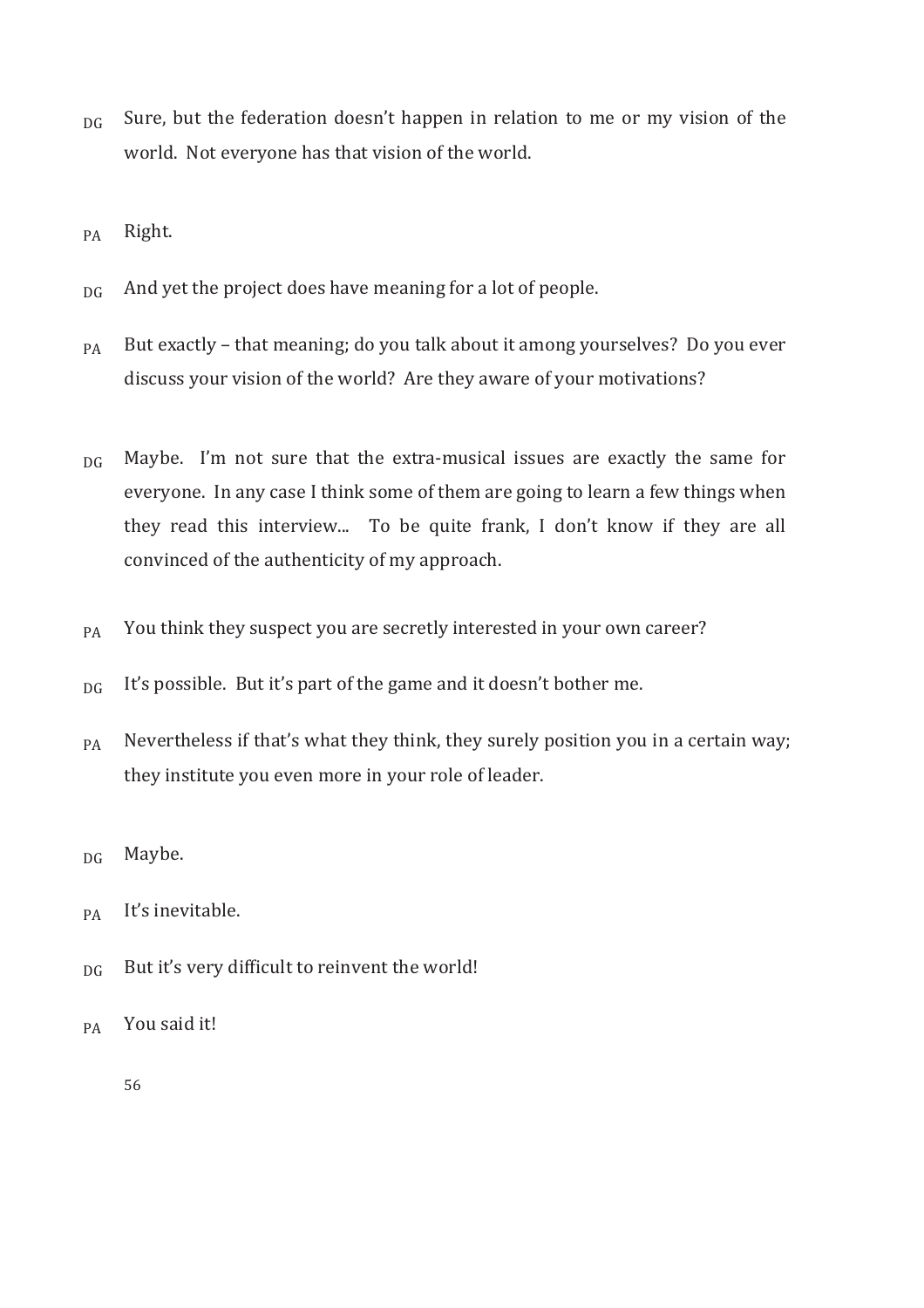- $_{\text{DG}}$  Joking apart, it's very difficult to reinvent one's relation with the world. And even for people who participate in something as singular as "Dissonances", it's not easy to imagine that the relations they have with each other within the group aren't just a little similar to those which operate outside the group.
- What interests me in the question I asked, which might appear peripheral, anecdotal or not very important, is really this: I wonder if the enthusiasm musicians demonstrate in the practice of music within "Dissonances" - that is, in the giving of themselves which they carry out every evening they make music together  $-1$  wonder if that enthusiasm doesn't come to them from understanding the project itself? PA

I don't think so... DG

- But  $\sin't$  it more of a motivation to go and give oneself fully when you know that the project breaks with norms, codes, habits, systems and established values? Isn't that something which galvanizes people even more? PA
- Perhaps, for some. But I don't think they ask the question in those terms. I think there is just a positive energy, a vertical aspiration, which is expressed in a horizontal space of liberty, equity and fraternity which doesn't exist elsewhere in the theater of learned musical performance. DG
- So you're telling me it functions more by liberty than liberation. PA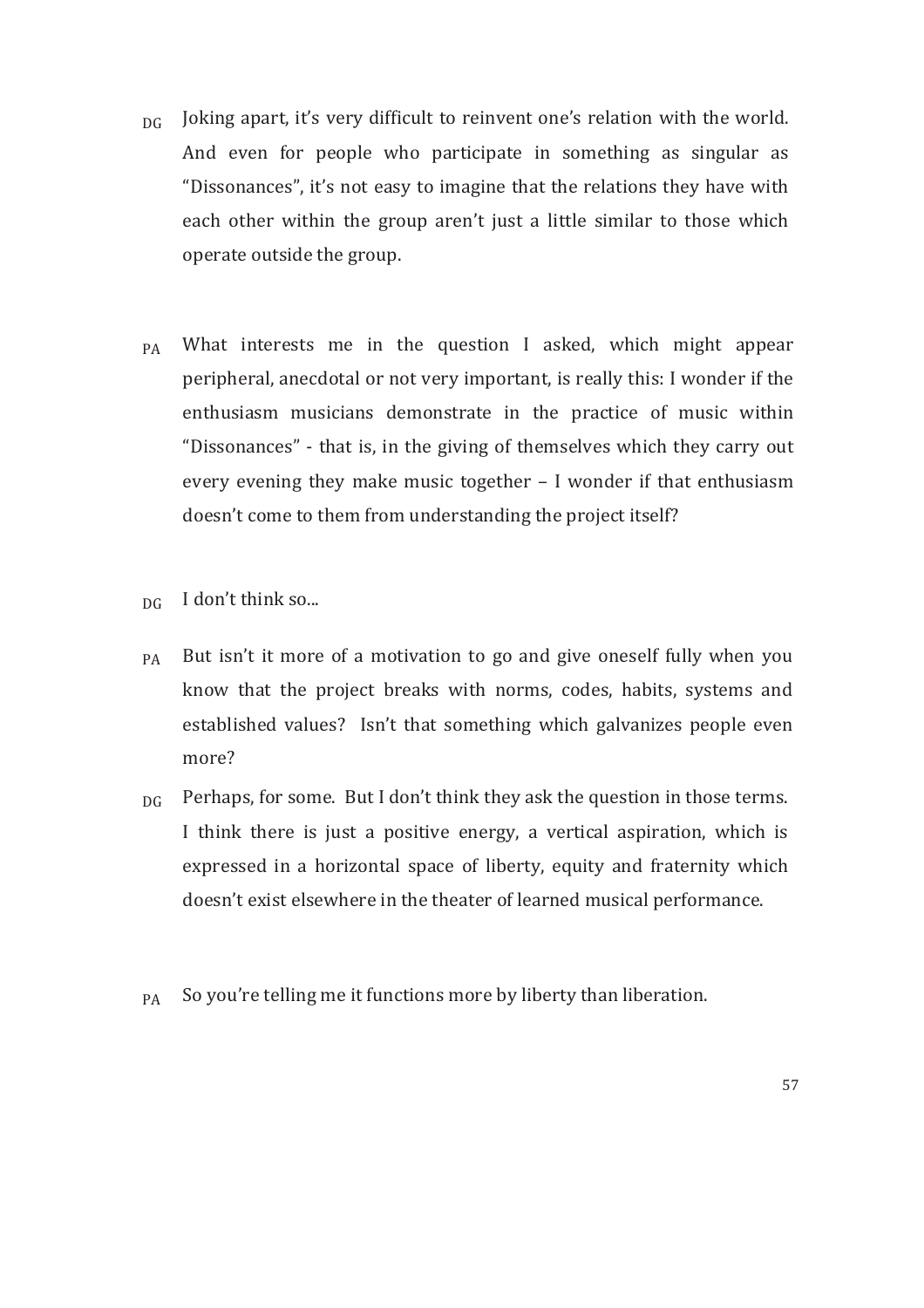- $_{DG}$  No, not that either. That's not at all what I meant. What I think is that there is a much bigger danger, a much more constraining assumption of responsibility when you don't follow a conductor, because then you have no choice but to listen attentively to each other. It's the sine qua non without which nothing can function. The relation with the other is different. The relation with the music is different. The relation with your own questioning is different. All that forms another world, in which the pleasure is much greater, the degree of existence much higher, and the level of danger much more elevated. At root it's that, the real motor. So in comparison with all that you can well imagine that symbols, ideals, professions of faith, don't enter much into the reckoning. Even for me. When I play I haven't the slightest impression of having a flag over my head, it's really only the music which carries me. It's the only thing which is absolutely essential. And the only thing which unites us. Yes, it's the music which carries us. And it's this support, this transport, which is the project's only raison d'être. The horizon-line of the project is the music, period.
- So if the music is good, everyone is happy... PA
- And if one evening it didn't work, everyone would suffer. DG
- But what if one day it stopped working altogether? PA
- Well, musically, it wouldn't survive three months. Believe me, that's the only thing which connects us. If we're together, it is as musicians.  $\overline{D}G$
- So what could prevent the group from functioning as it functions today? PA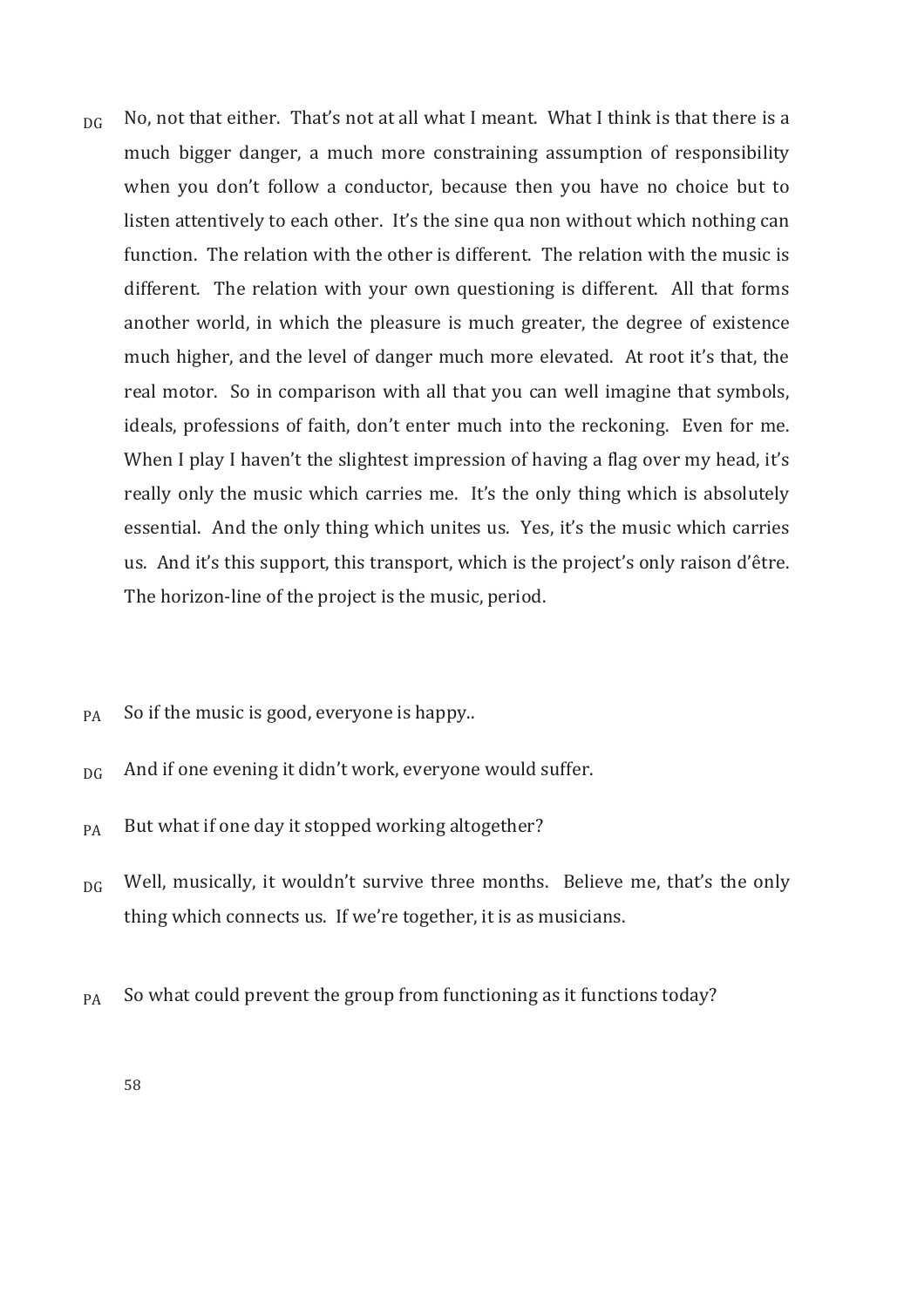- $DG$  The risk would come from a change in energy. Human relationships would be damaged. Unless external elements interfered, such as a lack of money, or a too-sudden success...
- But dangers come from everywhere, from within as much as without. As for you, in your role of a conductor who isn't one, I imagine it consists in watching over the internal equilibrium of the movement, the fact that everyone can dispose of their liberty as they wish, while still bearing the responsibility they give themselves when they agree to be part of this collective, and without that responsibility weighing too heavily. PA
- I see my role like that of a restaurant-owner who is also the cook. Isn't a good cook someone who chooses the right produce, puts it together correctly and offers it, just as much, at exactly the right moment?  $M_V$ role, in fact, is to make people go home... happy. That's all. DG
- So if I understand correctly, you've displaced the meaning of the word chef. It's no longer the chef d'orchestre  $[$ conductor $]$  but the chef de cuisine. PA
- Exactly ! DG

#### (They laugh.)

This booklet is the fruit of an encounter initiated by two friends, the painters Ronan Barrot and Bertrand Revol. They are responsible, and the guilty parties thank them.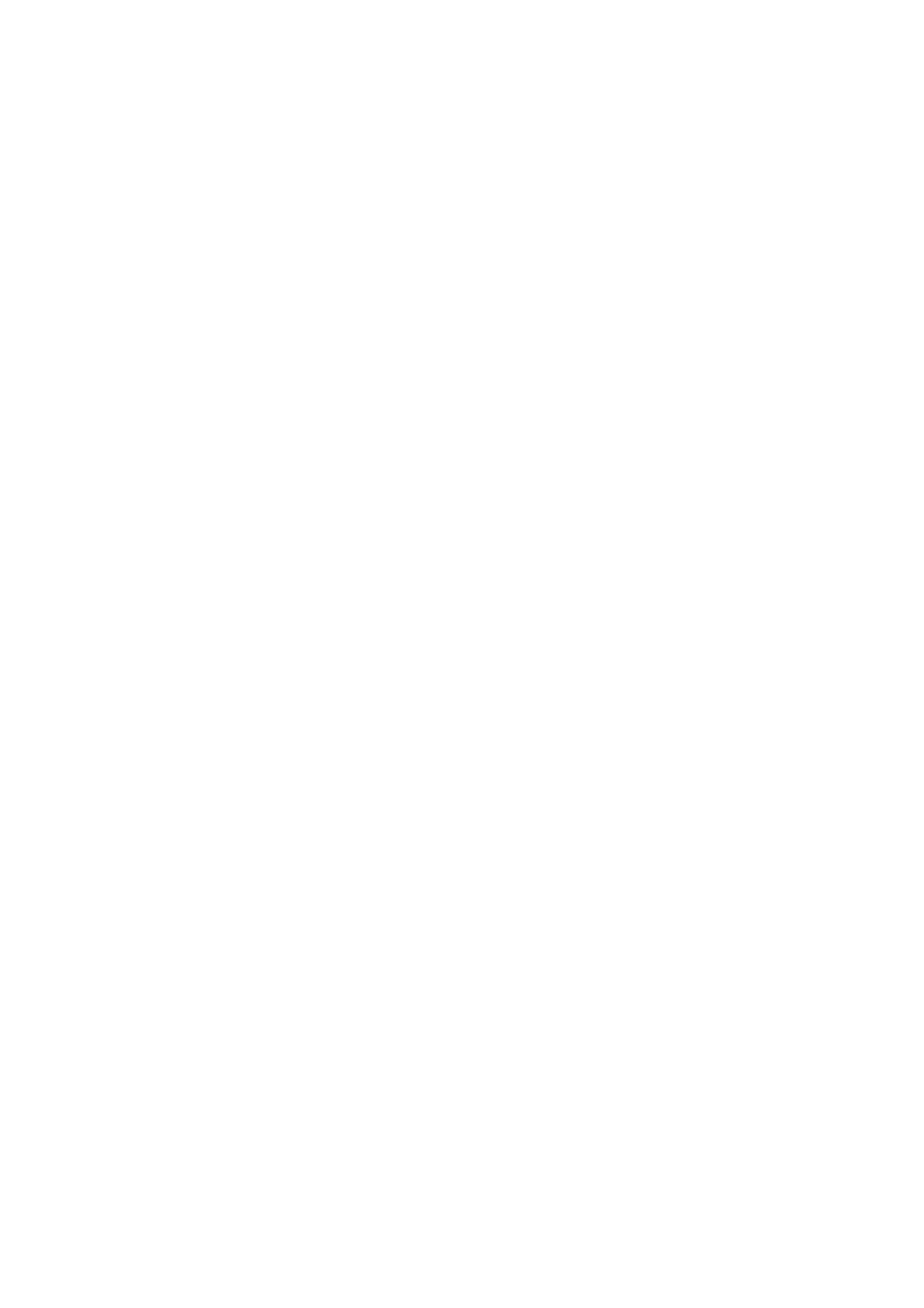Dissonances, a collective of artists: we have grown used to seeing musicians playing under a conductor's baton. Playing without a conductor means having the liberty to come together for working sessions in a space free from barriers, where each player creates their own place. Soloists, chamber-musicians, orchestral players and brilliant students starting out, all meet together and enrich one another.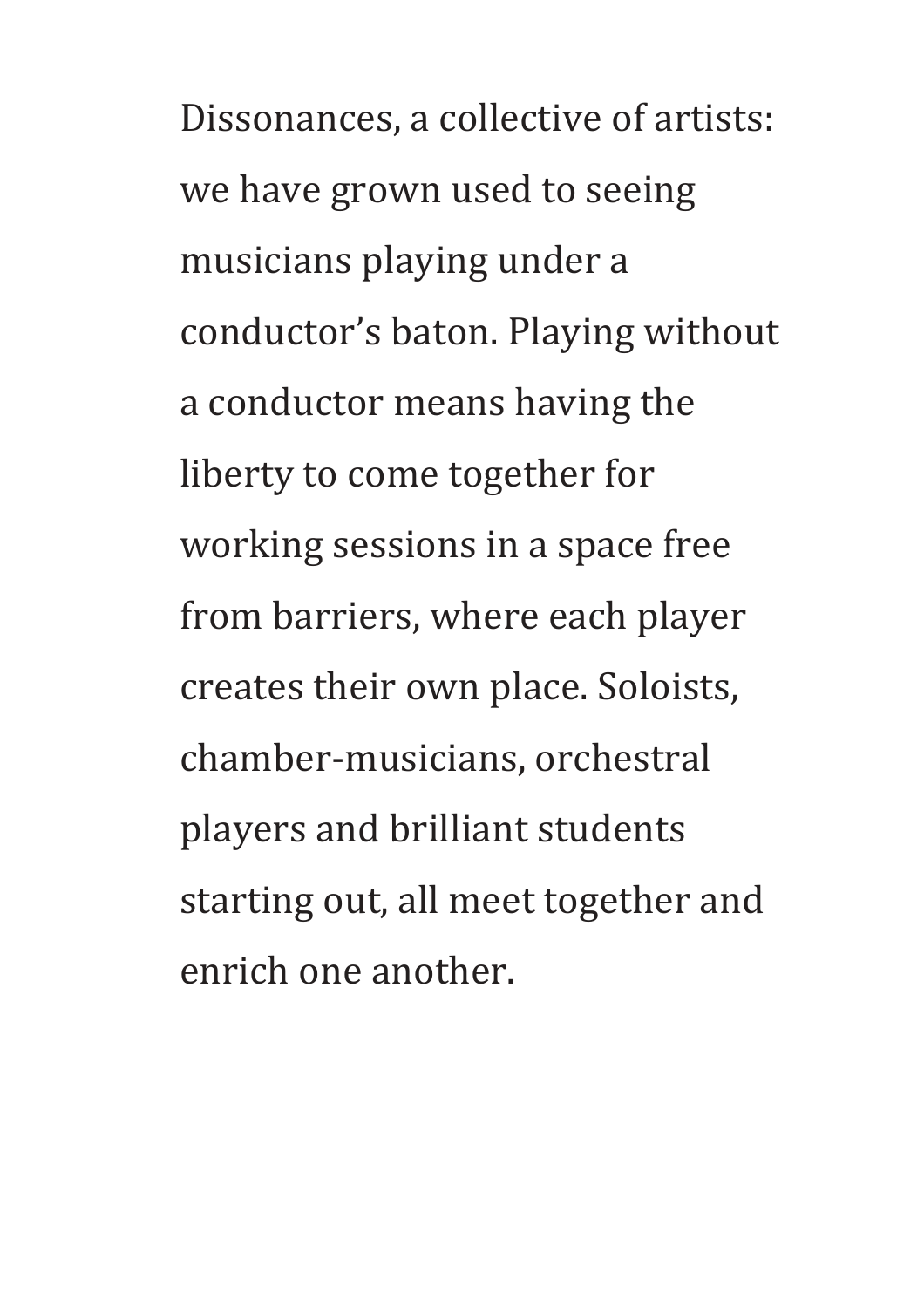A space where composers and performers renew a much-needed dialog.

Dissonances always strive to push the artistic level further in the challenges they take up, from the symphonies of Beethoven to those of Brahms, including programs honoring works which are too little-known by the public.

David Grimal, Violinist and Artistic Director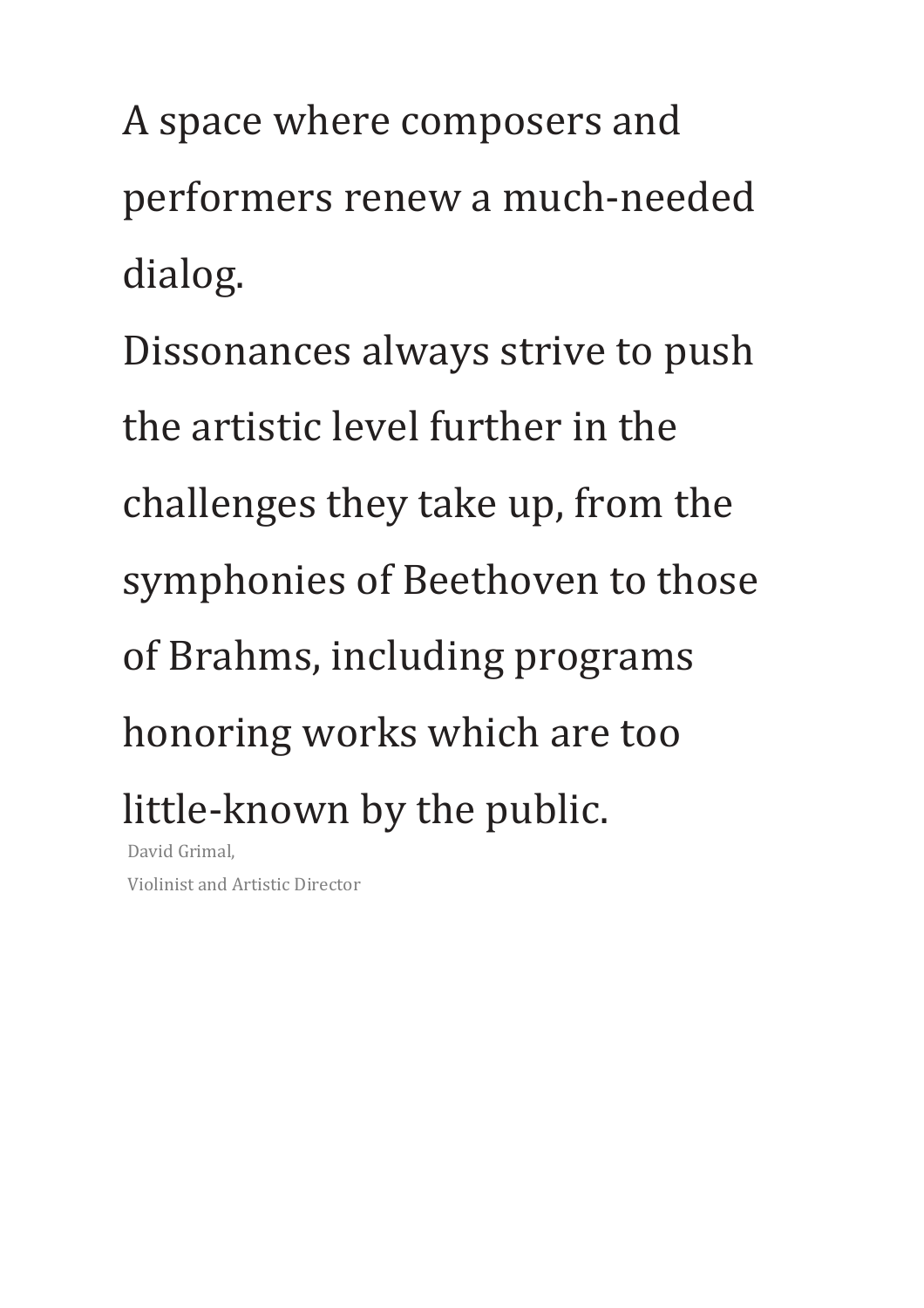Ten years ago, an unheralded musical adventure united the greatest soloists and chamber-musicians from France and Europe, before being extended to Japan. The orchestra immediately obtained recognition from international critics, and now performs in numerous European concerthalls. Why this success? Quite simply because Dissonances reinvent the practice of music, thanks to a participatory organization which honors the talents and ideas of each player. Liberty and rigor in all things; that is what unites the musicians of Dissonances. Liberty in the choice to work together, in the choice of programs and repertoire, and free association with concert-halls and festivals which share their concern for excellence and artistic innovation. To which must be added other values: Dissonances have a leader who inspires them, but it is an orchestra with no conductor! The musicians are all equal, and united by the fraternal sharing of music. They bring their music to audiences who have been the furthest from it, the most disinherited, thanks to their "Autre Saison". Liberty, equality, fraternity and generosity: these are the values which animate and inspire Dissonances... and their partners of course...

Éric Garandeau, President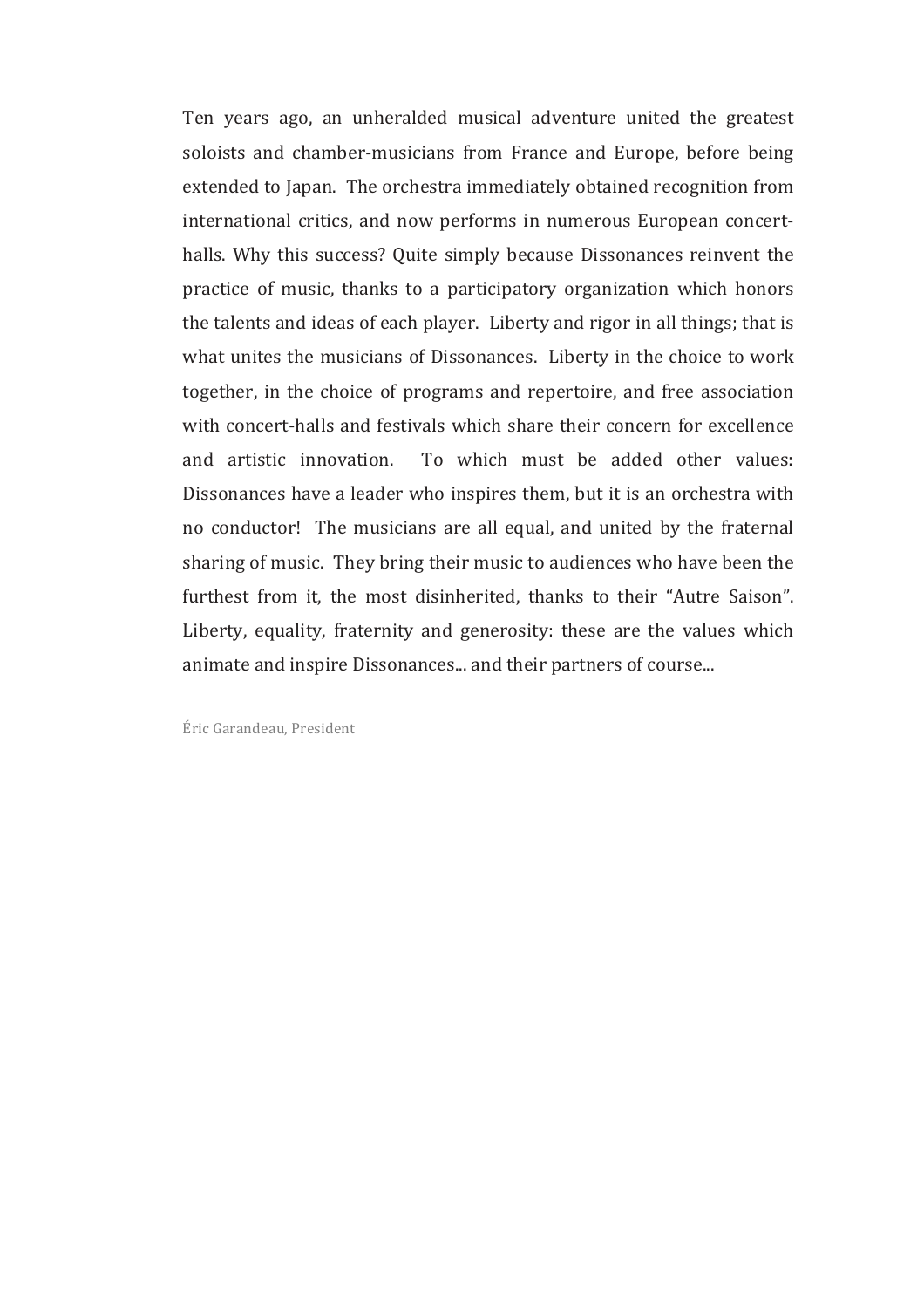Formed in 2004, Dissonances have been in residence at the Dijon Opera since 2008 and regularly perform at the Cité de la Musique and at the Volcan - Scène Nationale in Le Havre. Dissonances also organize L'Autre Saison, a series of concerts for the homeless in the church of Saint Leu in Paris. The ensemble gives its musicians carte blanche to propose a concert each month. Their first recording on the Ambroisie-Naïve Métamporphoses label, devoted to Richard Strauss's Metamorphosen and Schönberg's Verklärte Nacht, was enthusiastically received by critics: *ffff* from Télérama, BBC Music Choice and Arte Selection. Dissonances then recorded with the Aparté label: their Beethoven disc (Symphony No. 7 and the Violin Concerto), released in October 2010, received Télérama's *ffff* and was chosen in Le Monde's 2010 selection

All proceeds from the discs Vivaldi's Four Seasons and Piazzolla (2010) and Beethoven #5 (2011, also awarded Télérama's *ffff*) went to the association Les Margéniaux, an association which supports projects to help vulnerable people. In December 2013 Dissonances launched their own label, Dissonances Records, which is to release the Brahms Violin Concerto and Fourth Symphony (December 2013) and Mozart's complete concertos for violin, flute and oboe (2014). A long-term collaboration with Heliox Films and Frédéric Delesques has enabled them to carry out a policy of audiovisual recordings which are regularly broadcast on Mezzo and various channels throughout the world, attracting millions of viewers.

Les Dissonances is in residence at the Dijon Opera. It is subsidized by the Ministry of Culture and Communication. It receives occasional support from Spedidam. It is a member of Fevis and of Bureau Export. L'Autre Saison is supported by Caisse d'Epargne Île-de-France.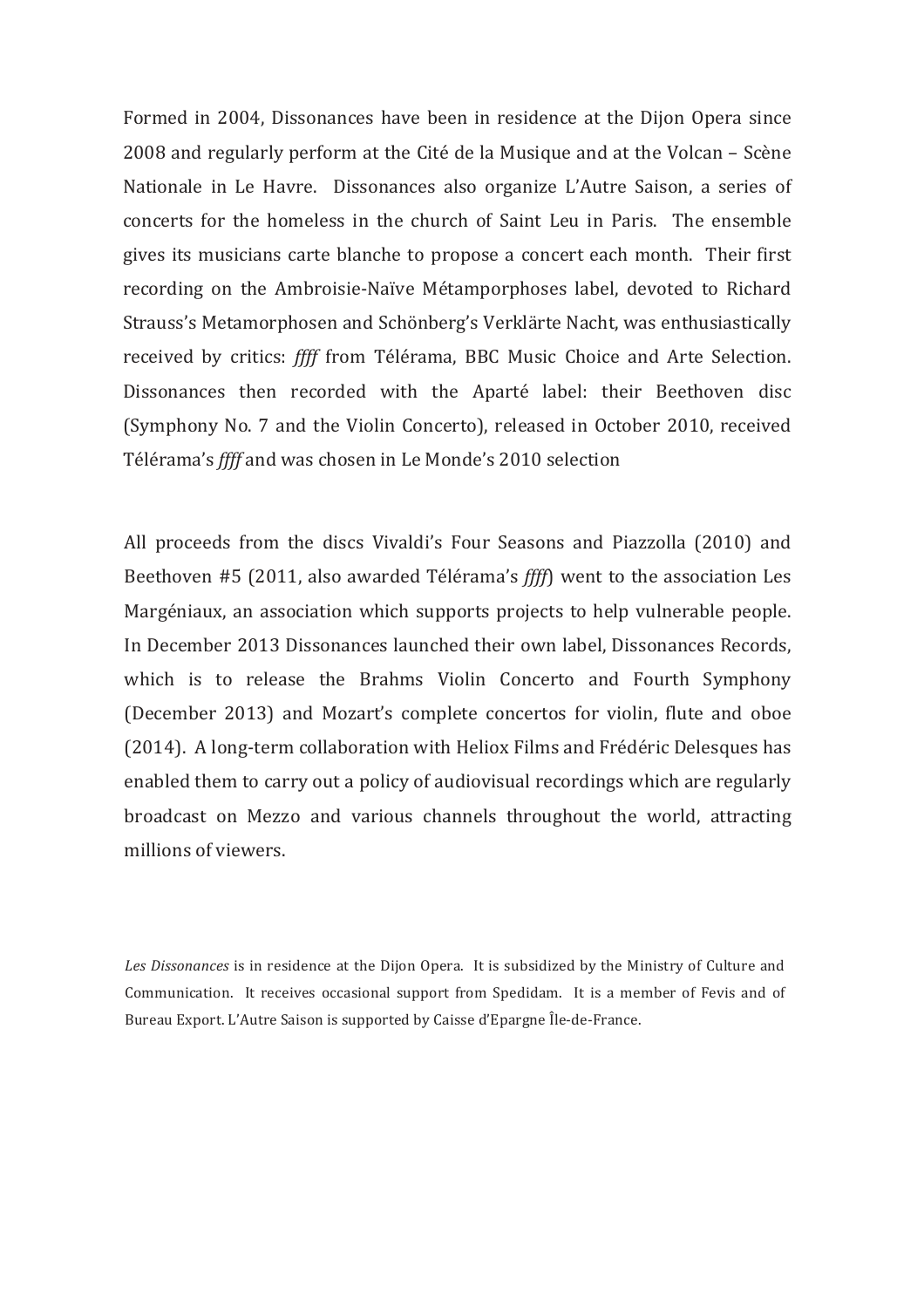David Grimal has led an international career as a solo violinist, which over the last twenty years has seen him playing regularly in the world's greatest classical music venues. His recordings have been hailed by international critics. Numerous composers have written works for him and he is much sought-after as a musical partner by his peers. In parallel with this traditional career he has chosen to develop more personal projects. Dissonances is at the heart of these territories of liberty and creation. In this laboratory of ideas, conceived more as a collective of musicians than a simple orchestra, David Grimal and his friends live music as a rediscovery of joy. As a natural extension of the desire for sharing, David Grimal teaches violin at the Musikhochschule in Saarbrucken. He also founded the Dissonances Quartet in the company of Hans Peter Hofmann, David Gaillard and Xavier Phillips, and created "L'Autre Saison", a concert season for the homeless in Paris.

David Grimal was made a Chevalier of the Order of Arts and Letters in 2008 by the French Culture Ministry.

Paul Audi was born in 1963; former student at the Ecole normale supérieure, he is agrégé in philosophy and has obtained a PhD in Philosophy. After doing a thesis on Jean-Jacques Rousseau (Rousseau, éthique et passion, PUF, 1997) and teaching at Paris XII University, he worked as an editor at the Presses Universitaires de France, whilst pursuing his philosophical research in parallel. He is the author of some twenty books so far, most of them devoted to the relationship between ethics and aesthetics in the west during the Modern period. In particular he is the author of Supériorité de l'éthique (Champs-Flammarion, 2007), and Créer. Introduction à l'esth/éthique (Verdier, 2010). His latest published books are Qui témoignera pour nous ? Albert Camus face à luimême and L'Affaire Nietzsche (Verdier, 2013).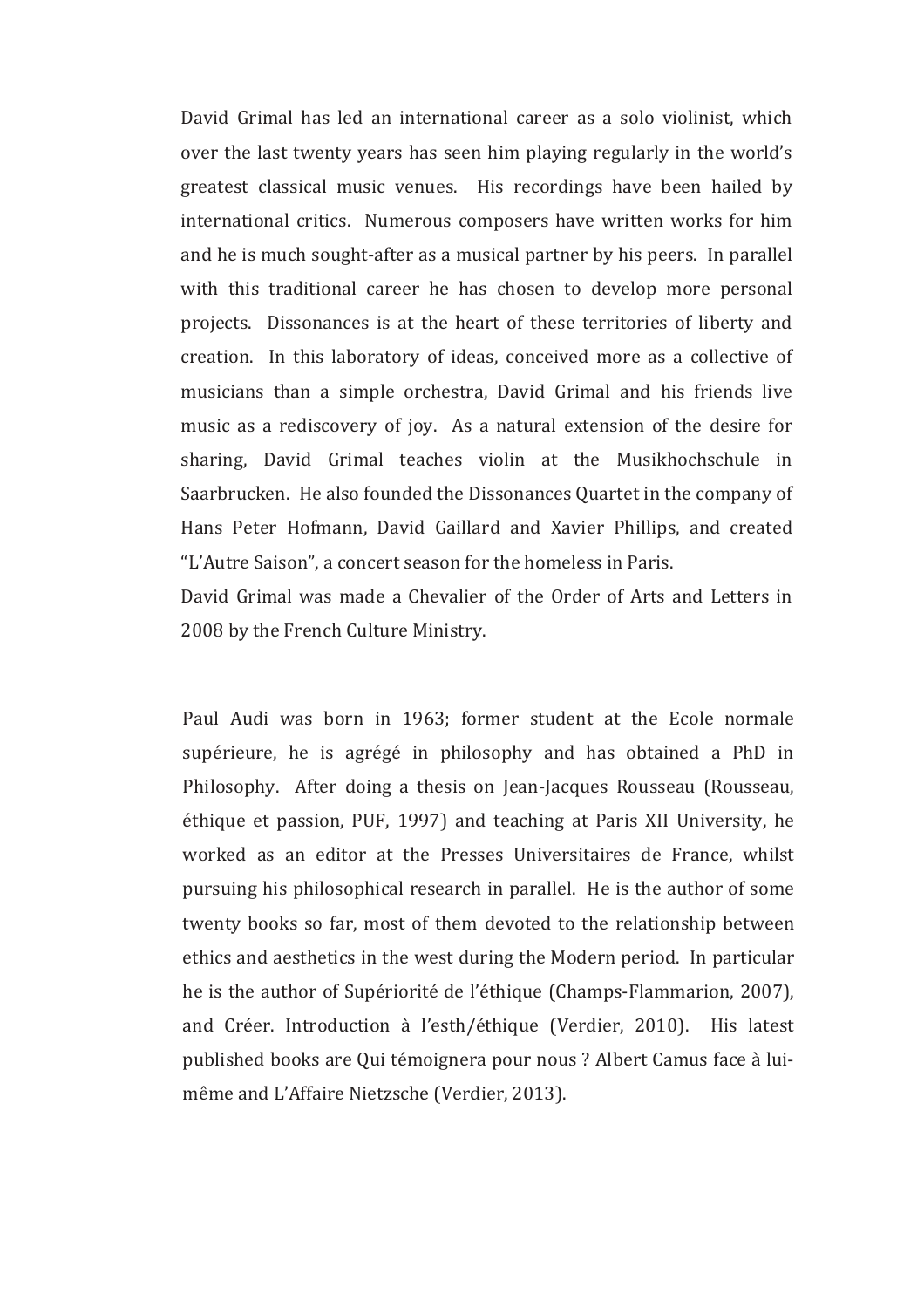## An ode to joy, creating together for the right reasons!

Les Inrockuptibles

## Playing with no conductor is not the

## problem; it's the solution!

Télérama

### Les Dissonances are a breath of

## fresh air, a space of liberty.

Le Monde 2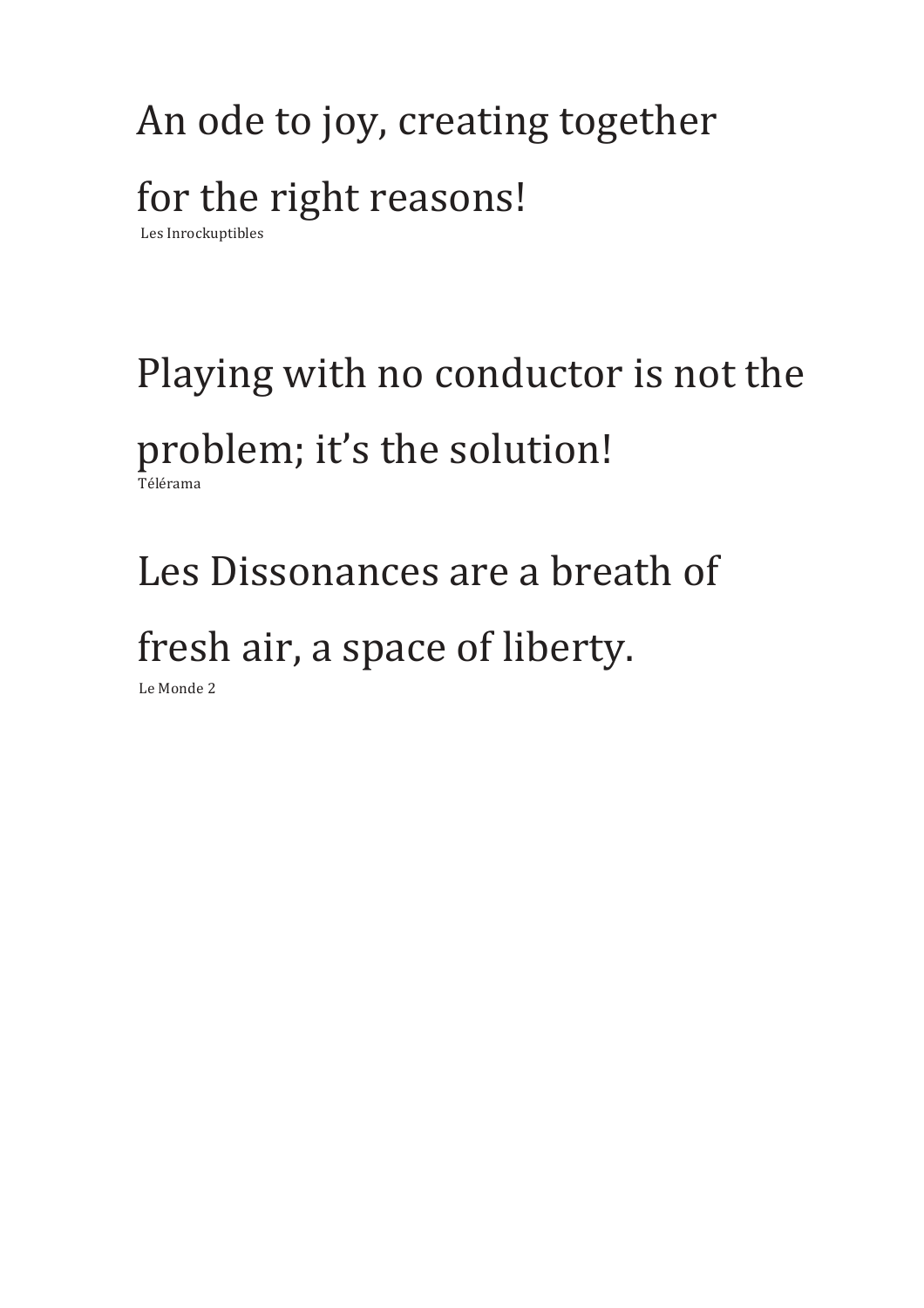An organic reading of the works, hailed by critics throughout Europe. Le Figaro

# Les Dissonances... an extraordinary ensemble in terms of musical sensitivity and emotional power.

**BBC** Music Magazine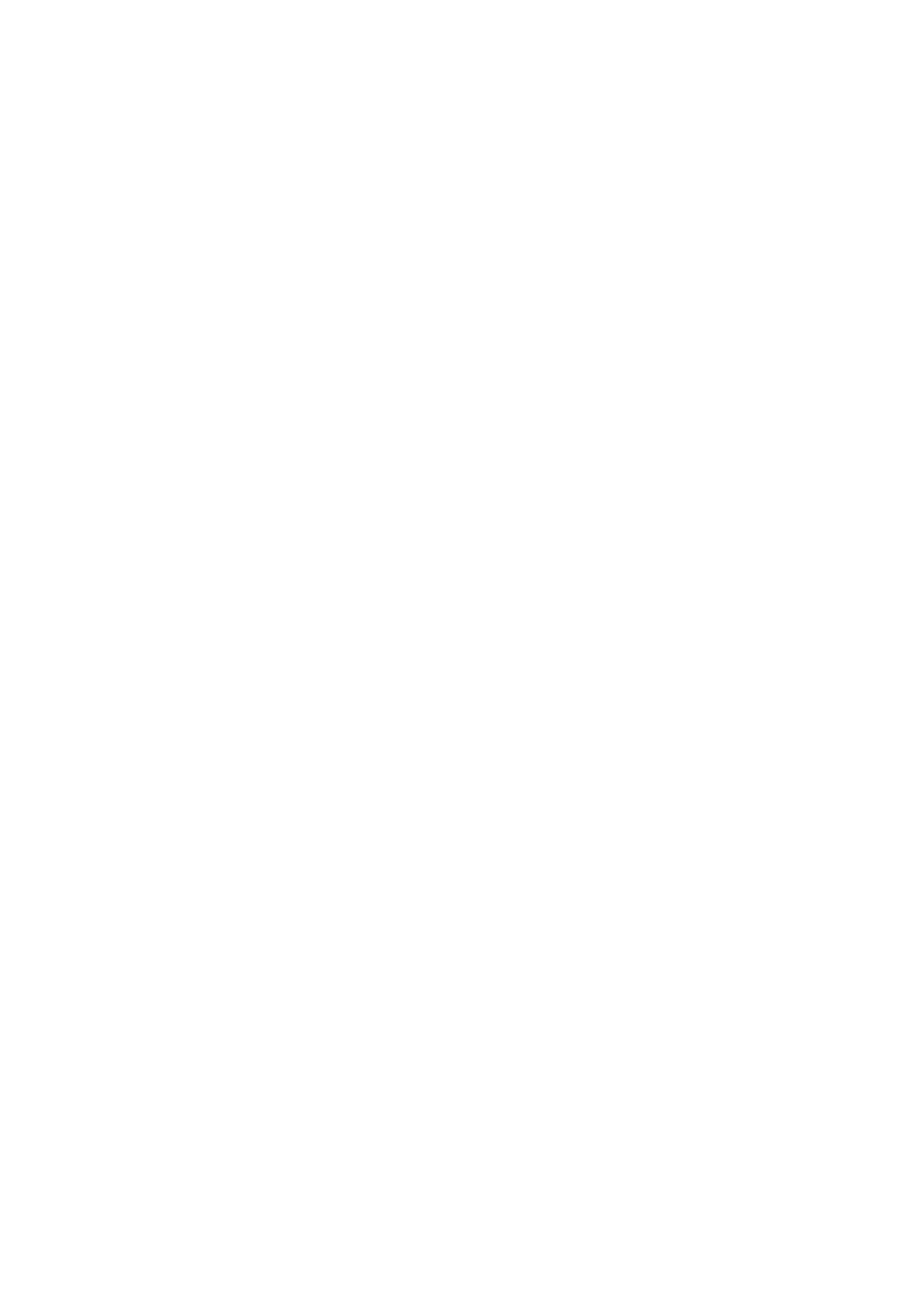Graphic design Atelier Chévara | Marge Design

Book typeset in **Bahamontes** and Cameron *www.longtype.com*

Printed **November 2013** on paper by **Munken Lynx** at the presses of **Faenza Industrie Graphiche**